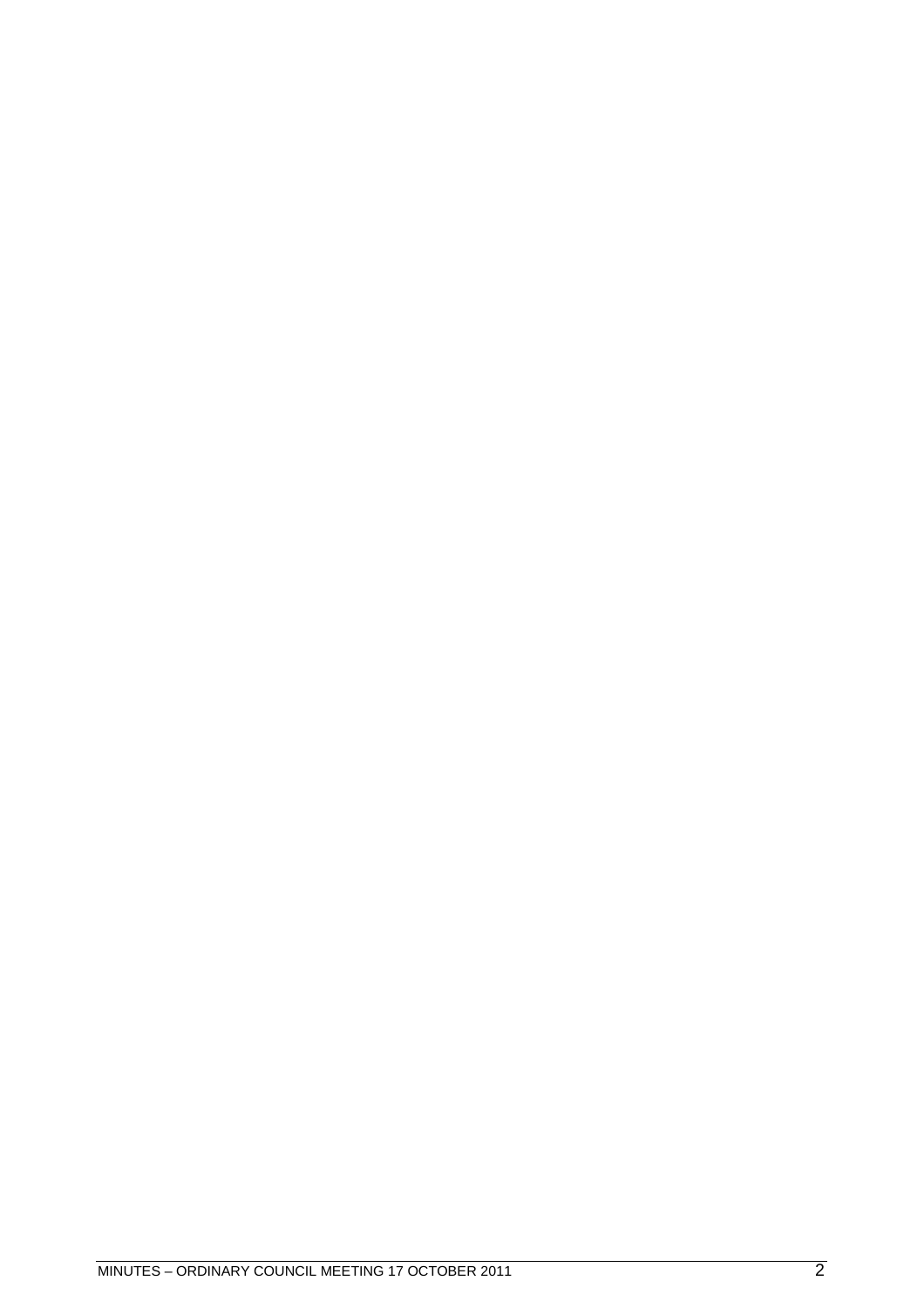#### **SHIRE OF YORK**

### **DISCLAIMER**

No responsibility whatsoever is implied or accepted by the Shire of York for any act, omission or statement or intimation occurring during Council meetings.

The Shire of York disclaims any liability for any loss whatsoever and howsoever caused arising out of reliance by any person or legal entity on any such act, omission or statement or intimation occurring during Council meetings.

Any person or legal entity who acts or fails to act in reliance upon any statement, act or omission made in a Council meeting does so at that person's or legal entity's own risk.

In particular and without derogating in any way from the broad disclaimer above, in any discussion regarding any planning application or application for a license, any statement or intimation of approval made by any member or Officer of the Shire of York during the course of any meeting is not intended to be and is not taken as notice of approval from the Shire of York.

The Shire of York notifies that anyone who has any application lodged with the Shire of York must obtain and should only rely on WRITTEN CONFIRMATION of the outcome of the application, and any conditions attaching to the decision made by the Shire of York in respect of the application.

RAY HOOPER CHIEF EXECUTIVE OFFICER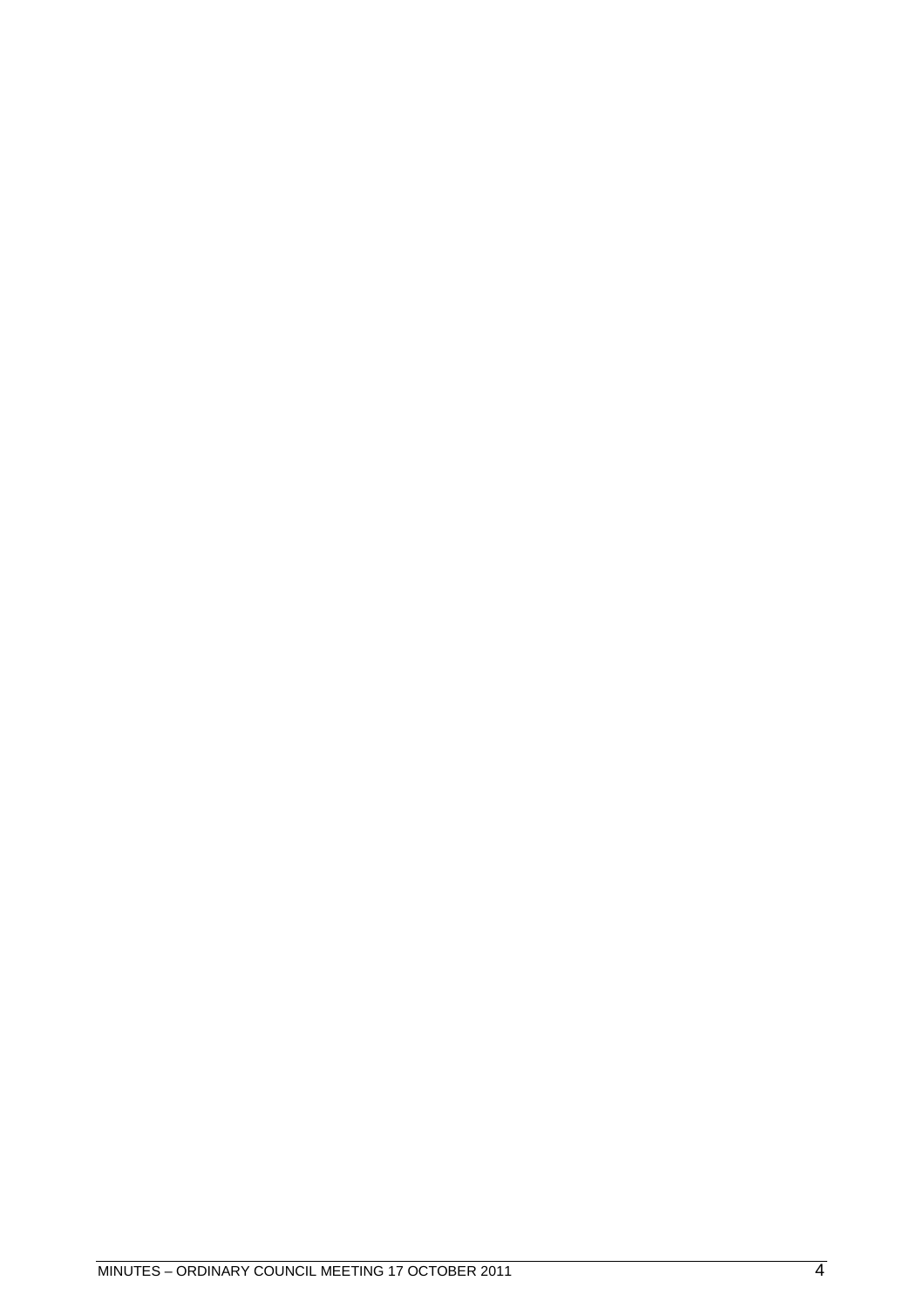### **Table of Contents**

| 1.1   |                                                                         |  |
|-------|-------------------------------------------------------------------------|--|
| 1.2   |                                                                         |  |
| 1.3   |                                                                         |  |
| 1.4   |                                                                         |  |
|       |                                                                         |  |
|       |                                                                         |  |
| 2.1   |                                                                         |  |
| 2.2   |                                                                         |  |
| 2.3   |                                                                         |  |
| 2.4   |                                                                         |  |
| 2.5   |                                                                         |  |
|       | 3. RESPONSE TO PREVIOUS PUBLIC QUESTIONS TAKEN ON NOTICE  8             |  |
| 3.1   |                                                                         |  |
| 3.2   |                                                                         |  |
|       |                                                                         |  |
| 4.    |                                                                         |  |
|       |                                                                         |  |
| 5.    |                                                                         |  |
|       |                                                                         |  |
| 6.    |                                                                         |  |
| 7.    |                                                                         |  |
| 7.1   | Minutes of the Ordinary Council Meeting held September 19, 20119        |  |
|       |                                                                         |  |
| 8.    | ANNOUNCEMENTS BY PRESIDING MEMBER WITHOUT DISCUSSION 10                 |  |
| 9.    |                                                                         |  |
| 9.1   |                                                                         |  |
| 9.1.1 |                                                                         |  |
|       | Repositioning of Approved Shed at Lot 17 (160) Newcastle Street, York13 |  |
| 9.1.2 |                                                                         |  |
| 9.1.3 |                                                                         |  |
|       |                                                                         |  |
|       |                                                                         |  |
| 9.1.4 | Scheme Amendment No. 31 - Lot 4 Great Southern Highway, York 31         |  |
|       |                                                                         |  |
| 9.1.5 | Scheme Amendment No. 46 - Lot 50 Great Southern Highway 39              |  |
|       |                                                                         |  |
| 9.1.6 |                                                                         |  |
|       |                                                                         |  |
| 9.1.7 |                                                                         |  |
|       |                                                                         |  |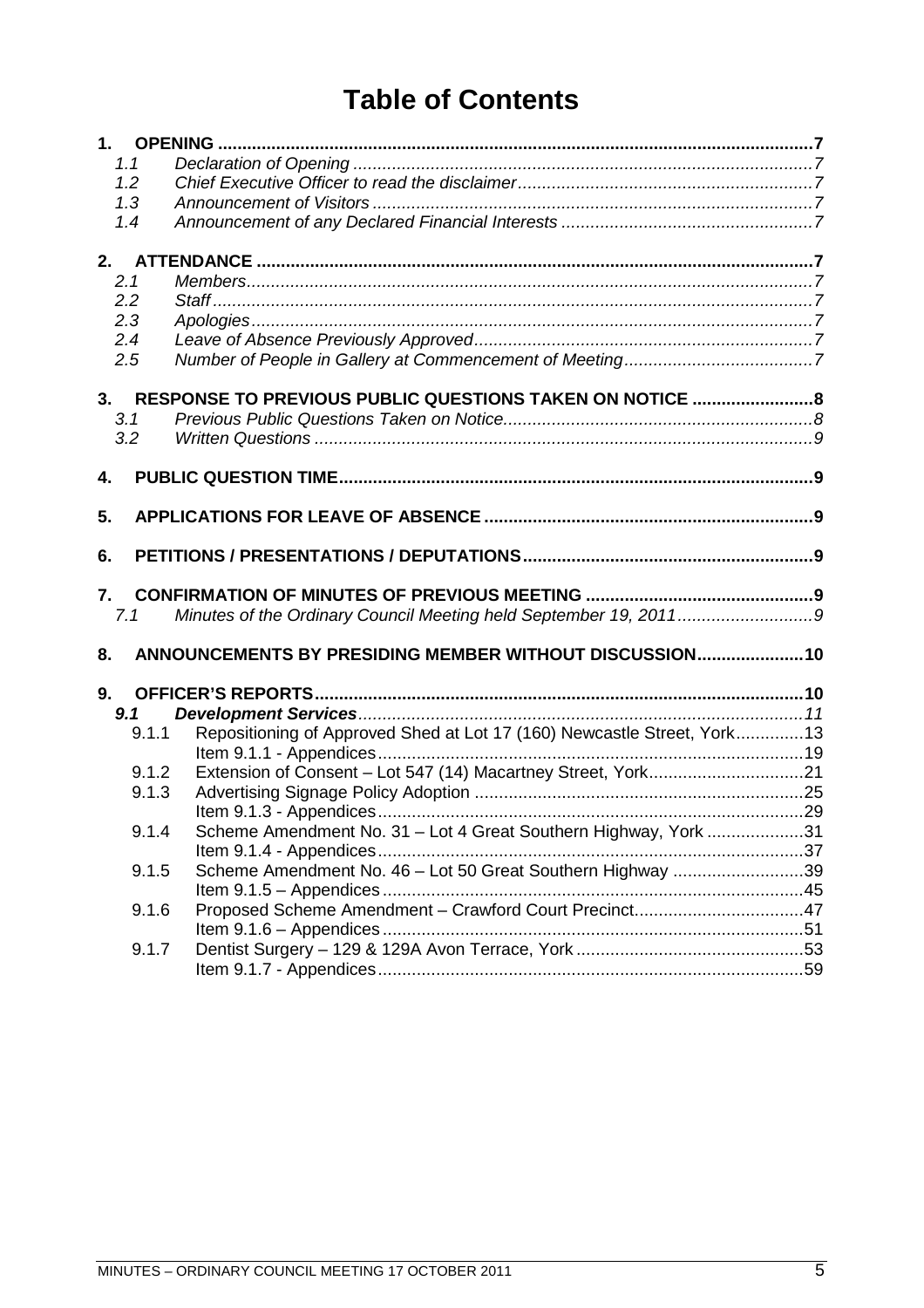| 9.2   |  |
|-------|--|
| 9.2.1 |  |
| 9.2.2 |  |
|       |  |
| 9.2.3 |  |
|       |  |
| 9.2.4 |  |
|       |  |
| 9.2.5 |  |
|       |  |
| 9.2.6 |  |
|       |  |
| 9.2.7 |  |
|       |  |
| 9.2.8 |  |
|       |  |
| 9.3   |  |
| 9.4   |  |
| 9.4.1 |  |
|       |  |
| 9.5   |  |
| 9.6   |  |
|       |  |
|       |  |
|       |  |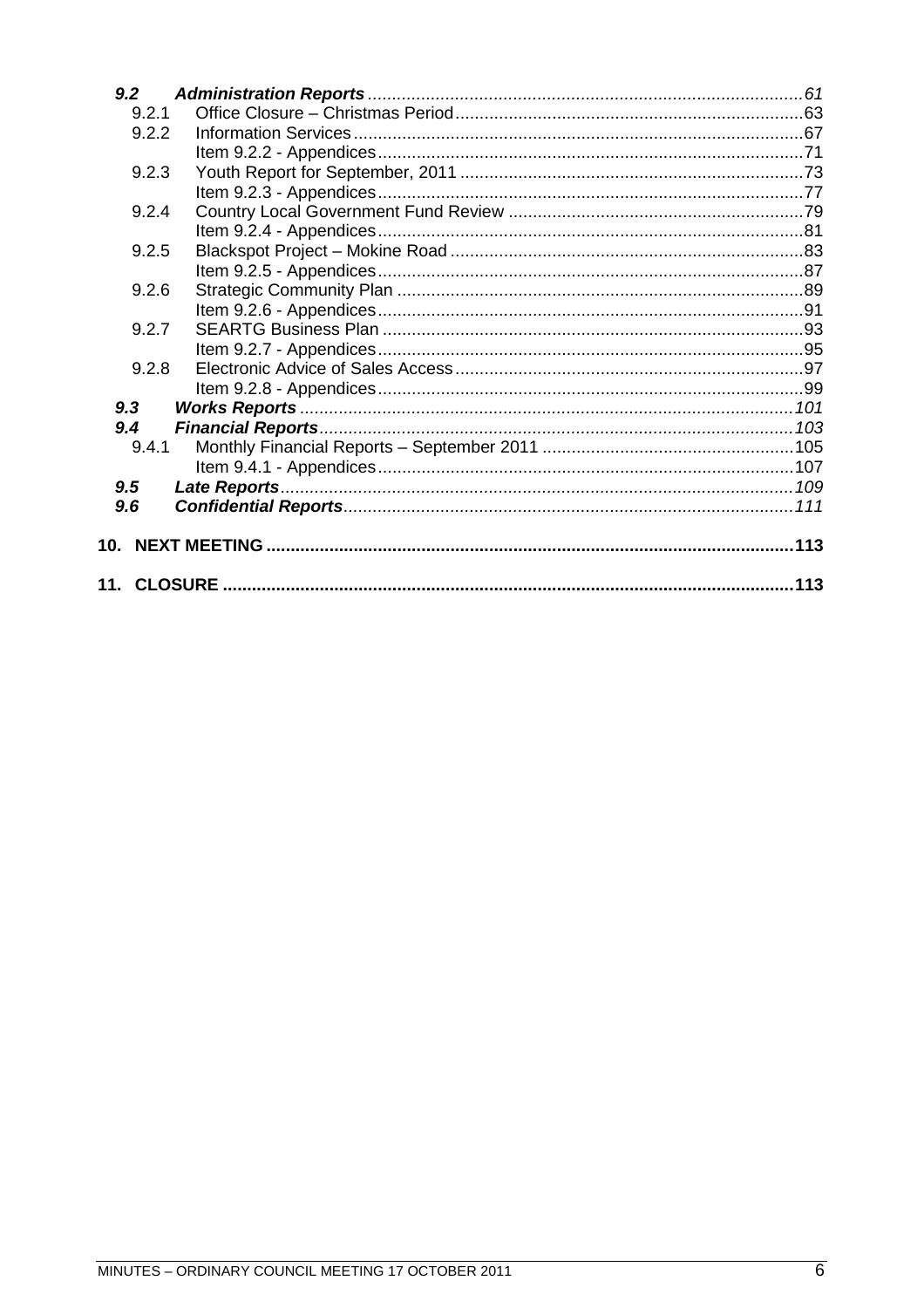

SHIRE OF YORK

#### THE ORDINARY MEETING OF THE COUNCIL HELD ON MONDAY, 17 OCOTBER 2011, COMMENCING AT 3.00PM IN THE GREENHILLS HALL, GREENHILLS.

The York Shire Council acknowledges the traditional owners of the land on which this meeting will be held.

#### <span id="page-6-0"></span>**1. OPENING**

- <span id="page-6-1"></span>1.1 Declaration of Opening *Cr Tony Boyle, Shire President, declared the meeting open at 3.00pm*
- <span id="page-6-2"></span>1.2 Chief Executive Officer to read the disclaimer *Ray Hooper, Chief Executive Officer, read the disclaimer*
- <span id="page-6-3"></span>1.3 Announcement of Visitors *Two Special Guests: Tony Hunter – York & Districts Community Bank – Branch of Bendigo Bank Gary Ashworth – Fuel Distributors of Western Australia Pty Ltd*
- <span id="page-6-4"></span>1.4 Announcement of any Declared Financial Interests *Cr Denese Smythe – Item 9.1.6 – Impartial – Proximity All Staff Present - Item 9.2.1 – Impartial - Proximity*

#### **2. ATTENDANCE**

- <span id="page-6-6"></span><span id="page-6-5"></span>2.1 Members *Cr Tony Boyle, Shire President; Cr Pat Hooper, Cr Brian Lawrance; Cr Roy Scott; Cr Denese Smythe; Cr Mark Duperouzel*
- <span id="page-6-7"></span>2.2 Staff *Ray Hooper, Chief Executive Officer, Gordon Tester; Manager of Health and Building Services; Jacky Jurmann, Manager Planning Services; Glen Jones, Manager Works & Projects; Gail Maziuk, Finance Officer/Project Co-Ordinator; Helen D'Arcy-Walker, Executive Support Officer*
- <span id="page-6-8"></span>2.3 Apologies *Nil*
- <span id="page-6-9"></span>2.4 Leave of Absence Previously Approved *Cr Tony Boyle Cr Mark Duperouzel*
- <span id="page-6-10"></span>2.5 Number of People in Gallery at Commencement of Meeting *There were 11 people in the Gallery at the commencement of the meeting.*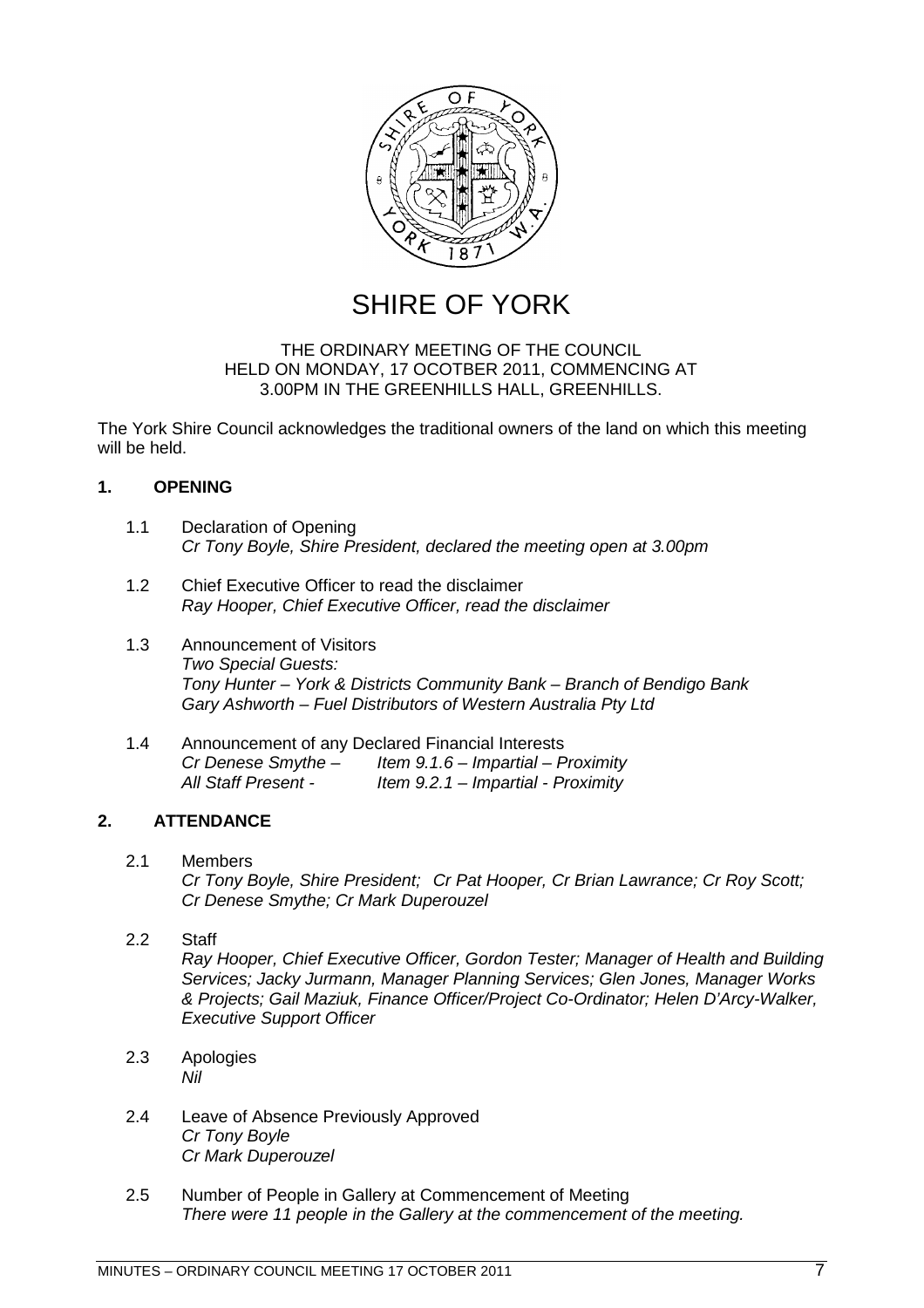#### **RATES INCENTIVE PRIZES**

Presentation of the Rates Incentive Prizes was held.

First Prize - \$1,000 Bank Account provided by the Shire of York and York & Districts Community Bank Branch of Bendigo Bank. Tony Hunter, Branch Manager of the Bendigo Bank thanked the community for their support. Mr Soren Nielson was in attendance to accept his prize.

Second Prize - \$200 of Unleaded Petrol donated by Fuel Distributors of WA Pty Ltd. Mr Gary Ashworth also thanked the community for their support. Mr Tony Ashford won second prize but was unable to attend (the Shire will ensure the prize is sent to Mr Ashford).

Third Prize – One night's accommodation up to the value of \$200 donated by Aspen Parks. Mr Peter Donegan won third prize but was unable to attend (the Shire will ensure the prize is sent to Mr Donegan)

Fourth Prize – Four tickets to the West Australian Symphony Orchestra donated by WASO. Mr Denis Thompson won fourth prize but was unable to attend (the Shire will ensure the prize is sent to Mr Thompson)

#### **3. RESPONSE TO PREVIOUS PUBLIC QUESTIONS TAKEN ON NOTICE**

<span id="page-7-0"></span>3.1 Previous Public Questions Taken on Notice

<span id="page-7-1"></span>Mr C Scott PO Box 752 YORK WA 6302

#### **PUBLIC QUESTION TIME - COUNCIL MEETING 19 SEPTEMBER 2011**

Thank you for the following questions submitted to the Council meeting on your behalf by Mrs K Scott.

#### **Question 1:**

Who gave the instruction to illegally remove the trees from our property?

#### **Response:**

As far as is known one of the contractors involved in the emergency service response and recovery from the  $29<sup>th</sup>$  January, 2011 storm event entered your property and pruned storm damaged branches.

The records held by the Shire of York for the initial contract work are not property specific.

#### **Question 2:**

The name of the person/s who removed the trees, including the back hoe operator engaged to remove the stumps.

#### **Response:**

The trees were removed by the Shire of York following advice from you that they had been ruined by pruning and were no longer of value in your house location and outlook.

#### **Question 3:**

Copies of the Work Orders issued for the removal of the trees.

#### **Response:**

Not relevant as the Shire of York has acknowledged that it undertook the removal of the trees on your property at your request.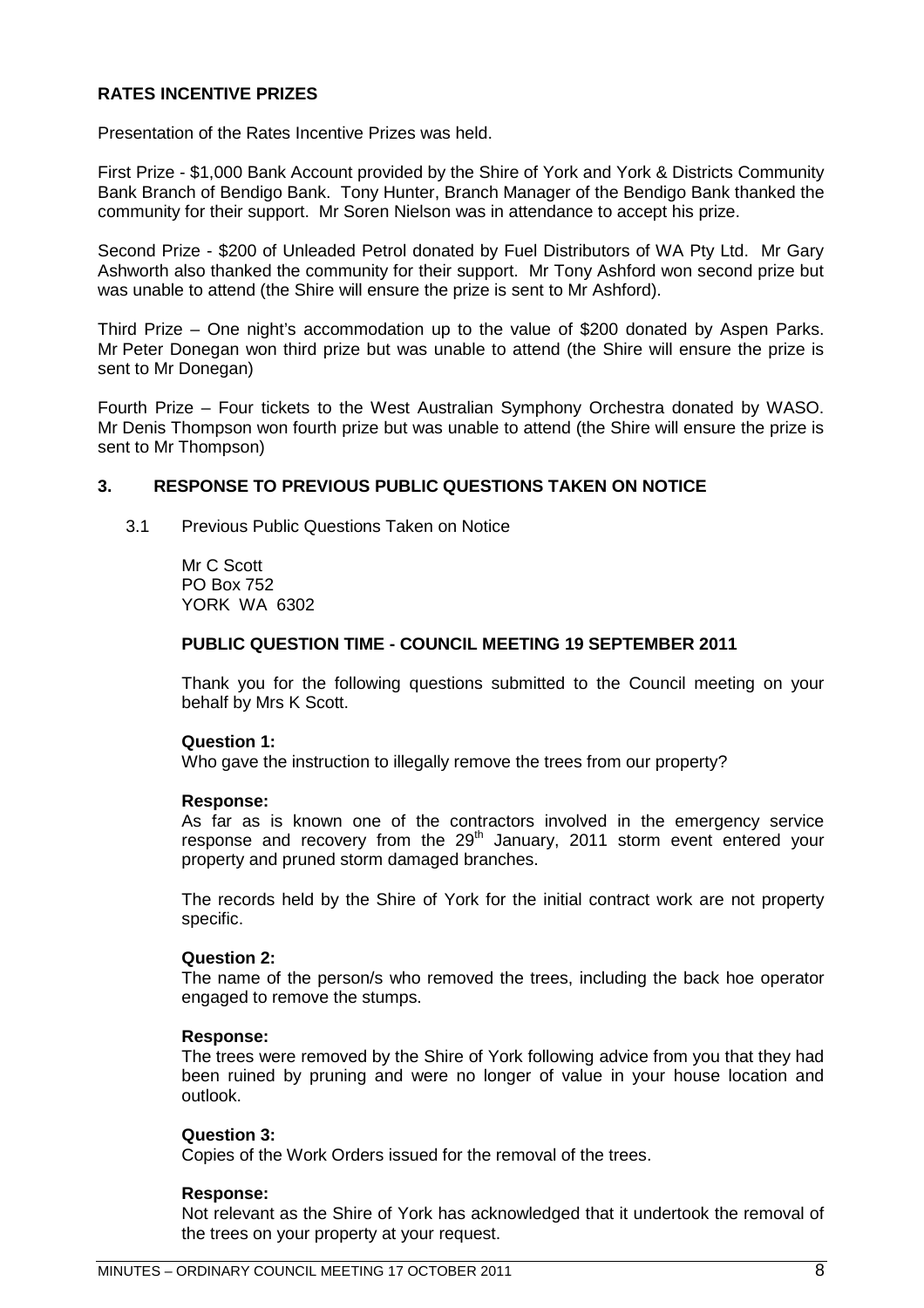Robert Chester 'Allawuna' PO Box 137 YORK WA 6302

#### **SCHEME AMENDMENT NO. 36 - HELENA RD, ST RONAN'S**

With reference to your question raised during public question time at the Ordinary Meeting of Council held on 19 September 2011:

*"Why wasn't I notified regarding the rezoning of land adjacent to my property? Takes umbrage at not being notified."*

Please be advised that the proposed scheme amendment was advertised for 42 days in accordance with the Town Planning Regulations 1967, which included in the newspaper, on Council's website and direct notification to adjoining landowners. The documentation was available for viewing by the public at the Council Office.

Your submission received by Council on 16 February 2011 was considered in the assessment of the proposal as outlined in the Report considered by Council at its Ordinary Meeting held on 16 May 2011. I have attached a copy of this report for your records together with your actual submission.

The application is currently under consideration by the Western Australian Planning Commission and the Minister for Planning for final approval. If approved, all submitters and adjoining landowners will be notified.

- <span id="page-8-0"></span>3.2 Written Questions *Nil*
- <span id="page-8-1"></span>**4. PUBLIC QUESTION TIME** *Nil*
- <span id="page-8-2"></span>**5. APPLICATIONS FOR LEAVE OF ABSENCE** *Nil*

#### **6. PETITIONS / PRESENTATIONS / DEPUTATIONS**

<span id="page-8-4"></span><span id="page-8-3"></span>*Medical staff do not wish to be on call from Saturday noon and all day Sunday.*

#### **7. CONFIRMATION OF MINUTES OF PREVIOUS MEETING**

7.1 Minutes of the Ordinary Council Meeting held September 19, 2011

<span id="page-8-5"></span>Confirmation

**RESOLUTION 011011 Moved: Cr Scott Seconded: Cr Hooper** *"That the Minutes of the Ordinary Council Meeting held September 19, 2011 be confirmed as a correct record of proceedings. CARRIED: 6/0*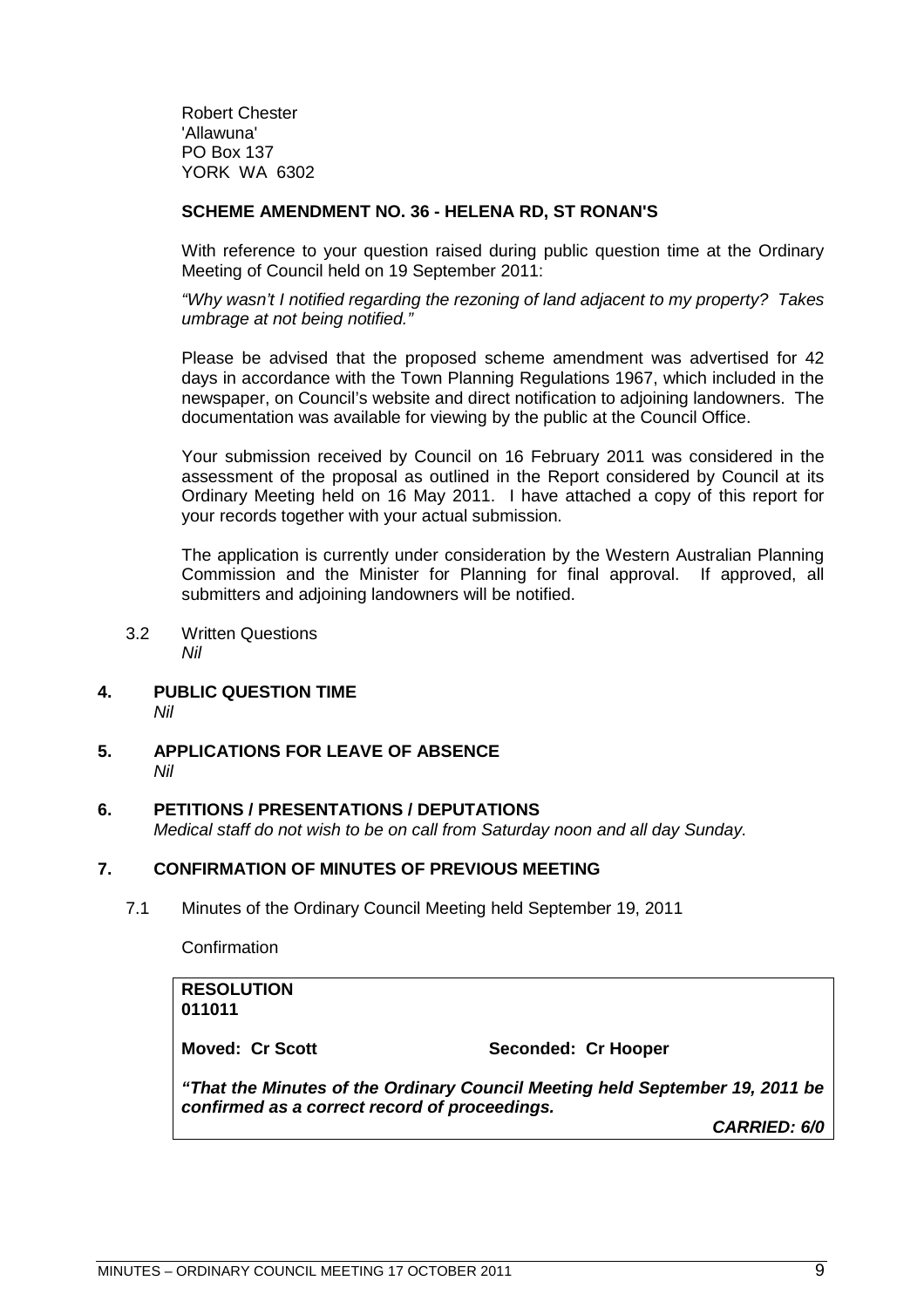### **8. ANNOUNCEMENTS BY PRESIDING MEMBER WITHOUT DISCUSSION**

<span id="page-9-0"></span>*Cr Tony Boyle welcomed new Councillors and thanked all candidates who stood at the election. Cr Boyle also thanked Cr Hooper for all the extra time and work he has put in over the last 6 years as Shire President.*

#### <span id="page-9-1"></span>**9. OFFICER'S REPORTS**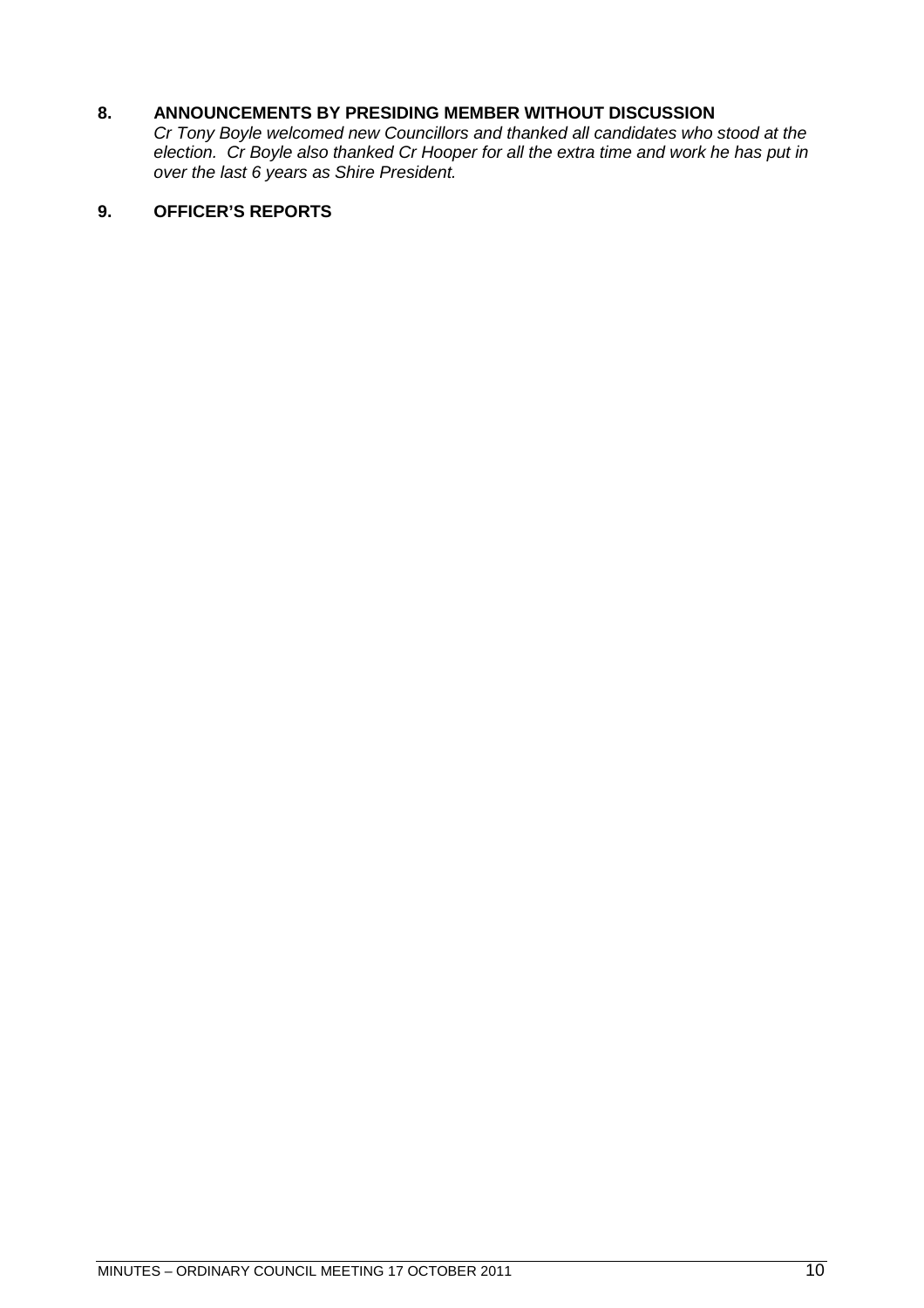### <span id="page-10-0"></span>**9.1 Development Services**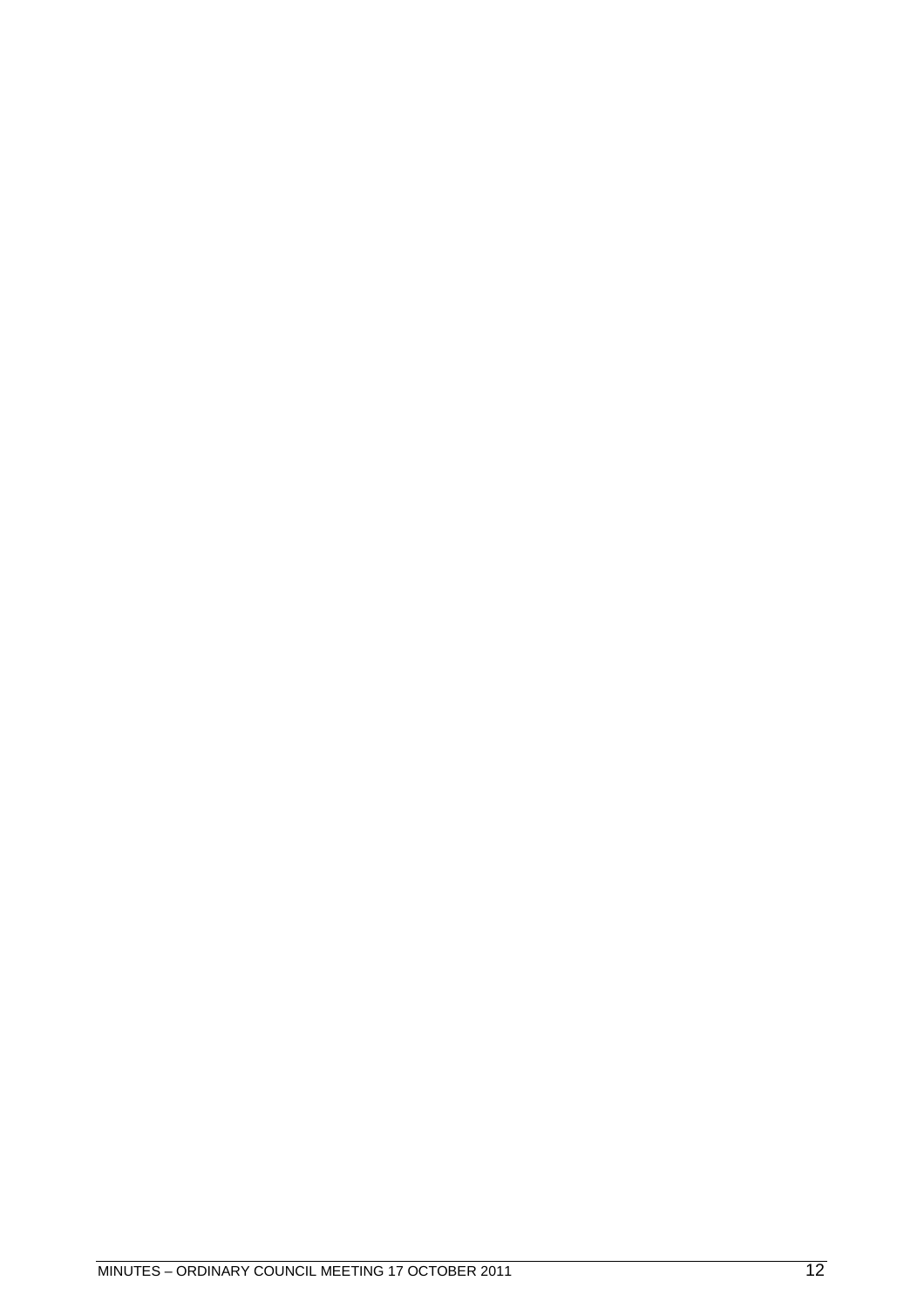#### **9. OFFICER'S REPORTS**

**9.1 DEVELOPMENT REPORTS**

<span id="page-12-0"></span>**9.1.1 Repositioning of Approved Shed at Lot 17 (160) Newcastle Street, York**

*When acting as a planning authority in accordance with the powers conferred by the Planning and Development Act 2005 and any relevant scheme, the Council of the Shire is entitled to make decisions based only on proper planning considerations.*

| <b>FILE NO:</b>                | NE4.9761, P658                      |
|--------------------------------|-------------------------------------|
| <b>COUNCIL DATE:</b>           | 17 October 2011                     |
| <b>REPORT DATE:</b>            | 3 October 2011                      |
| <b>LOCATION/ADDRESS:</b>       | Lot 17 (160) Newcastle Street, York |
| <b>APPLICANT:</b>              | E & A Pennington                    |
| <b>SENIOR OFFICER:</b>         | R Hooper, CEO                       |
| <b>REPORTING OFFICER:</b>      | J Jurmann, MPS                      |
| <b>DISCLOSURE OF INTEREST:</b> | Nil                                 |
| <b>APPENDICES:</b>             | 1 – Locality Plan                   |
|                                | 2 - Site Plan                       |
| <b>DOCUMENTS TABLED:</b>       | Nil                                 |

#### **Summary:**

An application has been received to amend the location of a shed that was previously approved under delegated authority at Lot 17 (160) Newcastle Street, York.

The proposed amendment was notified to adjoining landowners and one submission was received objecting to the amendment. This objection is the subject of this report.

This report will show that the proposed shed is consistent with State and Council policies and the objectives of the residential zone.

It is therefore recommended that the application be approved, subject to the original conditions of determination listed at the end of this report.

#### **Background:**

On 17 May 2011 a planning application to construct a detached garage with a variation to Clause 6.10.1 of the Residential Design Codes was received by the Shire of York. The variation to the R-Codes was requested to enable the owner's motorhome to be garaged.

The application was advertised in accordance with the provisions of the York Town Planning Scheme No. 2 and no submissions were received regarding the proposal.

Approval was granted under delegated authority on 28 June 2011.

On 26 August 2011 a request to amend the location of the approved garage was received by Council, which would result in the shed being located closer to the side and rear boundaries.

Letters were sent to adjoining landowners advising of the request and one submission was received objecting to the proposed amendment.

#### **Consultation:**

The original application was advertised in accordance with the provisions of Clause 7.3 of the York Town Planning Scheme No. 2, including letters to adjoining landowners, newspaper and website advertising, and at the Council Offices. No submissions were received regarding the original application.

The amended application was notified to adjoining landowners in writing. The only aspect of the proposal being amended was the location and it was considered that it was appropriate to notify adioining landowners as those being potentially affected.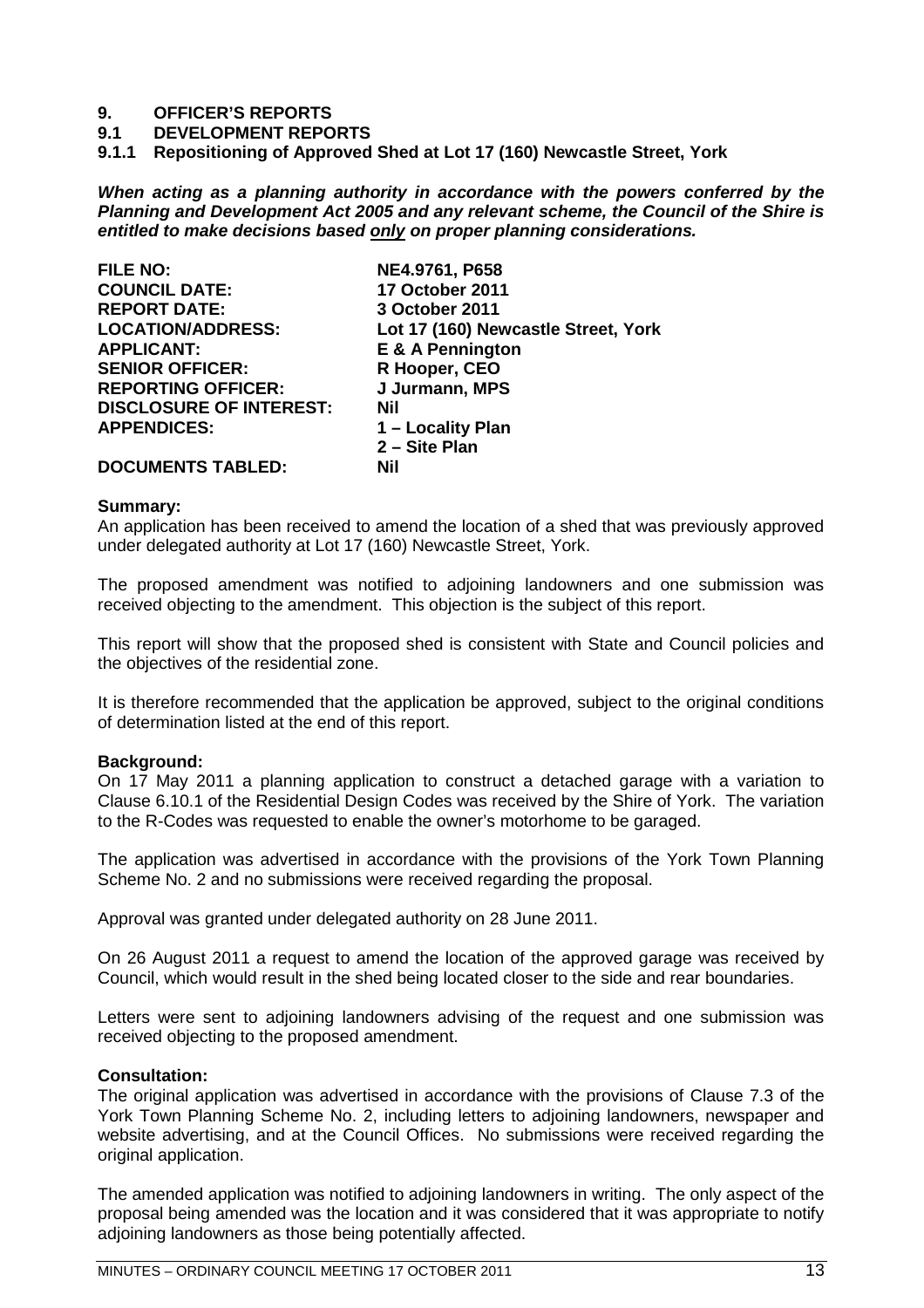One submission was received from an adjoining landowner in response to the notification objecting to the proposed new location of the shed as follows:

*"We as adjoining property owners do object to the variation of position of the overheight and oversize shed, as its new position will give us an outlook of a huge wall of sheds near our rear boundary. In its original position set further away, it was spaced so as to be less imposing.*

*Alternatively to request a lowering of the max wall height to 3 metres as for lot 16 approval.*

*We trust that the Shire of York will continue to try to have a residential rather than an industrial view on these excessively large sheds."*

*Planning comment:*

- 1. The amended position of the shed complies with the setback requirements of the Residential Design Codes.
- 2. The Residential Design Codes does not require outbuildings to comply with rear setback requirements. Although it should be noted that the location complies.
- 3. It is considered that the land sizes in the York Estates are large enough to cater for larger sheds without affecting the residential amenity of the area or dominating the landscape.

#### **Statutory Environment:**

York Town Planning Scheme No. 2

The site is zoned Residential R5/10 under the provisions of the Scheme. The objectives of the zone are:

- *(a) To encourage single houses as the predominant form of residential development.*
- *(b) To require infill residential development in Heritage Precincts to be in accordance with Design Guidelines adopted by the local government.*
- *(c) To achieve a high standard of development and residential amenity.*

The site contains an existing dwelling and shed, and the proposed garage is defined as ancillary development that is permissible under the Scheme. The proposal is consistent with the objectives of the zone in that the dwelling will remain the predominant form of development on the site.

Clause 4.2 of the Scheme outlines the permitted development (i.e. development that does not require a planning application). Subclause (b) allows the erection of ancillary outbuildings without approval under the Scheme unless the proposal requires the exercise of discretion by the local government to vary the provisions of the Residential Design Codes (R-Codes). Accordingly, the erection of the shed as it exceeded the permissible floor area under Clause 6.10.1 requires planning approval under the Scheme.

A planning application was submitted and assessed under the provisions of the Scheme. It was deemed that the construction of an oversized outbuilding to house the owner's motorhome was consistent with the provisions of the Scheme and the objectives of the R-Codes, and therefore it was appropriate to vary the provisions of the R-Codes. The approval was granted under delegation in accordance with Council's Delegated Authority.

The proposed amendment to the approval has been assessed in accordance with Clause 10 of the Scheme as follows:

*(a) The aims and provisions of the Scheme and any other relevant town planning schemes operating within the Scheme area.*

The proposal is considered consistent with the objectives of the Scheme, particularly with regards to the zone objectives of the Residential Zone where single houses are the predominant form of residential development. The proposed shed is ancillary to the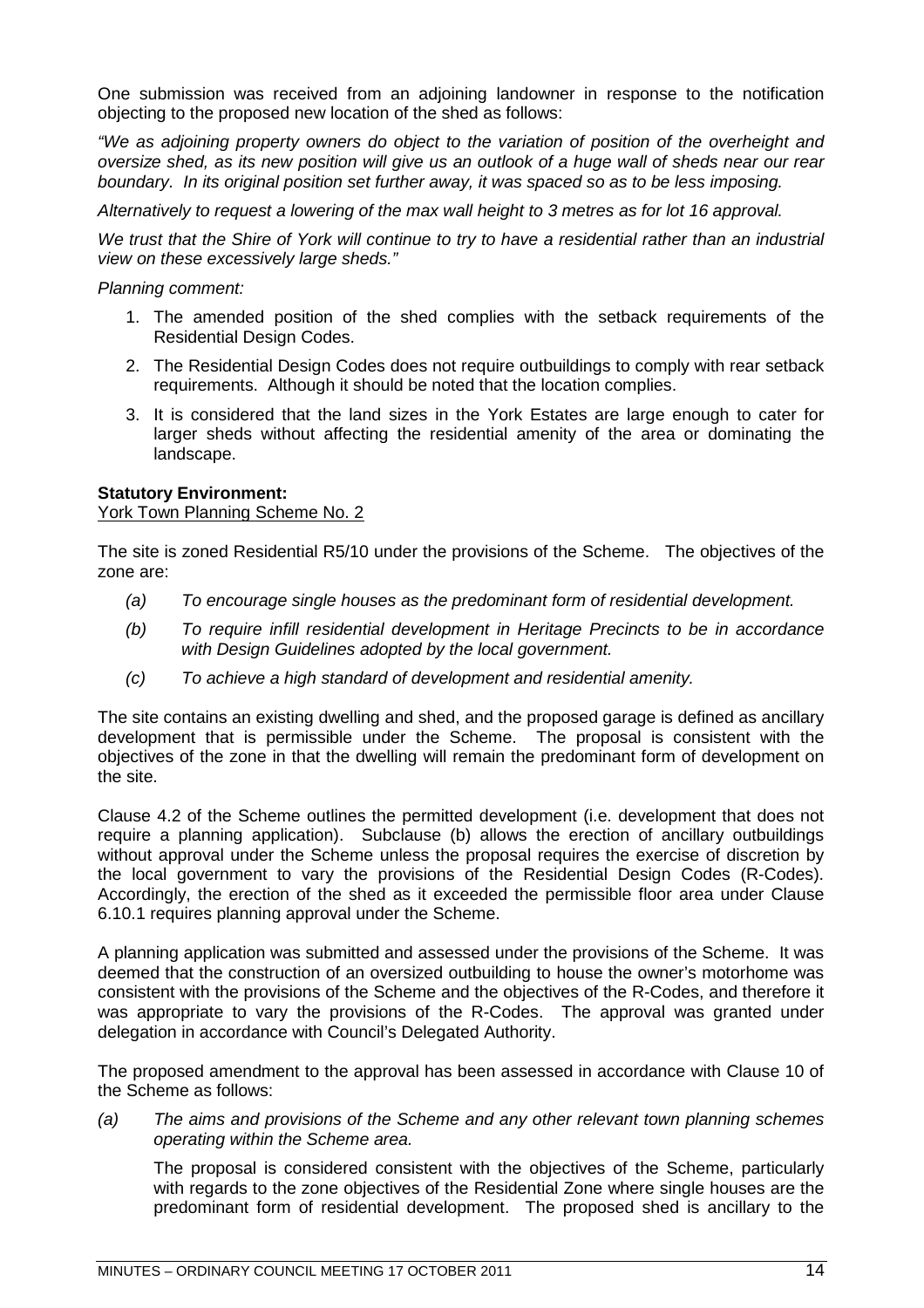dwelling constructed on the lot, particularly as it will be located at the rear of the property.

*(b) The requirements of orderly and proper planning including any relevant proposed new town planning scheme or amendment, which has been granted consent for public submissions to be sought.*

There are no new schemes or amendments applicable to the lot.

*(c) Any approved statement of planning policy of the Commission.*

Not applicable.

*(d) Any approved environmental protection policy under the Environmental Protection Act 1986.*

Not applicable.

*(e) Any relevant policy or strategy of the Commission and any relevant policy adopted by the Government of the State.*

#### State Planning Policy 3.1 – Residential Design Codes

Clause 6.10.1 sets out the acceptable design criteria for outbuildings as follows:

- *i. are not attached to a dwelling;*
- *ii. are not habitable;*
- *iii. collectively do not to exceed 60m2 in area or 10% in aggregate of the site area, whichever is the lesser;*
- *iv. do not exceed a wall height of 2.4m;*
- *v. do not exceed a ridge height of 4.2m;*
- *vi. are not within the primary setback area;*
- *vii. do not exceed the private open space area required in Table 1;*
- *viii. comply with the siting and design requirements for the dwelling, but do not need to meet rear setback requirements in Table 1.*

The amended outbuilding application proposes to vary the requirements of (iii) and (iv) only. The amended location meets the siting requirements of Table 1 of 1.1m for the side setback and 2.6m for the rear boundary. Although, it should be noted that the proposal is not required to meet the rear setback requirements and could be located closer to the rear boundary.

*(f) Any Planning Policy adopted by the local government under clause 8.8, any policy for a designated heritage precinct adopted under clause 5.1.3, and any other plan or guideline adopted by the local government under the Scheme.*

#### Local Planning Policy – Outbuildings in Residential Zones

The Policy enables variations deemed consistent with the provisions of the R-Codes outlined within the Policy to be considered under the Building License process without the need for a planning approval as required in the Scheme.

The height of the proposed outbuilding is consistent with the provisions of the Policy, however the floor area proposed exceeds the area allowable under the Policy, and therefore, a planning application was required. It should be noted that the height of the proposed building meets the requirements of the Policy.

*(g) In the case of land reserved under the Scheme, the ultimate purpose intended for the reserve.*

The lot is not reserved under the Scheme.

*(h) The conservation of any place that has been entered in the Register within the meaning of the Heritage of Western Australia Act 1990, or which is included in the Heritage List*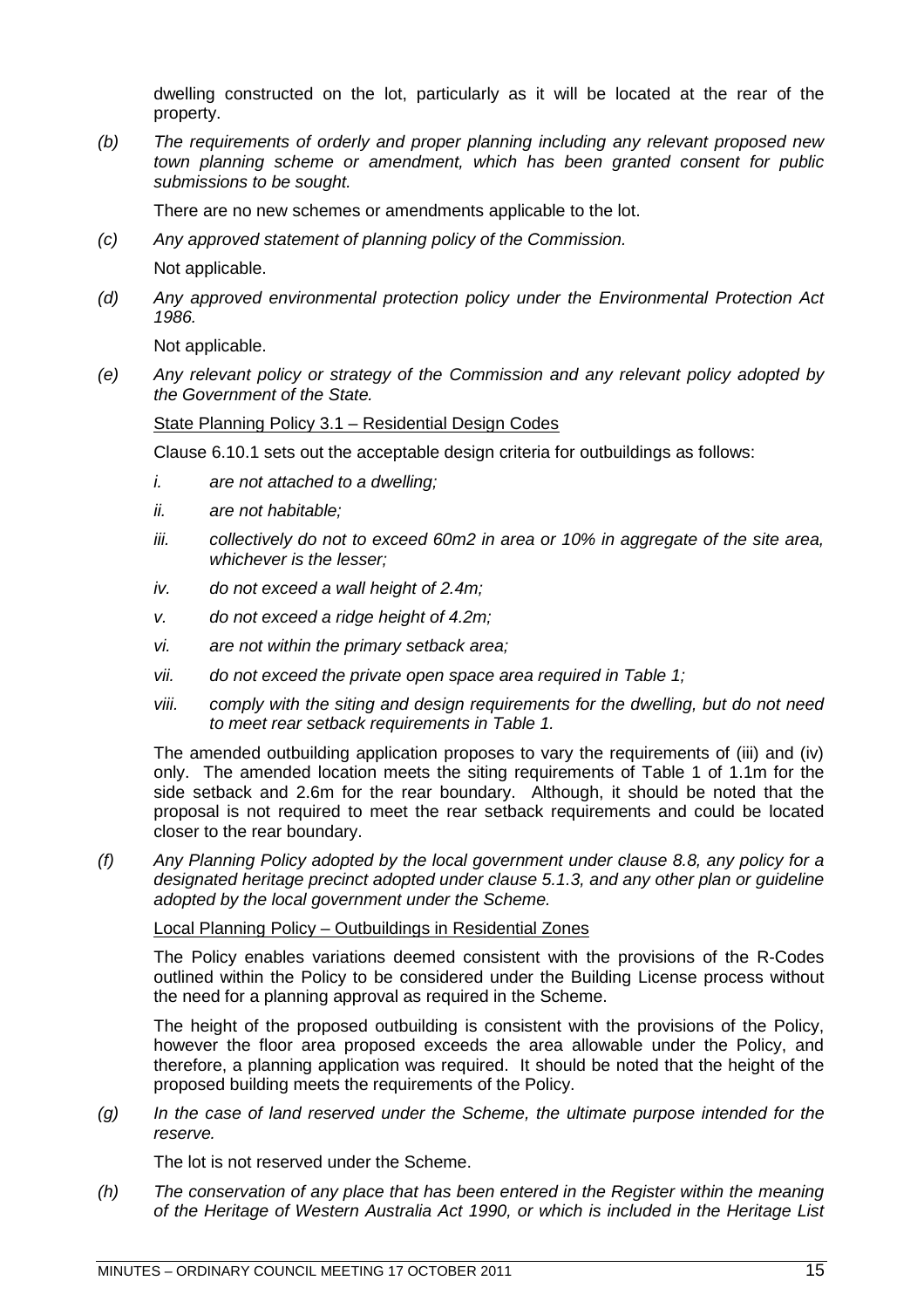*under clause 5.1.2, and the effect of the proposal on the character or appearance of a heritage precinct.*

The site is not heritage listed or located within a heritage precinct.

*(i) The compatibility or a use or development with its setting.*

The proposed garage will house the owner's motorhome. The use is consistent for the overall residential use of the site. The size of the shed is consistent with shed sizes in the York Estates locality.

*(j) Any social issues that have an effect on the amenity of the locality.*

No social issues identified.

*(k) The cultural significance of any place or area affected by the development.*

The site is not identified as having any particular cultural significance.

*(l) The likely effect of the proposal on the natural environment and any means that are proposed to protect or to mitigate impacts on the natural environment.*

The natural environmental will not be affected by the development.

*(m) Whether the land to which the application relates is unsuitable for the proposal by reason of it being, or being likely to be, subject to flooding, tidal inundation, subsidence, landslip, bushfire or any other risk.*

The site is not affected by any natural constraints.

*(n) The preservation of the amenity of the locality.*

The proposal will not detrimentally affect the amenity of the locality.

*(o) The relationship of the proposal to development on adjoining land or on other land in the locality including but not limited to, the likely effect of the height, bulk, scale, orientation and appearance of the proposal.*

The site is 5000 $m^2$  in area and adjoins sites of similar size or larger. Therefore, larger outbuildings can be accommodated on these sites without appearing too large. It is considered that the bulk, scale and location of the shed is appropriate for the location.

*(p) Whether the proposed means of access to and egress from the site are adequate and whether adequate provision has been made for the loading, unloading, manoeuvring and parking of vehicles.*

Access to the site is existing.

*(q) The amount of traffic likely to be generated by the proposal, particularly in relation to the capacity of the road system in the locality and the probable effect on traffic flow and safety.*

The proposal will not result in the generation of any unacceptable levels of traffic.

*(r) Whether public transport services are necessary and, if so, whether they are available and adequate for the proposal.*

Not applicable.

*(s) Whether public utility services are available and adequate for the proposal.*

Existing.

*(t) Whether adequate provision has been made for access for pedestrians and cyclists (including end of trip storage, toilet and shower facilities).*

Not applicable.

*(u) Whether adequate provision has been made for access by disabled persons.* Not applicable.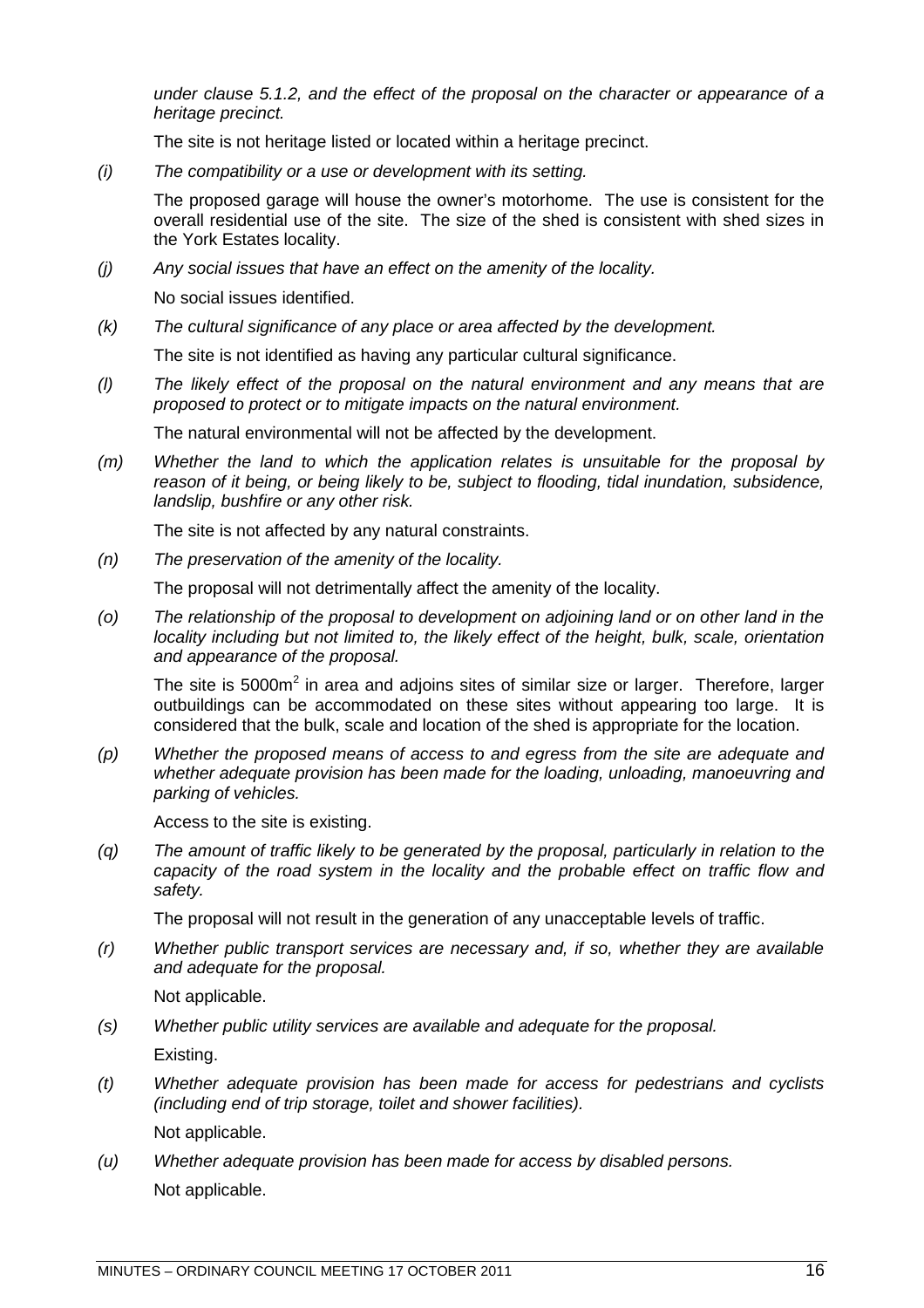*(v) Whether adequate provision has been made for the landscaping of the land to which the application relates and whether any trees or other vegetation on the land should be preserved.*

No landscaping affected.

*(w) Whether the proposal is likely to cause soil erosion and degradation.*

Proposal unlikely to cause soil erosion or degradation.

*(x) The potential loss of any community service or benefit resulting from the planning consent.*

No community service or benefit affected by the proposal.

*(y) Any relevant submissions received on the application.*

One submission was received from an adjoining landowner objecting to the amendment of the planning approval to relocate the garage closer to the boundaries. Refer to the consultation section of this report for assessment of the submission.

*(z) The potential impacts of noise, dust, light, risk, and other pollutants on surrounding land uses.*

No impacts identified. The purpose of the shed is to house the owner's motorhome.

- *(aa) The comments or submissions received from any authority consulted under clause 7.4.* Not applicable.
- *(bb) Any other planning consideration the local government considers relevant.*

There are a number of other large sheds approved in the York Estates that do not dominate the landscape or give the area an industrial appearance.

Clause 7.13 enables, on written application from the owner of land in respect of which planning consent has been granted, revoke or amend the planning consent, prior to the commencement of the development. The construction of the garage has not commenced and therefore it is permissible to vary the planning consent.

#### **Policy Implications:**

The proposal is consistent with the objectives of the York Town Planning Scheme No. 2. The reasons provided for a variation to the size requirements in the R-Codes and Council's Outbuildings Policy are valid and approval was given on this basis.

There are no adverse Policy implications associated with this proposal.

#### **Financial Implications:**

The applicant has paid the applicable application fees.

#### **Strategic Implications:**

The proposal does not have any strategic implications.

**Voting Requirements: Absolute Majority Required: No**

**Site Inspection: Site Inspection Undertaken: Yes**

#### **Triple bottom Line Assessment: Economic Implications:**

There are no economic implications associated with this proposal.

#### **Social Implications:**

There are no social implications associated with this proposal.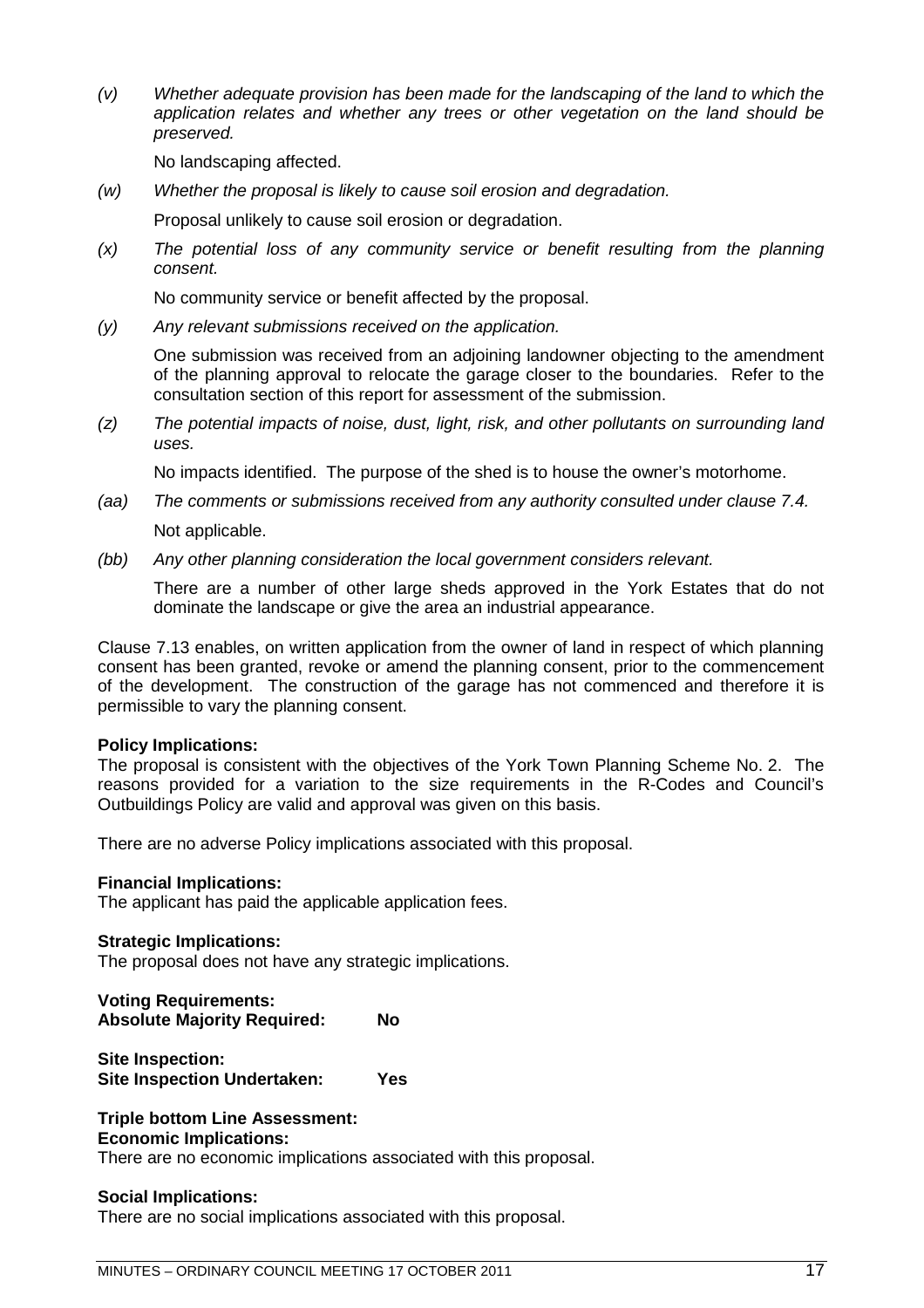#### **Environmental Implications:**

There are no environmental implications associated with this proposal.

#### **Comment:**

It should be noted that approval has been granted for the construction of the garage under delegated authority. The current application to be determined by Council applies only to the new position of the outbuilding.

**RESOLUTION 021011**

**Moved: Cr Lawrance Seconded: Cr Hooper** 

*"That Council:*

*APPROVE the amended application to vary the location of the garage approved to be constructed at Lot 17 (160) Newcastle Street, York, subject to the following conditions:*

- *1. Development must substantially commence within two (2) years from the date of this decision.*
- *2. Development must take place in accordance with the amended stamped approved plans.*
- *3. The shed is not to be used for habitable, commercial or industrial purposes.*

*Notes to consent:*

- *Note 1: If the development the subject of this approval is not substantially commenced within a period of 2 years, or such other period as specified in the approval after the date of determination, the approval will lapse and be of no further effect.*
- *Note 2: Where an approval has so lapsed, no development is to be carried out without the further approval of the local government having first been sought and obtained.*
- *Note 3: If an applicant is aggrieved by this determination there is a right of appeal under the Planning & Development Act 2005. An appeal must be lodged within 28 days of the determination.*
- *Note 4: This approval is not a building licence. In accordance with the provisions of the Local Government (Miscellaneous Provisions) Act 1960, an application for a building licence must be submitted to, and approval granted by the local government prior to change of classification or prior to the commencement of any structural works within the development hereby permitted."*

*CARRIED: 6/0*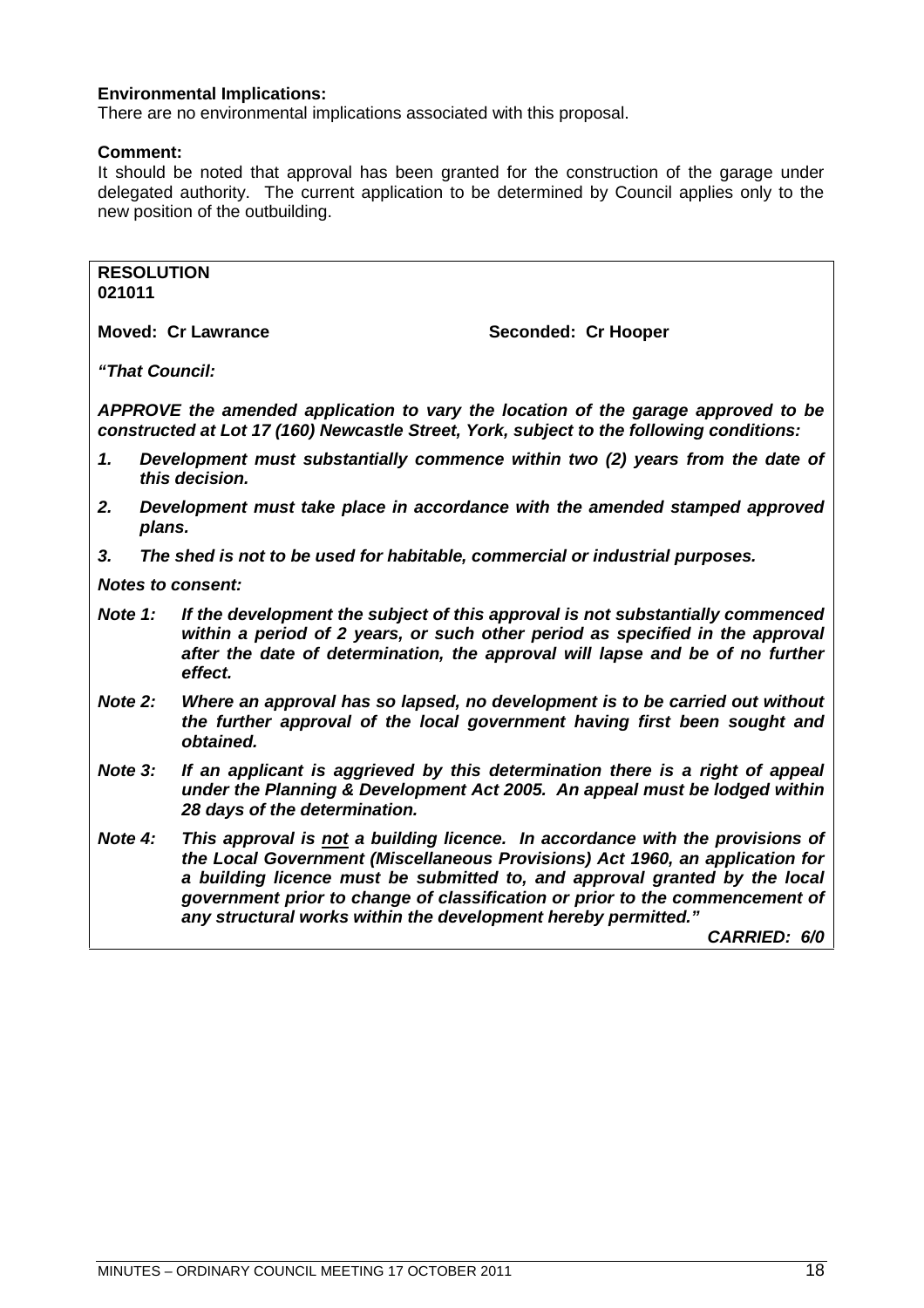### <span id="page-18-0"></span>**Item 9.1.1 - Appendices**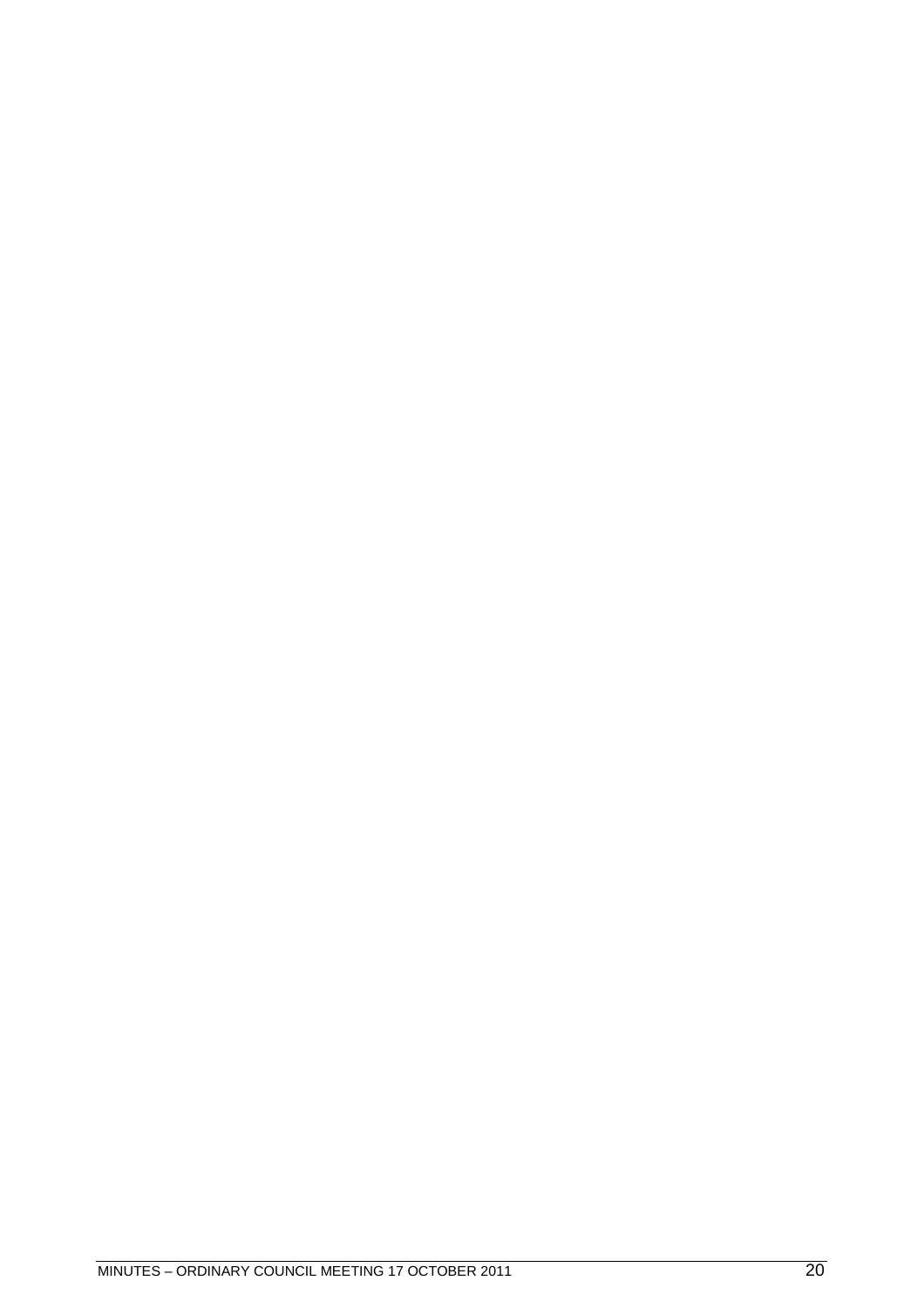# **9. OFFICER'S REPORTS**

**9.1 DEVELOPMENT REPORTS**

<span id="page-20-0"></span>**9.1.2 Extension of Consent – Lot 547 (14) Macartney Street, York**

*When acting as a planning authority in accordance with the powers conferred by the Planning and Development Act 2005 and any relevant scheme, the Council of the Shire is entitled to make decisions based only on proper planning considerations.*

| <b>FILE NO:</b>                | MA1.30780, P593                     |
|--------------------------------|-------------------------------------|
| <b>COUNCIL DATE:</b>           | 17 October 2011                     |
| <b>REPORT DATE:</b>            | 4 October 2011                      |
| <b>LOCATION/ADDRESS:</b>       | Lot 547 (14) Macartney Street, York |
| <b>APPLICANT:</b>              | <b>Longsword Pty Ltd</b>            |
| <b>SENIOR OFFICER:</b>         | R Hooper, CEO                       |
| <b>REPORTING OFFICER:</b>      | J Jurmann, MPS                      |
| <b>DISCLOSURE OF INTEREST:</b> | Nil                                 |
| <b>APPENDICES:</b>             | Nil                                 |
| <b>DOCUMENTS TABLED:</b>       | Nil                                 |

#### **Summary:**

Council at its Ordinary Meeting held on 20 December 2010 approved the construction of a supermarket at Lot 547 (14) Macartney Street, York, subject to conditions of consent.

The conditions provided the applicant 12 months from the date of determination to substantially commence the development.

A request has been received from the applicant to extend the consent for a further 12 months for financial viability reasons.

It is recommended that Council approve the request to extend the consent, subject to the original conditions of consent.

#### **Background:**

Condition 1(a) of the planning consent states:

*"Development must substantially commence within twelve (12) months from the date of this determination."*

The application was determined by Council at its Ordinary Meeting held on 20 December 2010 and therefore, the application, if not substantially commenced, will lapse on 20 December 2011.

The applicants, in their extension request, have advised that the extension is required to enable a tenant to be secured, which they have been trying to secure since granting of approval but current financial conditions have made difficult. They have also placed the property on the real estate market for sale or lease to try and attract an owner operator or tenant so the supermarket can be constructed.

In accordance with conditions 1(c) and (d) of the consent, the applicants have submitted and had amended plans approved on 8 April 2011 depicting a redesign of the façade of the building fronting Macartney Street.

**Consultation:**

Not required.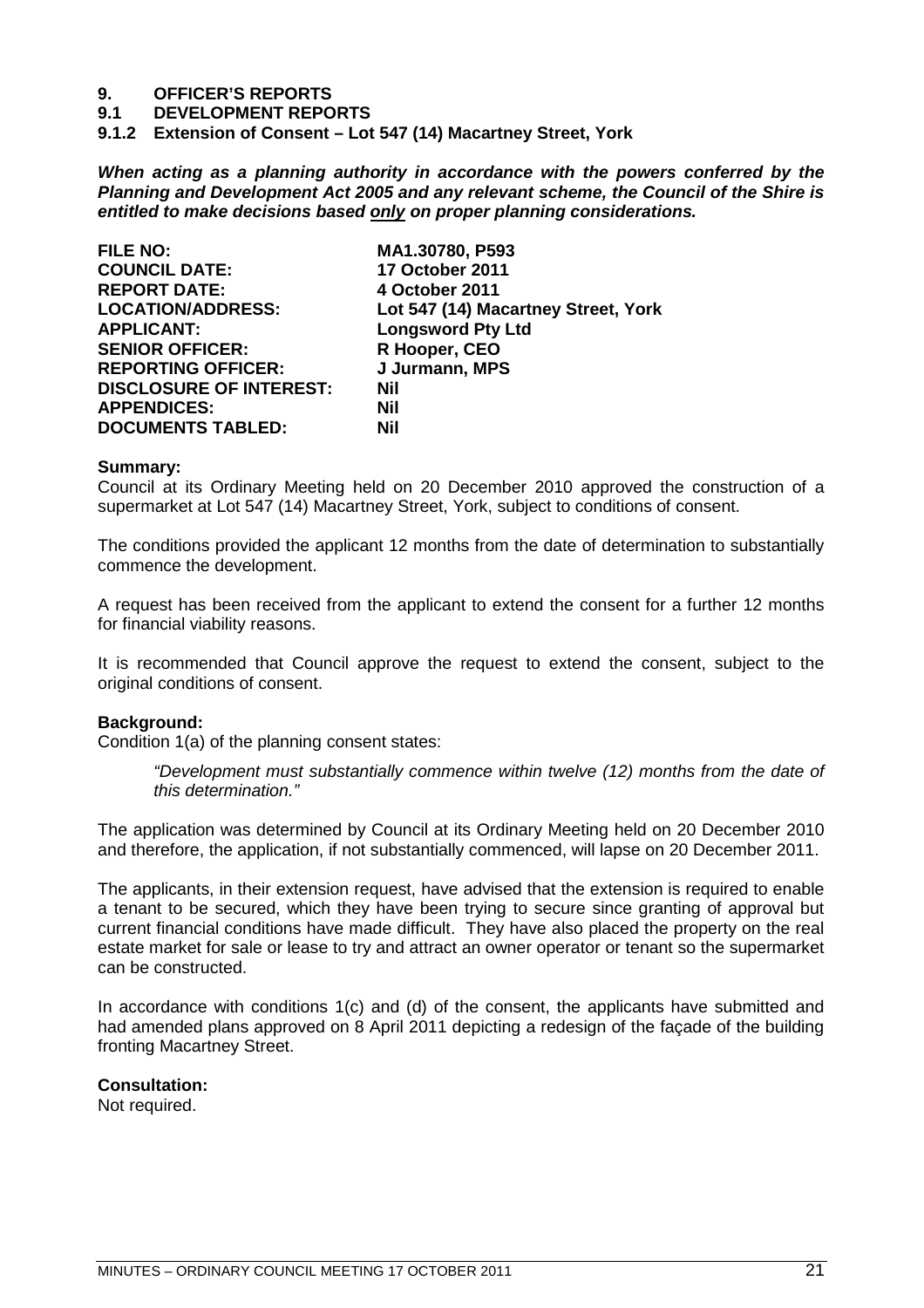Clause 7.8 of the York Town Planning Scheme No. 2 states:

- *7.8.1 Where the local government grants planning consent for the development of land:*
	- *(a) the development approved is to be substantially commenced within 2 years, or such other period as specified in the approval, after the date of the determination; and*
	- *(b) the approval lapses if the development has not substantially commenced before the expiration of that period.*
- *7.8.2 A written request may be made to the local government for an extension of the term of planning consent at any time prior to the expiry of the approval period in clause 7.8.1.*

The consent in this case was granted for 12 months, which is less than the standard period specified in the Scheme. The application for extension was received prior to the consent lapsing.

#### **Policy Implications:**

The extension of the planning approval is consistent with the provisions of York Town Planning Scheme No. 2.

#### **Financial Implications:**

There are no financial applications for Council associated with granting the extension of time.

#### **Strategic Implications:**

The construction of a supermarket is consistent with the growth of the town centre.

#### **Voting Requirements: Absolute Majority Required: No**

**Site Inspection: Site Inspection Undertaken: Not applicable**

#### **Triple bottom Line Assessment:**

#### **Economic Implications:**

Increased commercial premises and opportunities will support the economic development of the York, and more specifically the town centre. The construction of the supermarket will also provide employment opportunities.

#### **Social Implications:**

There are no social implications associated with the proposal to extend the consent.

#### **Environmental Implications:**

There are no environmental implications associated with the proposal to extend the consent.

#### **Comment:**

It is recommended that Council grant an extension to the consent for a further 12 months to provide the proponents time to secure a tenant or owner-operator to enable the construction of the supermarket.

It could be considered unreasonable to expect a project of this size to be substantially commenced within 12 months from being granted consent due to the complexity with approvals and design.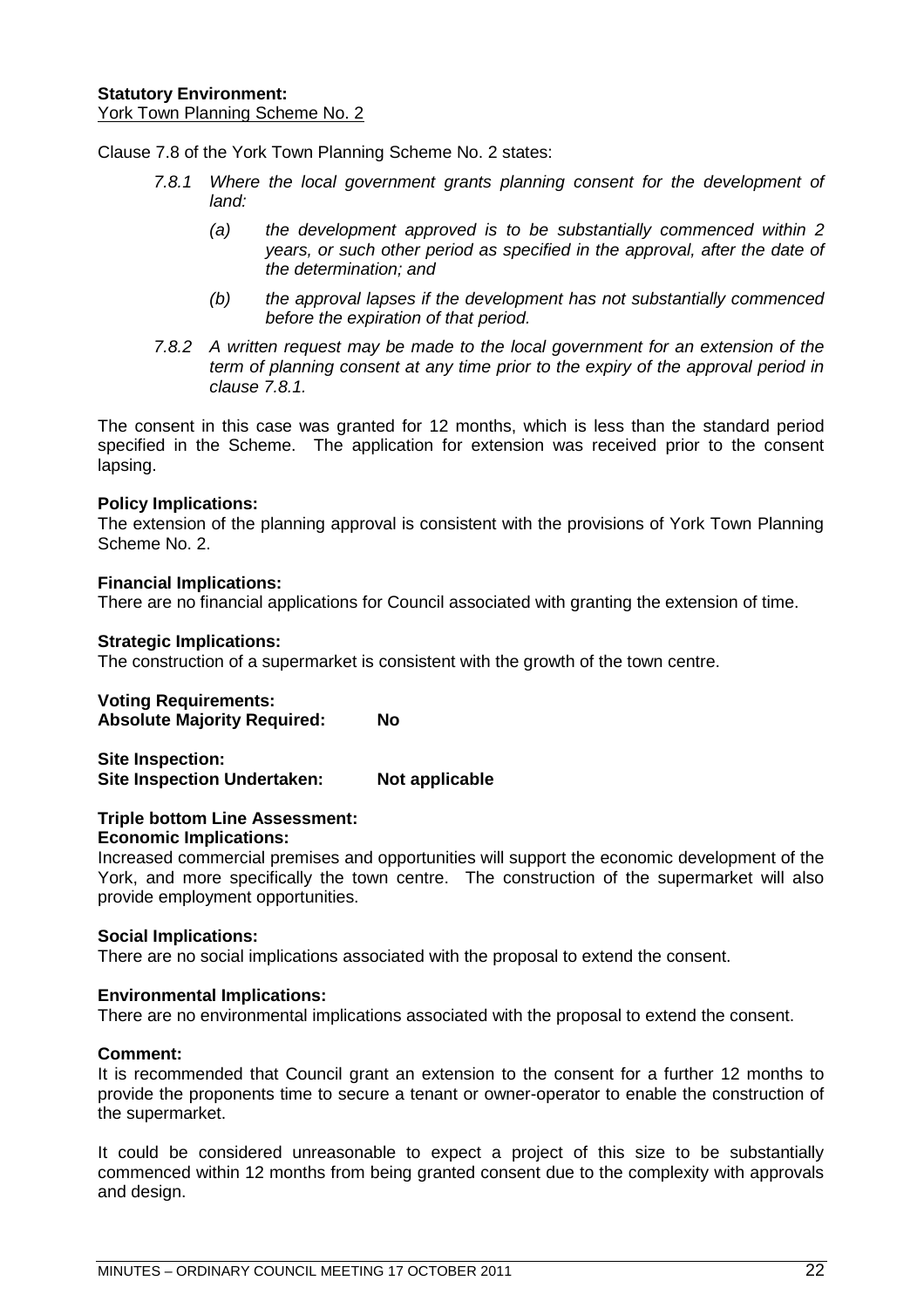The majority of current approvals are being granted for 2 years in accordance with the provisions of the Scheme and the Western Australian Planning Commission grants their subdivision approvals for 3 years.

**RESOLUTION 031011**

**Moved: Cr Smythe Seconded: Cr Duperouzel** 

*"That Council:*

*APPROVE the application to extend the planning consent dated 22 December 2010 determined by Council at its Ordinary Meeting held on 20 December 2010 for the construction of a supermarket at Lot 547 (14) Macartney Street, York, for a further 12 months, subject to the imposition of the original conditions of consent."*

*CARRIED: 6/0*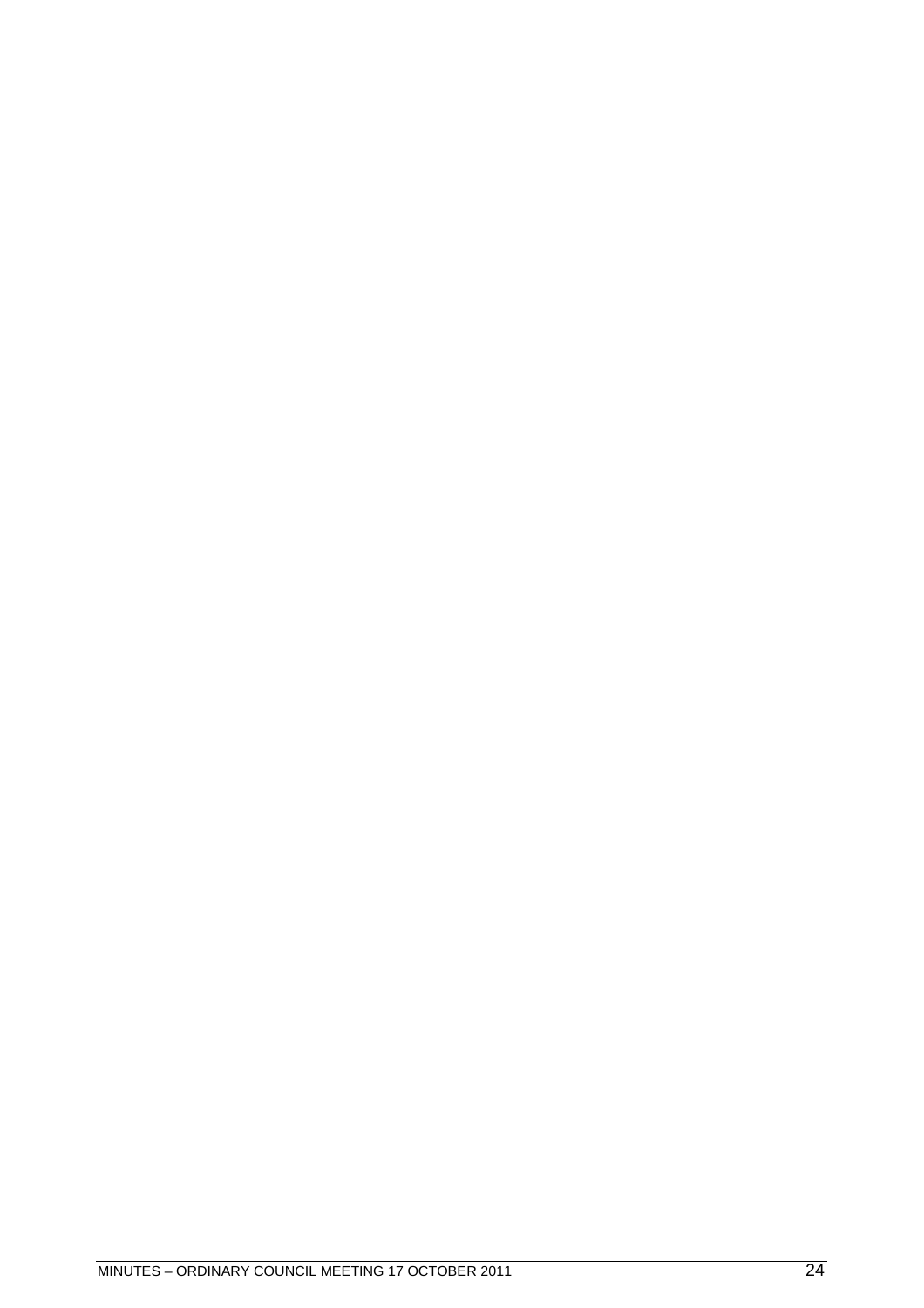# **9. OFFICER'S REPORTS**

**9.1 DEVELOPMENT REPORTS**

<span id="page-24-0"></span>**9.1.3 Advertising Signage Policy Adoption**

*When acting as a planning authority in accordance with the powers conferred by the Planning and Development Act 2005 and any relevant scheme, the Council of the Shire is entitled to make decisions based only on proper planning considerations.*

| <b>FILE NO:</b>                | PS.TPS.2               |
|--------------------------------|------------------------|
| <b>COUNCIL DATE:</b>           | <b>17 October 2011</b> |
| <b>REPORT DATE:</b>            | 4 October 2011         |
| <b>LOCATION/ADDRESS:</b>       | <b>Shire Wide</b>      |
| <b>APPLICANT:</b>              | <b>Shire of York</b>   |
| <b>SENIOR OFFICER:</b>         | R Hooper, CEO          |
| <b>REPORTING OFFICER:</b>      | J Jurmann, MPS         |
| <b>DISCLOSURE OF INTEREST:</b> | Nil                    |
| <b>APPENDICES:</b>             | <b>Draft Policy</b>    |
| <b>DOCUMENTS TABLED:</b>       | Nil                    |

#### **Summary:**

Council at its Ordinary Meeting held on 15 August 2011 considered a draft Local Planning Policy for Advertising Signage and resolved:

#### *"That Council:*

- *1. Resolve to adopt the proposed Local Planning Policy Advertising Signage for advertising purposes;*
- *2. Advertise the proposed Local Planning Policy Advertising Signage in accordance with the provisions of Clause 8.8.2 of the Shire of York Town Planning Scheme No 2 for a period of 42 days; and*
- *3. Resolve that after the expiry of the advertising period, consider a report detailing the submissions made relating to the proposed Local Planning Policy – Outbuildings prior to formally adopting the Policy."*

The draft Policy was advertised in accordance with the resolution from 27 August 2011 to 11 October 2011. At the time of writing, no submissions had been received by Council regarding the proposal.

It is recommended that the draft Policy be adopted by Council without change.

#### **Background:**

Council at its Ordinary Meeting held on 15 August 2011 resolved to advertise a draft Local Planning Policy – Advertising Signage. The draft Policy was advertised and no submissions were received from the public during the submission period.

Advertisements play a vital role as a means of advertising the service and product available from a business or organisation. The display of advertisements is beneficial in providing a public service through providing information to the community.

The over-use of advertisements, however, contributes to an accumulation and eventual proliferation of signage clutter, to the extent that the advertisements become ineffective and impact negatively on the amenity of the streetscape and character of the area.

Inappropriately located advertisements may also create a hazard to pedestrians and road users.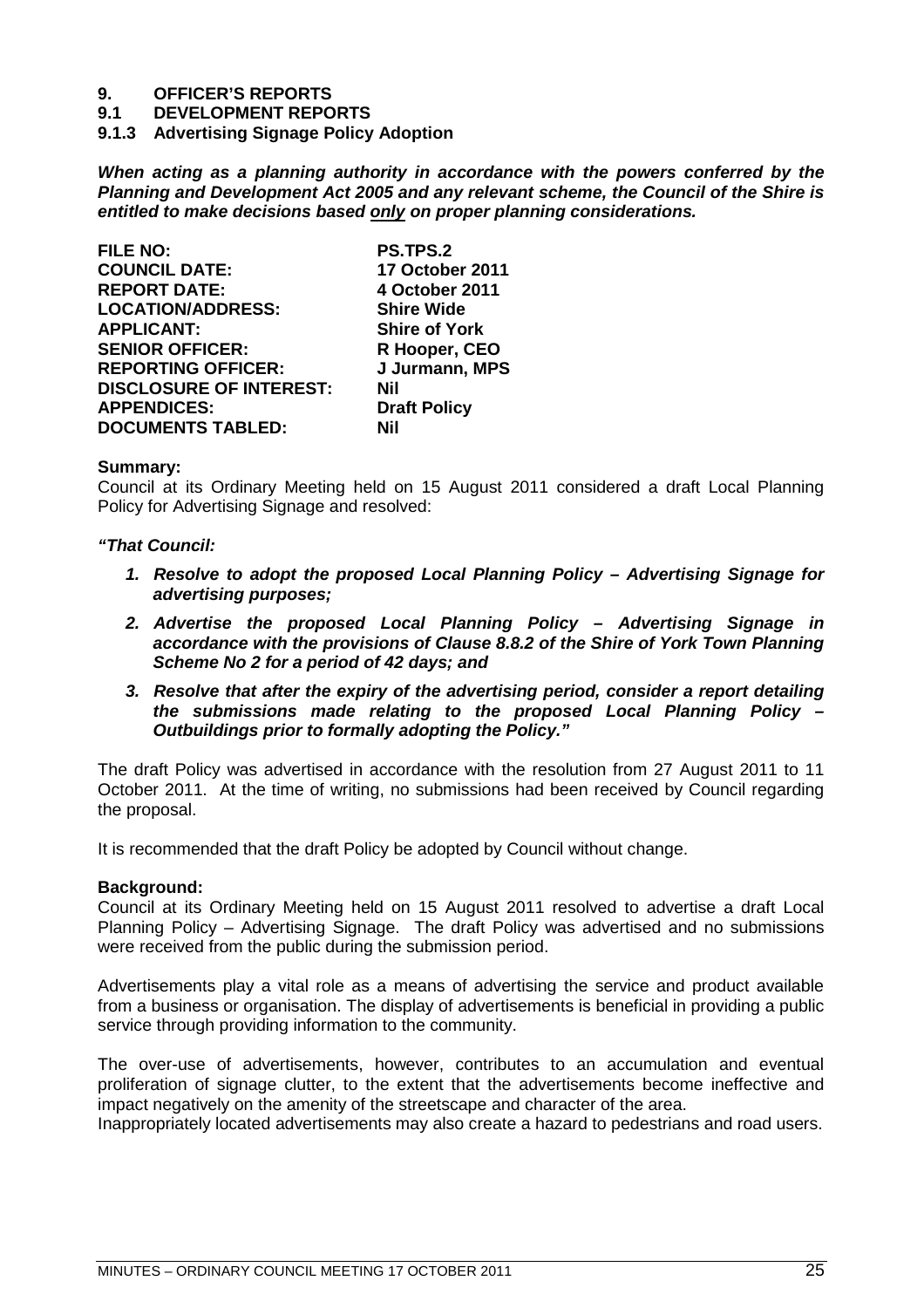In order to ensure that advertisements are used for best advantage, organisations, businesses and property owners are encouraged to demonstrate the reasonable and appropriate use of advertisements, and focus more on providing short, distinct signage and branding to limit the number of words and the use of suitable contrasting colours and text that make advertisements distinct and clearly legible.

#### **Consultation:**

The new draft Policy was advertised in accordance with the provisions of the York Town Planning Scheme No. 2 and the Council resolution.

The closing date for submissions is 11 October 2011 and at the time of writing this report, no submission had been received. Any submissions received by Council following the writing of this report will be provided to all Councillors for consideration and if necessary, amendments will be made to the draft Policy for consideration at the Council meeting. Any submitters would also be notified of the Council meeting.

#### **Statutory Environment:**

York Town Planning Scheme No. 2

Clause 5.3 of the Scheme gives the Shire power to control the erection, placement and display of advertisements.

Currently Schedule 8 of the Scheme provides exemptions for certain advertisements. However, there are no other guidelines for the erection, placement or display of advertisements, with the exception of advertisements on a heritage place or within a heritage precinct.

There are no specifications or direction as to appropriate advertising within the current Scheme provisions. The draft Policy will provide the community with direction with regards to expectations regarding advertising.

Council may develop and adopted a Local Planning Policy under the provisions of Clause 8.8 of the York Town Planning Scheme No. 2.

A Local Planning Policy is not part of the Scheme and does not bind the Council in respect of any application for planning approval but the Council is to have due regard to the provisions of the policy.

#### Local Planning Policy – Heritage Precincts and Places

The proposed Policy will be read in conjunction with the controls with the Local Planning Policy – Heritage Precincts and Places.

#### **Policy Implications:**

The proposed policy will provide Council and developers with guidelines for appropriate advertising signage within the Shire.

Existing lawful advertisements will not be affected by this Policy.

#### **Financial Implications:**

Costs associated with the re-advertising of the draft Policy.

#### **Strategic Implications:**

The proposed Policy is consistent with the provisions of the York Local Planning Strategy and Scheme. It is considered that the adoption of the proposed Policy will assist in achieving a more appropriate outcome for advertising signage within the Shire.

#### **Voting Requirements: Absolute Majority Required: No**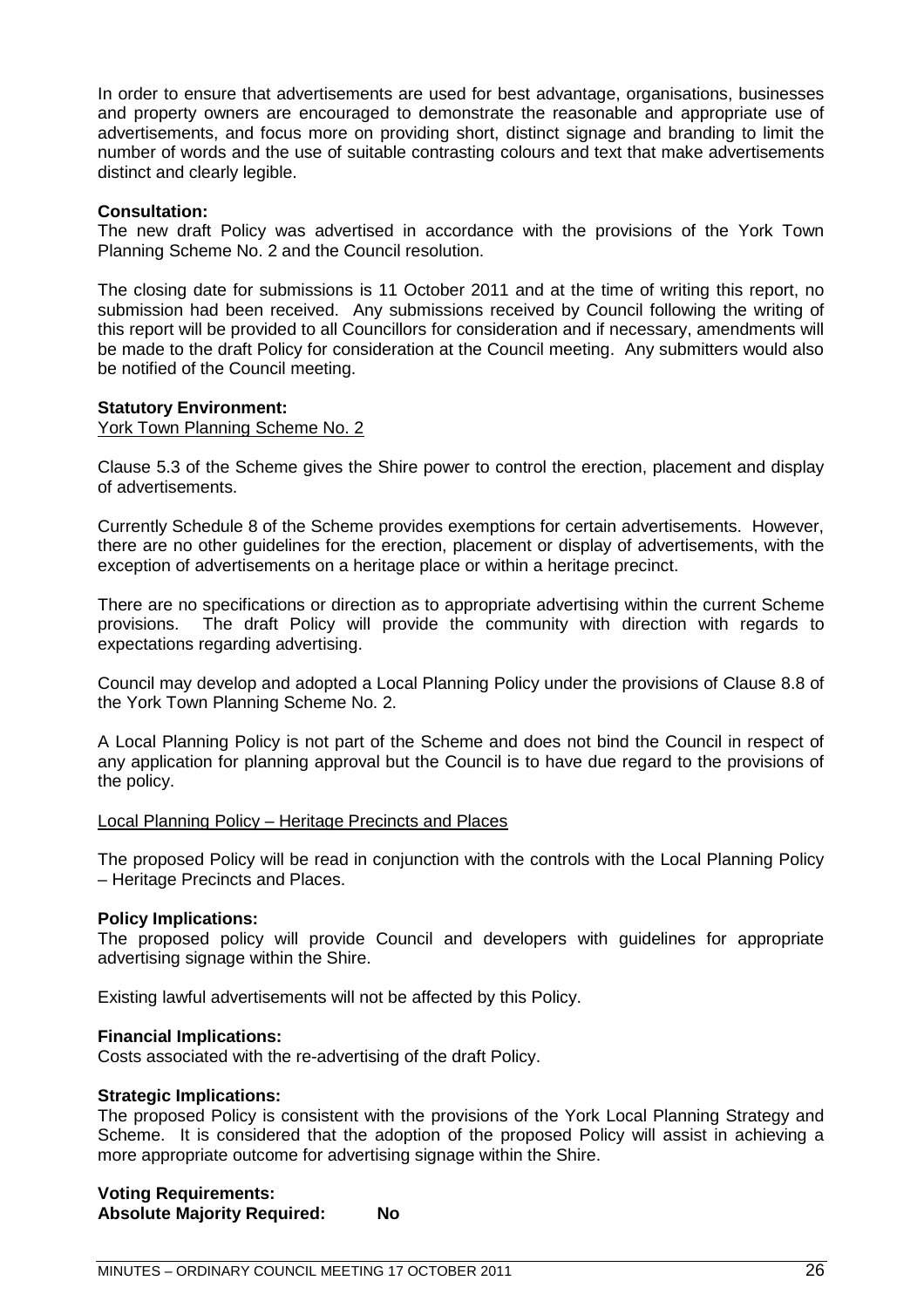#### **Site Inspection: Site Inspection Undertaken: Not applicable**

#### **Triple bottom Line Assessment:**

#### **Economic Implications:**

Landowners and developers will have more guidance before preparing planning applications for advertising signage, which will streamline the development preparation process.

#### **Social Implications:**

Inappropriate advertising can have adverse social impacts, including creating a hazard to pedestrians and traffic. Over-use of advertising can contribute to signage clutter and impact negatively on the amenity of the streetscape and character of the area.

#### **Environmental Implications:**

Inappropriate and accumulation of signage can detract from the natural and built environment.

#### **Comment:**

The proposed Policy provides clear direction on Council's expectations with regards to advertising signage.

**RESOLUTION 041011**

**Moved: Cr Scott** Seconded: Cr Hooper

*"That Council:*

- *1. ADOPT the Local Planning Policy Advertising Signage under the provisions of Clause 5.3 of the York Town Planning Scheme No. 2.*
- *2. ADVERTISE the final adoption of the Local Planning Policy Advertising Signage."*

*CARRIED: 6/0*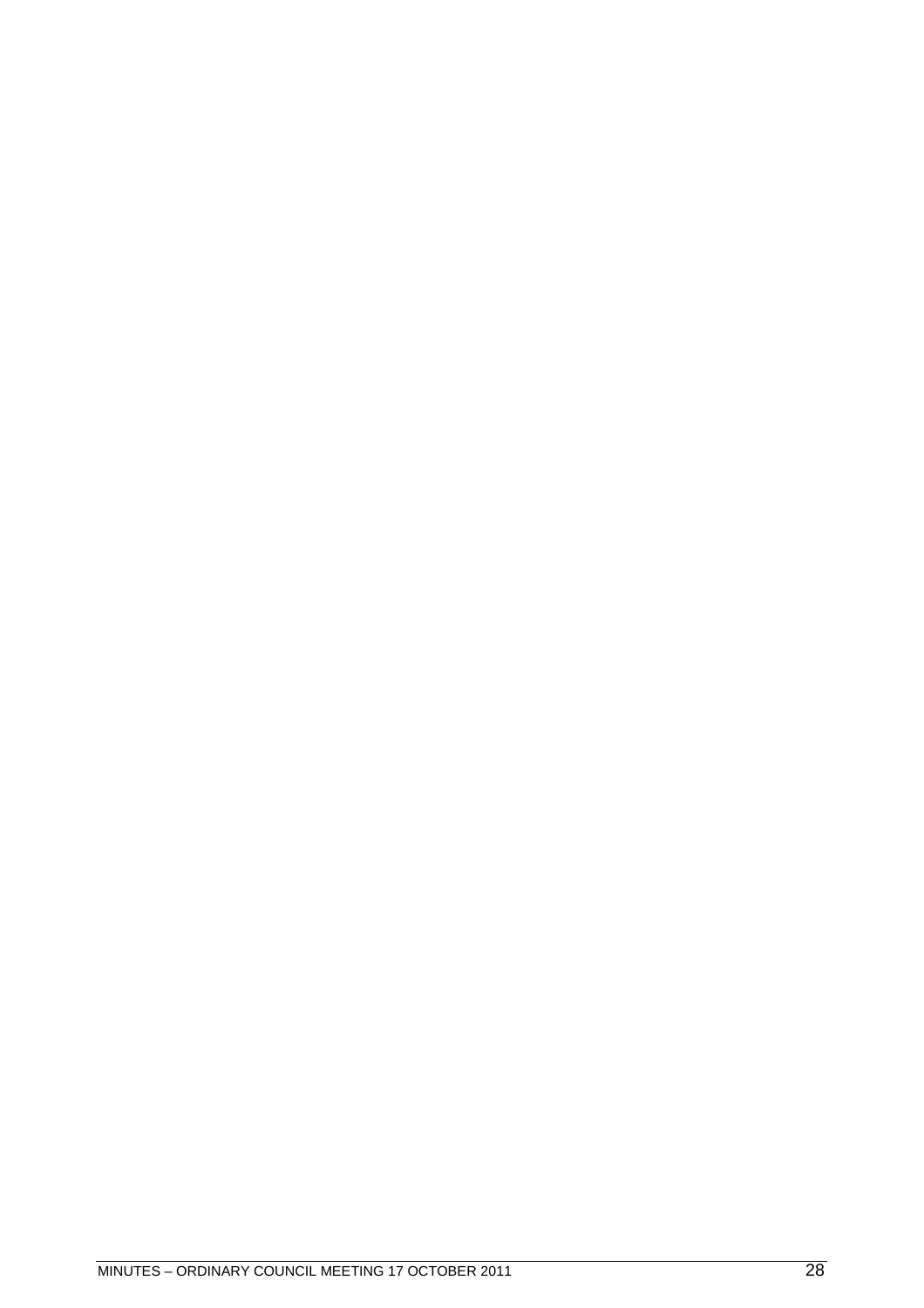### <span id="page-28-0"></span>**Item 9.1.3 - Appendices**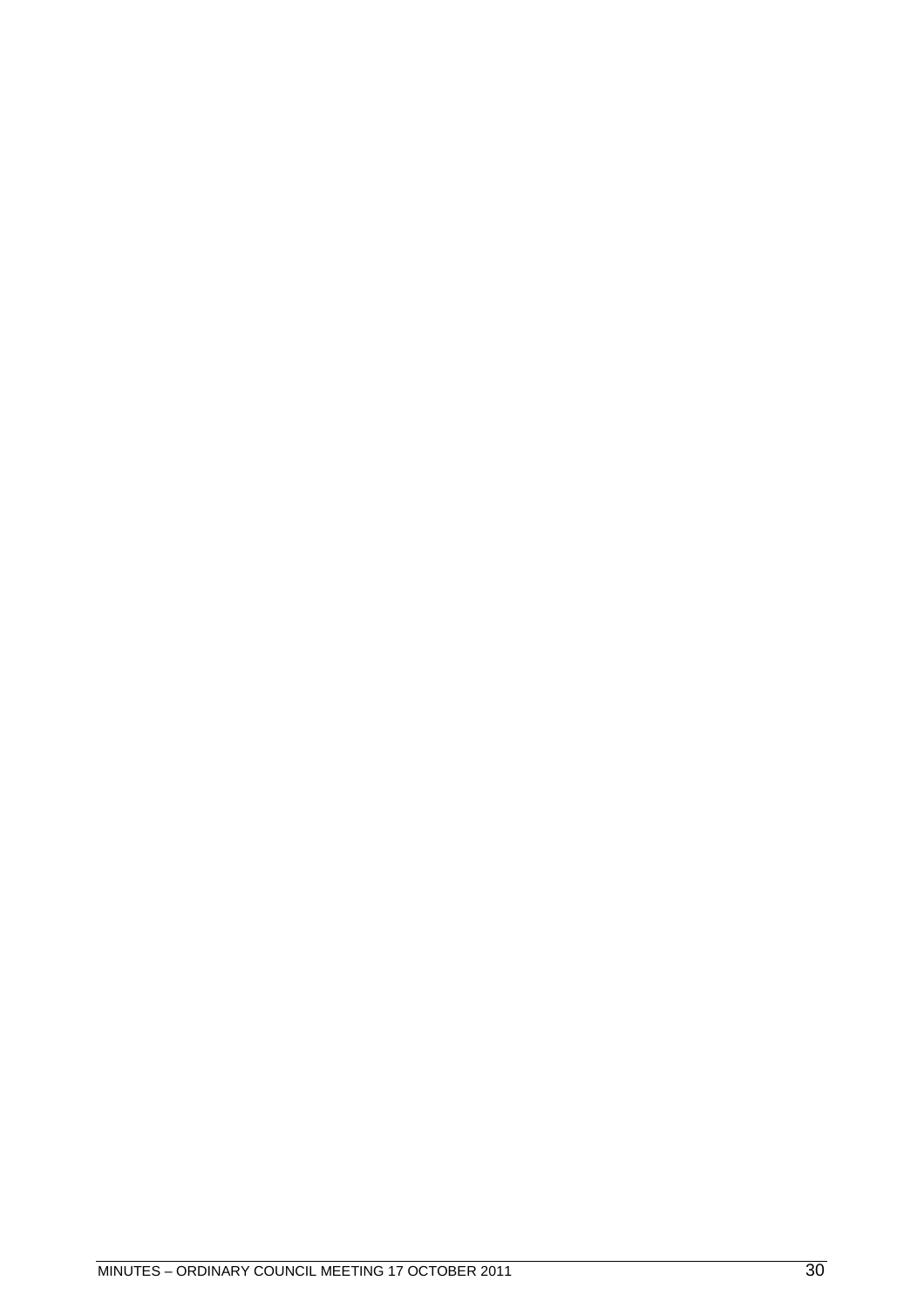# **9. OFFICER'S REPORTS**

- **9.1 DEVELOPMENT REPORTS**
- <span id="page-30-0"></span>**9.1.4 Scheme Amendment No. 31 – Lot 4 Great Southern Highway, York**

*When acting as a planning authority in accordance with the powers conferred by the Planning and Development Act 2005 and any relevant scheme, the Council of the Shire is entitled to make decisions based only on proper planning considerations.*

| <b>FILE NO:</b>                | <b>PS.TPS.26</b>                                               |
|--------------------------------|----------------------------------------------------------------|
| <b>COUNCIL DATE:</b>           | 17 October 2011                                                |
| <b>REPORT DATE:</b>            | 4 October 2011                                                 |
| <b>LOCATION/ADDRESS:</b>       | Lot 4 Great Southern Highway, York                             |
| <b>APPLICANT:</b>              | Peter D Webb & Associations on behalf of Lillyville Pty<br>Ltd |
| <b>SENIOR OFFICER:</b>         | R Hooper, CEO                                                  |
| <b>REPORTING OFFICER:</b>      | J Jurmann, MPS                                                 |
| <b>DISCLOSURE OF INTEREST:</b> | Nil                                                            |
| <b>APPENDICES:</b>             | 1 – Locality Plan                                              |
|                                | 2 - Schedule of Submissions                                    |
|                                | 3 – Scheme Maps                                                |
| <b>DOCUMENTS TABLED:</b>       | <b>Scheme Amendment Documentation</b>                          |

#### **Summary:**

Council at its Ordinary Meeting held on 18 August 2008 resolved to initiate Scheme Amendment No. 31 to rezone Lot 4 Great Southern Highway, York from 'General Agriculture' to 'Rural Residential'.

Following initiation of the scheme amendment, a request for permission to advertise was sent to the Environmental Protection Authority. Further information was requested and permission to advertise was finally granted on 28 June 2011.

The application has been advertised and a number of submissions have been received regarding the proposal. The issues raised in the submissions have been considered and where appropriate, amendments have been made to the scheme amendment documentation.

Council is now asked to resolve to amend the scheme and to request approval from the Western Australian Planning Commission and the Minister of Planning.

#### **Background:**

On 18 August 2008 at its Ordinary Meeting Council resolved to:

*"That Council:*

- *1. Initiate Scheme Amendment No 31 in accordance with the attached document labelled Appendix A and the following:*
	- *a. rezone Lot 4 Great Southern Highway from General Agriculture Zone to Rural Residential Zone;*
	- *b. Add to Schedule 6 the following:*

*Subject to the alteration to point 13 of Schedule 6 to read :*

*"No residential building may be constructed or occupied within 50 metres of any easement or reservation dedicated to a river crossing to connect to the Great Southern Highway Route as required by Mains Road W.A."*

*and the addition of:*

*"Advice Note: Subject to an advertising period of 42 days."*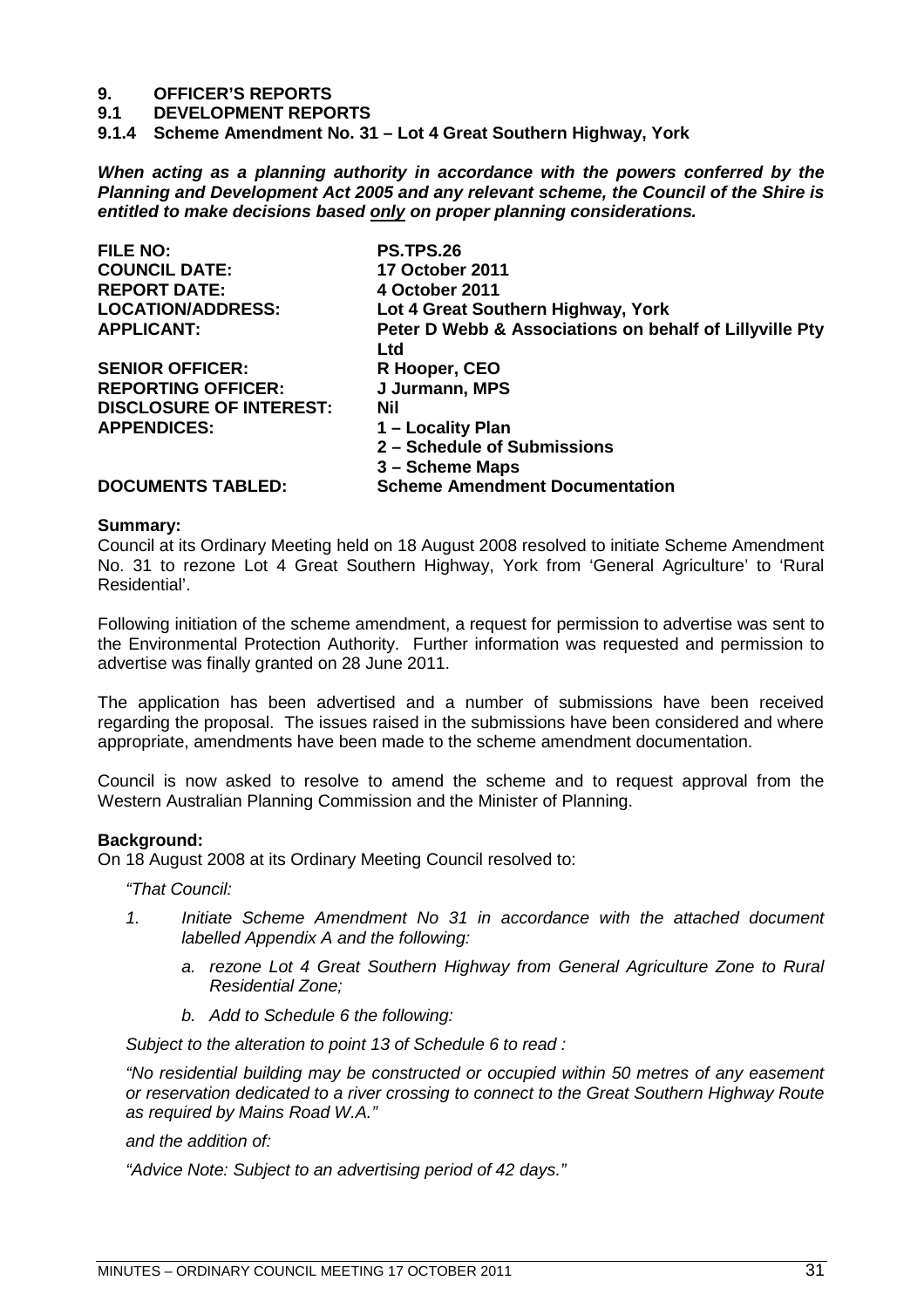Following the resolution of Council, a request was sent to the Environmental Protection Authority (EPA) for permission to advertise in accordance with the Town Planning Regulations on 22 August 2008. The EPA responded with a request for information from the Department of Water and Department of Environment and Conservation to determine if environmental assessment was required prior to advertising.

The additional information request resulted in further environmental investigations being undertaken by the proponent, including hydrology modelling.

Finally on 28 June 2011, the EPA determined that the amendment did not require formal assessment, with advice provided, and granted permission to advertise.

#### **Consultation:**

Advertising commenced on 28 June and concluded on 30 August 2011. Affected landowners were notified by letter and advertisements were placed in the Avon Valley Gazette and on Council's website. The scheme documents were available for viewing at Council's Office.

Eight (8) submissions were received from government departments during the exhibition period and no submissions from the public were received. Support for the proposal was not received from Main Roads and Department of Health. Refer to the Schedule of Submissions in Appendix 2 of this report for details of the submissions, response from the applicant and officer's comments.

The content of the submissions have been considered and where appropriate amendments have been made to the scheme documentation.

#### **Statutory Environment:**

Planning and Development Act 2005

Town Planning Regulations 1967

York Local Planning Strategy

York Town Planning Scheme No. 2

#### **Policy Implications:**

The proposed rezoning of the lot is consistent with the provisions of the York Local Planning Strategy.

#### **Financial Implications:**

Fees for the scheme amendment, including advertising costs, will be incurred by the applicant in accordance with Council's Adopted Fees and Charges.

#### **Strategic Implications:**

As indicated above, the proposed rezoning is consistent with the objectives and actions of the Planning Strategy.

| <b>Voting Requirements:</b><br><b>Absolute Majority Required:</b> | Nο  |
|-------------------------------------------------------------------|-----|
| <b>Site Inspection:</b><br><b>Site Inspection Undertaken:</b>     | Yes |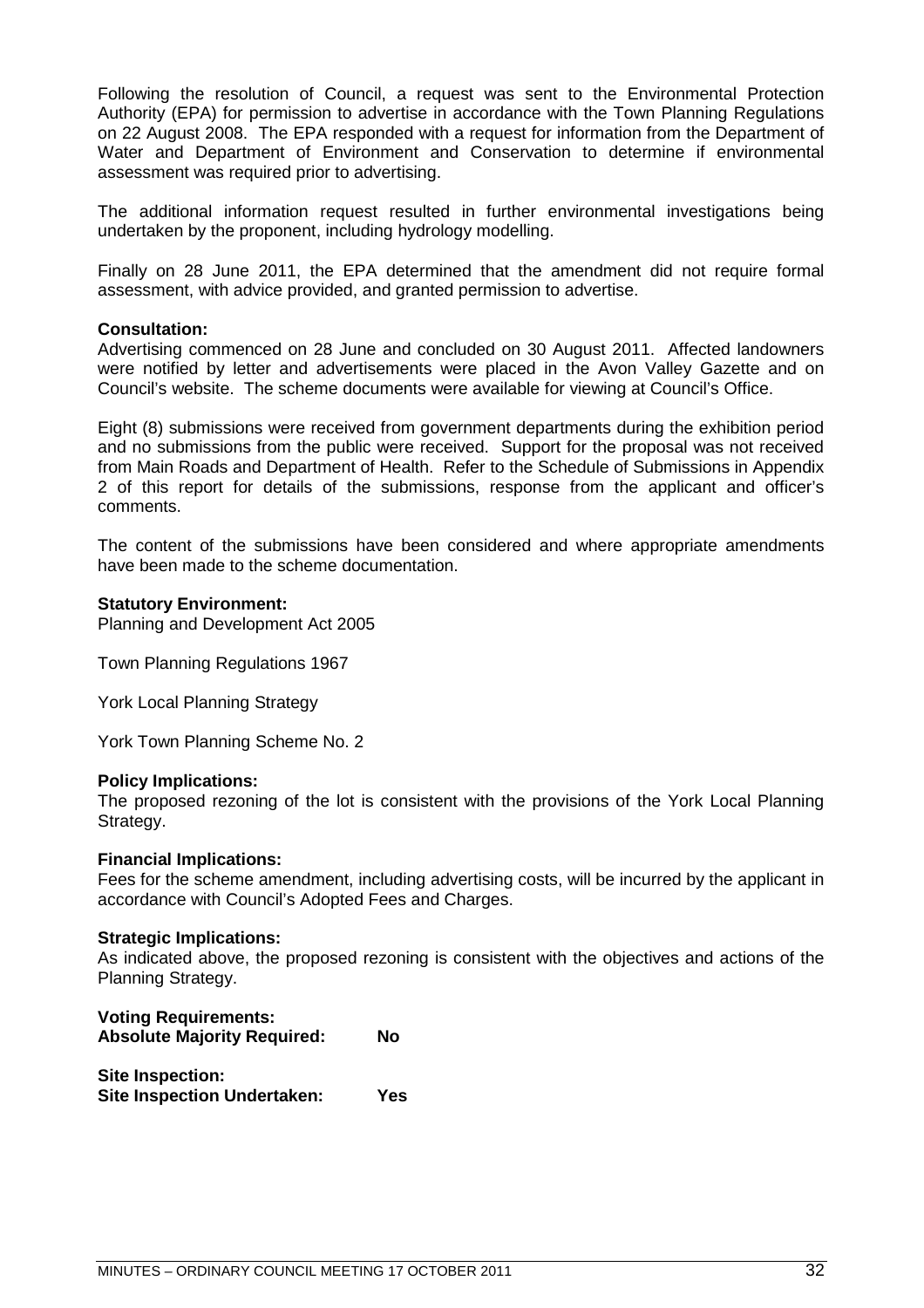#### **Triple bottom Line Assessment: Economic Implications:**

The development of the land into rural-residential lots will provided additional housing lots in close proximity to the York town site to meet the demand for rural lifestyle and large lot housing. The increase in population resulting from appropriate rezoning and subdivision of rural land will have positive impacts on York's economy.

#### **Social Implications:**

The proposal will result in additional housing choices for existing and new residents.

#### **Environmental Implications:**

The proposal has been assessed by a number of government agencies to ensure that any environmental impacts will be negated or managed appropriately through such measures as building envelopes and buffers.

#### **Comment:**

As indicated in the Council report for the initiation of the scheme amendment, it is considered unacceptable to defer the development of this lot, and any others, until the State Government identifies a route for the realignment of the Great Southern Highway.

Main Roads have been requested in writing to provide the status of the planning of the bypass, the proposed route of the bypass and timing for construction. To date, no response has been received.

It is recommended that two alternative routes, aligning with Hoops Road and Lightly Place, be identified in the ODP and that the land be reserved for potential road corridors accordingly.

Similarly, the Department of Health's comments have been addressed or can be addressed at ODP or subdivision stage. Issues raised such as buffers and proximity to watercourses have been carefully assessed and the proposed subdivision has been designed taking into consideration constraints of the site, which have been also assessed by the Department of Environment and Conservation and the Environmental Protection Authority.

The proposal is consistent with the York Local Planning Strategy and issues raised during assessment of the proposal have been addressed thoroughly to demonstrate that constraints can be managed satisfactorily to mitigate any potential adverse impacts.

It is recommended that Council give their final approval to the scheme amendment to enable appropriate development of this property.

#### **RESOLUTION 051011**

#### **Moved: Cr Hooper Seconded: Cr Smythe**

*"That Council, pursuant to Part 5 of the Planning and Development Act 2005, in respect to Amendment No. 31 to the York Town Planning Scheme No. 2, resolves to –*

- *1. Adopt, in accordance with Part 5 of the Planning and Development Act 2005, for final approval the proposed amendment by:*
- *(a) rezoning Lot 4 Great Southern Highway, York from 'General Agriculture' to 'Rural Residential';*
- *(b) inserting into Schedule 6 of the Scheme, provisions for the land in relation to particular requirements of the Rural Residential zone;*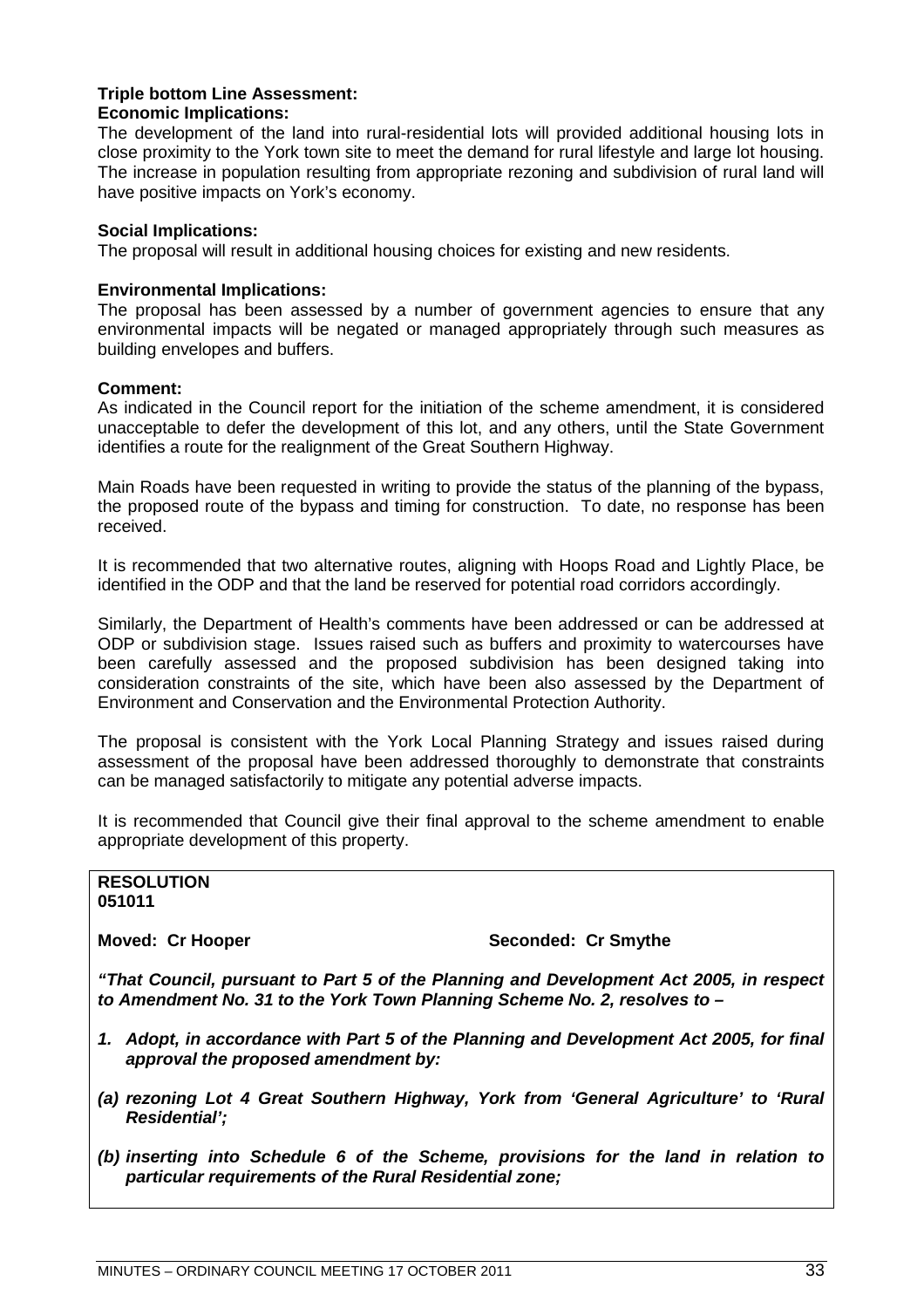| Area                               | Requirements |                                                                                                                                                                                                                                                           |
|------------------------------------|--------------|-----------------------------------------------------------------------------------------------------------------------------------------------------------------------------------------------------------------------------------------------------------|
| Lot 4 Great Southern Highway, York | 1.           | Subdivision is to be generally in accordance with<br>the Outline Development Plan approved by the<br>Western Australian Planning Commission.                                                                                                              |
|                                    | 2.           | Natural vegetation is not to be cleared for any lot<br>except:                                                                                                                                                                                            |
|                                    |              | to comply with the requirements of the Bush<br>а.<br>Fire Act 1954.                                                                                                                                                                                       |
|                                    |              | as may be reasonably required to construct<br>b.<br>an approved building and curtilage thereto<br>within an approved building envelope.                                                                                                                   |
|                                    |              | to gain vehicular access to the cartilage of an<br>c.<br>approved dwelling.                                                                                                                                                                               |
|                                    |              | as may be approved by the Council.<br>d.                                                                                                                                                                                                                  |
|                                    | 3.           | A building envelope with an area that is no greater<br>than 15% of the lot area is to be approved by the<br>Council for each lot.                                                                                                                         |
|                                    |              | The Council may request the nomination of a<br>building envelope as<br>a condition<br>оf<br>any<br>subdivision<br>Development<br>approval.<br>is<br>not<br>permitted on a lot unless a building envelope has<br>been identified and approved by Council.  |
|                                    | 4.           | Unless in the opinion of Council a lot is suitably<br>vegetated the Council may require a landscaping<br>plan that identifies areas to be revegetated to be<br>submitted with any application for planning<br>consent.                                    |
|                                    | 5.           | The Council is not to permit development of<br>second-hand relocated or transported dwellings or<br>outbuildings on a lot.                                                                                                                                |
|                                    | 6.           | Outbuildings approved by the Council are to be<br>complementary to the dwelling on the land in<br>terms of colour and texture of external building<br>materials, and are to be located within the building<br>envelope for that lot.                      |
|                                    | 7.           | The disposal of liquid wastes on a lot is to be<br>carried out by the installation of an Aerobic<br>Treatment Unit (ATU) to the satisfaction of the<br>Council and the Department of Health.                                                              |
|                                    |              | A dwelling is not to be occupied without the prior<br>approval and installation of such a disposal<br>system.                                                                                                                                             |
|                                    | 8.           | On-site systems for the disposal of liquid wastes<br>are to be separated by at least 50 metres from the<br>nearest watercourse or water body. A greater<br>separation may be required to account for soil<br>conditions, slope, drainage, and vegetation. |
|                                    | 9.           | The Council may permit the keeping of grazing<br>animals on a lot subject to adequate measures to<br>prevent:                                                                                                                                             |
|                                    |              | erosion;<br>a.                                                                                                                                                                                                                                            |
|                                    |              | export of nutrients from the lot; or<br>b.                                                                                                                                                                                                                |
|                                    |              | incursion into and damage to areas of<br>c.<br>remnant vegetation or replanted areas.                                                                                                                                                                     |
|                                    |              | 10. The Council may request the construction of<br>contour banks and seepage interceptor drains as<br>a condition of any subdivision approval.                                                                                                            |
|                                    |              | Contour banks and drains which traverse a lot are<br>to be maintained in working order by the owner of<br>the lot to the satisfaction of the Council and shall<br>not be altered without the prior approval of<br>Council.                                |
|                                    |              | 11. The Council may request the installation of<br>strategic firebreaks, gates, and other fire fighting                                                                                                                                                   |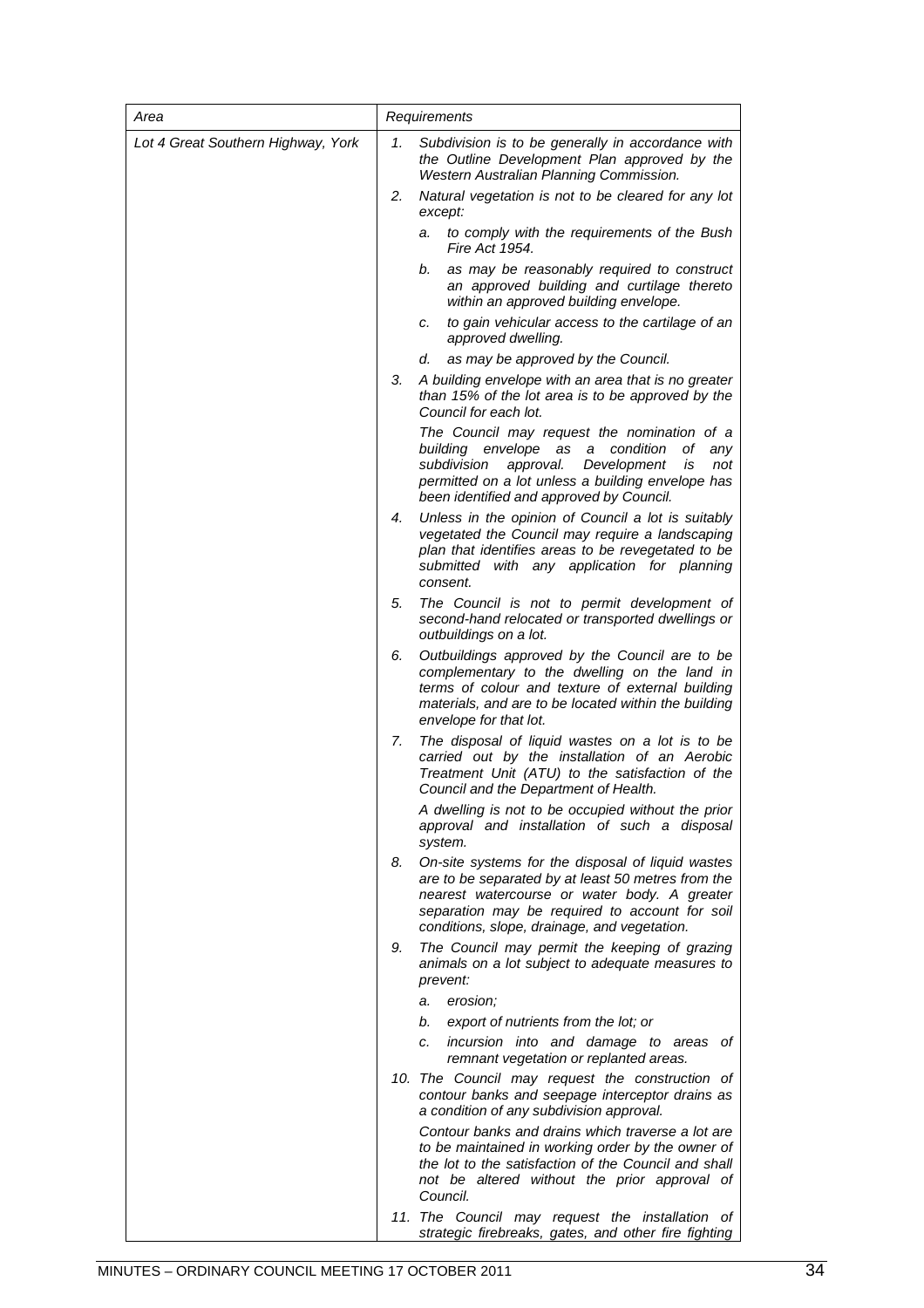| measures as conditions of any subdivision<br>approval.                                                                                                                                                                            |
|-----------------------------------------------------------------------------------------------------------------------------------------------------------------------------------------------------------------------------------|
| 12. No building or inappropriate land use may be<br>permitted on land subject to the 100 Year ARI<br>without first demonstrating that adequate<br>measures have been taken to render the land free<br>from inundation.            |
| 13. No residential building may be constructed or<br>occupied within 50 metres of any easement or<br>reservation dedicated to a river crossing to<br>connect to the Great Southern Highway route as<br>required by Main Roads WA. |
| 14. All lots shall be fenced prior to sale of any lot.                                                                                                                                                                            |
| 15. Developer Contributions.                                                                                                                                                                                                      |
| 16. Public Open Space Contributions.                                                                                                                                                                                              |

- *(c) Amend the Scheme Map, accordingly;*
- *2. The applicant be advised that it is recommended that two alternative routes, aligning with Hoops Road, Lightly Place and Cold Harbour Road, be identified in the ODP and that the land be reserved for potential road corridors accordingly.*
- *3. Authorise the Shire President and the Chief Executive Officer to execute the relevant documentation; and*
- *4. Forward Scheme Amendment No. 31 to the Western Australian Planning Commission and the Minister for Planning requesting final approval."*

*CARRIED: 6/0*

*The Officer Recommendation was amended to include Cold Harbour Road to give alternate route.*

#### **RESOLUTION 061011**

**Moved: Cr Hooper Second: Cr Scott** 

*"That Council:*

*Immediately approach the Minister for Transport requiring MRWA to take urgent action to finalise the alignment of the Southern Bypass for York."*

*CARRIED 6/0*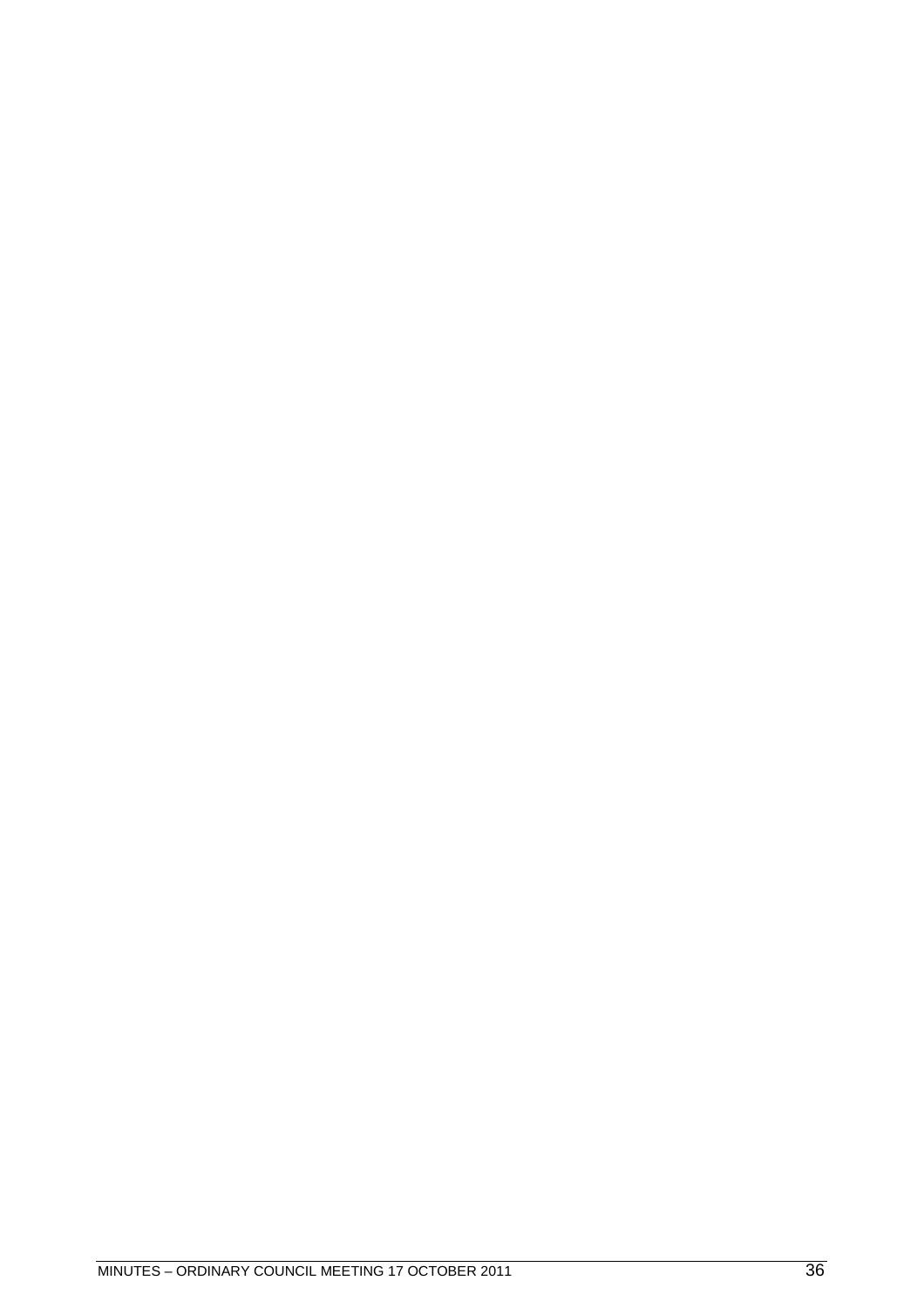### **Item 9.1.4 - Appendices**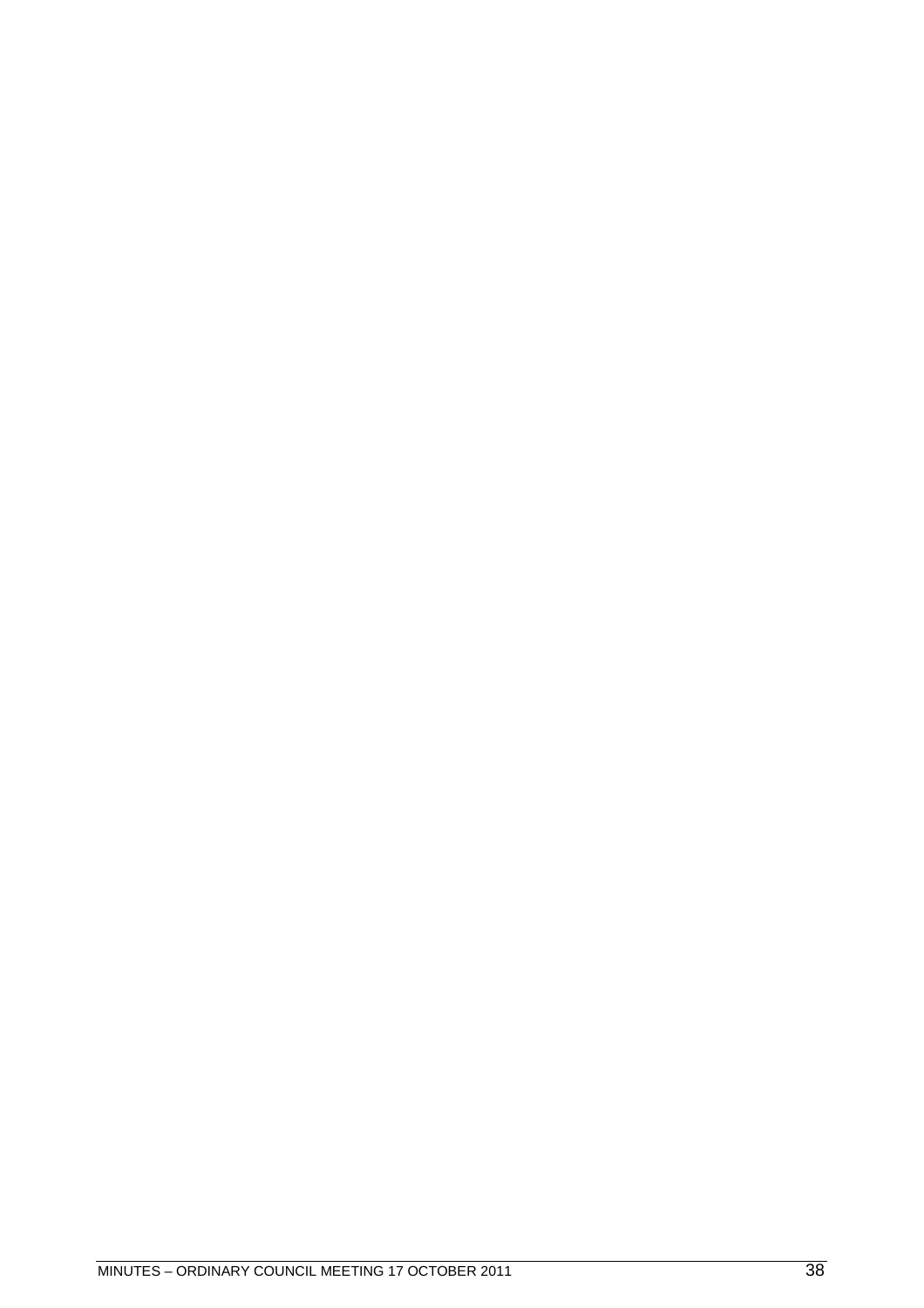# **9. OFFICER'S REPORTS**

- **9.1 DEVELOPMENT REPORTS**
- **9.1.5 Scheme Amendment No. 46 Lot 50 Great Southern Highway**

*When acting as a planning authority in accordance with the powers conferred by the Planning and Development Act 2005 and any relevant scheme, the Council of the Shire is entitled to make decisions based only on proper planning considerations.*

| <b>FILE NO:</b>                | <b>PS.TPS.46</b>                      |
|--------------------------------|---------------------------------------|
| <b>COUNCIL DATE:</b>           | <b>17 October 2011</b>                |
| <b>REPORT DATE:</b>            | 5 October 2011                        |
| <b>LOCATION/ADDRESS:</b>       | Lot 50 Great Southern Highway, York   |
| <b>APPLICANT:</b>              | Roberts Day Pty Ltd on behalf of      |
|                                | J M & DJ Donovan                      |
| <b>SENIOR OFFICER:</b>         | R Hooper, CEO                         |
| <b>REPORTING OFFICER:</b>      | J Jurmann, MPS                        |
| <b>DISCLOSURE OF INTEREST:</b> | Nil                                   |
| <b>APPENDICES:</b>             | 1 – Locality Plan                     |
|                                | 2 - Scheme Maps                       |
|                                | 3-Indicative Concept Plan             |
| <b>DOCUMENTS TABLED:</b>       | <b>Scheme Amendment Documentation</b> |

## **Summary:**

Council is in receipt of a request to initiate an amendment to the York Town Planning Scheme No. 2 to rezone Lot 50 Great Southern Highway, York from 'General Agriculture' to 'Development'.

The rezoning will facilitate the preparation of an Outline Development Plan for future mixed business and light/service industrial development.

### **Background:**

Lot 50 Great Southern Highway, York is approximately 8 hectares in area and is located on the southern periphery of the York townsite at the intersection of Knotts Road and Great Southern Highway. It is currently used for agricultural purposes.

The site is surrounded by:

- Agricultural land directly to the south-east (zoned General Agriculture);
- Railway line and the Cooperative Bulk Handling grain facility to the south (zoned Industry and railway reserve);
- Bygraves cottage directly to the north (zoned General Agriculture and within the Blandstown Heritage Precinct);
- Balladong Historic Farm across Great Southern Highway to the north-east (currently zoned General Agriculture and subject to Scheme Amendment No. 45 to rezone to Special Use Zone); and
- Rural land across Knotts Road to the northern-west (zoned General Agriculture).

It is proposed to rezone the site from 'General Agriculture' to 'Development'. The Development zone will facilitate the preparation of an Outline Development Plan and the ability to control the desired type, mix and scale of land uses. Land uses associated with light/service industry and showroom commercial such as motor vehicle repairs, transport depot, manufacturing, farm equipment sales, etc would be supported, while land uses such as consulting rooms or offices could be prohibited to ensure they are more appropriately located in the town centre.

### **Consultation:**

If this scheme amendment is initiated, consultation will be carried out in accordance with the Town Planning Regulations for scheme amendments.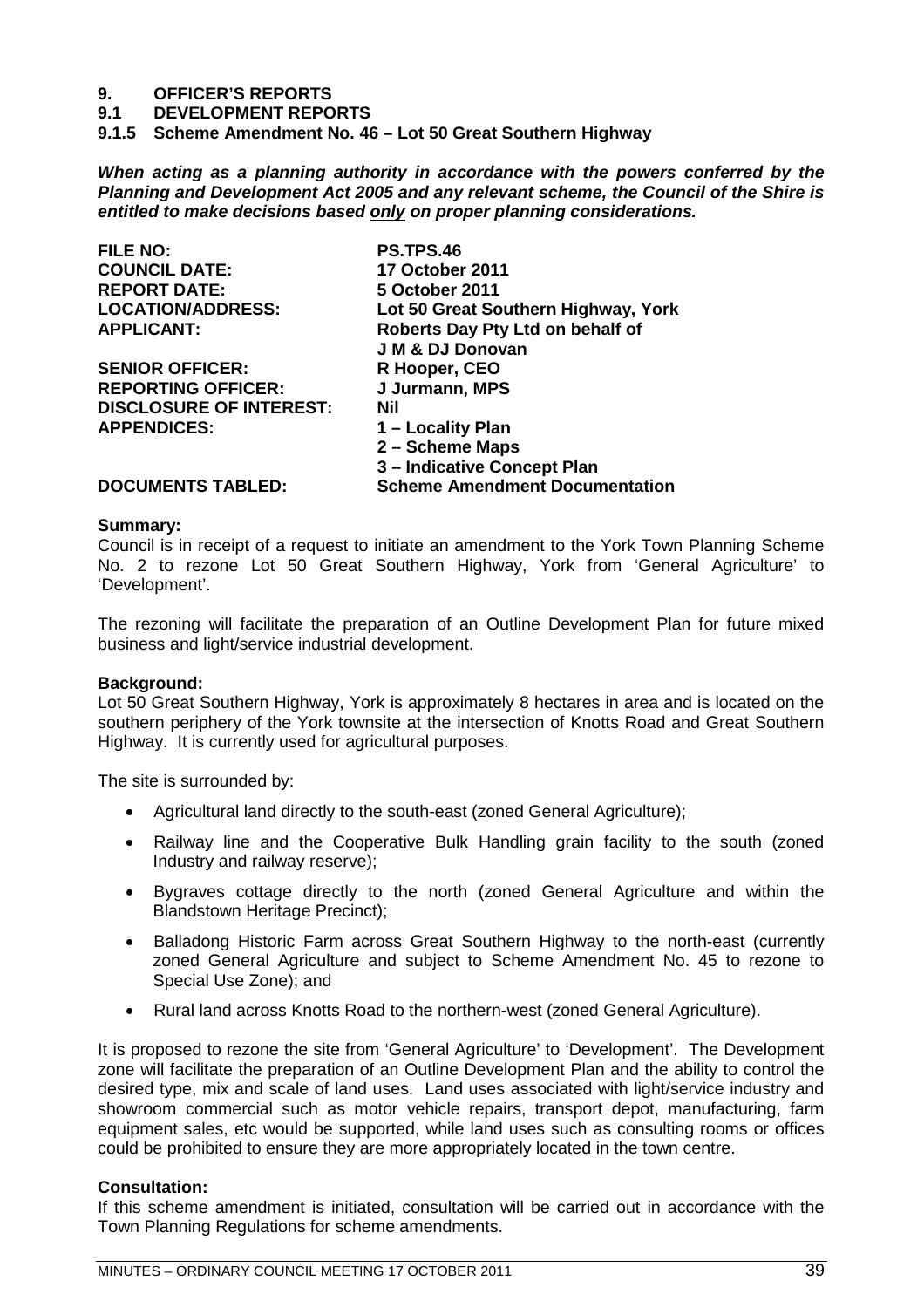## **Statutory Environment:**

### Planning and Development Act 2005

Under Section 75 of the *Planning and Development Act 2005*, a local government may amend a local planning scheme with reference to any land within its district, or with reference to land within its district and other land within any adjacent district, by an amendment:

- a) Prepared by the local government, approved by the Minister and published in the Gazette; or
- b) Proposed by all or any of the owners of any land in the scheme area, adopted, with or without modifications, by the local government, approved by the Minister and published in the Gazette.

### Town Planning Regulations 1967

A Scheme Amendment must be prepared, advertised and adopted in accordance with the provisions of the Regulations.

### York Local Planning Strategy

The subject site is located in the Townsite Expansion Precinct in the Strategy. The objective of the precinct is *"to provide flexibility in determining the Shire's future land use requirements"*. The Strategy proposes options for future residential, industrial or rural residential development in the Townsite Expansion Precinct subject to resolution of the heavy haulage bypass alignment and expansion plans for the CBH grain facility.

The Strategy shows the subject site being directly affected by an eastern bypass alignment for heavy haulage around the York townsite. The Strategy also proposes a minor re-alignment of Knotts Road behind Bygraves cottage to minimise the traffic impact on the historic building and improve its integration with the Blandstown Heritage Precinct.

The 'Blandstown/Balladong Precinct York Townsite Structure Plan' prepared by the Shire in 2008 adopted a bypass route west of the CBH facility reflecting an early option identified in the 'York Freight and Traffic Study Overview Report' (2007) prepared by the Department of Planning and Infrastructure, Main Roads Western Australia and the Shire. The Blandstown Structure Plan stated that the bypass options in the Strategy *"are redundant due to the expansion of the CBH facility and the adverse impact upon heritage places west of Forrest Road"*.

The Plan nominated the subject site as 'Mixed Business / Light and Service Industrial / Service Trades' area and proposed a mix of lot sizes and development of a highly presentable streetscape through building design and landscaping on Great Southern Highway as a key entrance to the town and adjacent to the Heritage Precinct.

The site was also included in Scheme Amendment No. 40 that proposed to rezone land known as the Balladong Industrial Area for general industrial purposes. The amendment was advertised but not adopted by Council. The accompanying ODP was also not progressed due to the non-resolution of the drainage and bypass issues.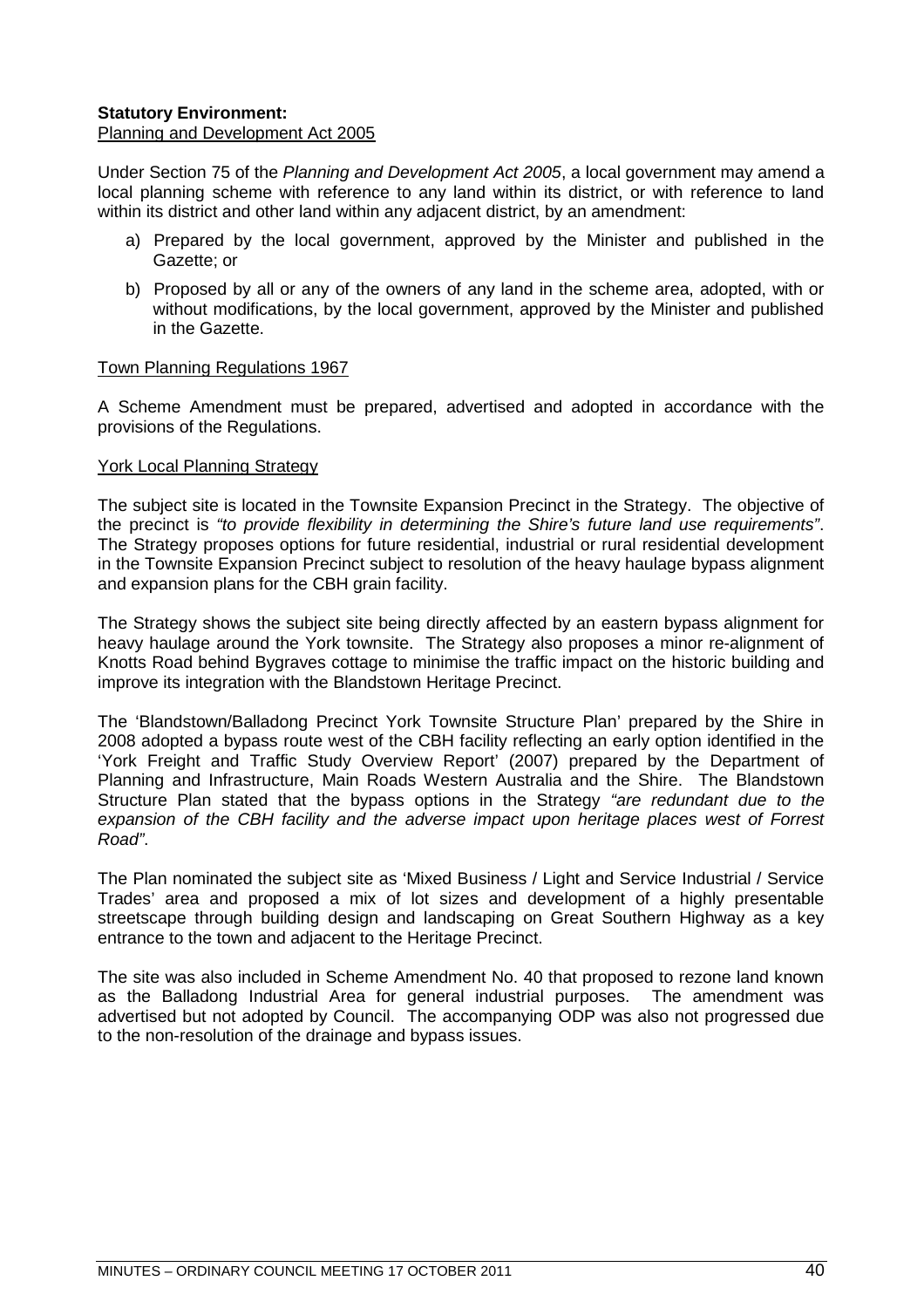### York Town Planning Scheme No. 2

The site is currently zoned 'General Agriculture' under the provisions of the Scheme. It is proposed to rezone the site to a 'Development' zone to enable the preparation of an Outline Development Plan for future mixed business and light/service industrial development.

The objectives of the Development zone are:

- *(a) "Designate land considered to be generally suitable for future development and to prevent such land being used or developed in a manner which could prejudice its possible future use for planning development;*
- *(b) Provide for the sustainable development of land in an orderly manner with appropriate levels of physical infrastructure and human services; and*
- *(c) Ensure the orderly development of the land, through a requirement for the preparation and endorsement of an Outline Development Plan in accordance with the provisions of section 5.10 of the Scheme, as a prerequisite to subdivision or development of land.*
- *(d) Establish zoning and density coding for land in the zone through the adoption of an Outline Development Plan."*

The current provisions of the scheme have two separate zones – mixed business and industrial, which do not permit a mix of both uses. It is considered that the 'development' zone is the most appropriate to facilitate a mixed zone to enable mixed business and light/service industrial to coexist. Any development would need to be in accordance with the approved Outline Development Plan. The Daliak Precinct has been zoned 'Development' for a similar purpose, that is to permit a mix of residential and rural-residential uses that will be in accordance with an approved Outline Development Plan.

An indicative Concept Plan has been prepared by the applicant to accompany the Scheme Amendment. The Plan provides an indication how future subdivision may occur on the site and will be further defined in consultation with the Shire and relevant government agencies.

In general, the indicative Concept Plan provides for:

- 23 lots ranging from 2,500m2 to 3,200m2;
- Lots that are regular in shape and sufficiently large enough to maximise development and associated utilities such as front landscaping, bin storage, parking areas, etc;
- A central subdivisional road with primary access from Knotts Road and Great Southern Highway;
- Lots abutting Great Southern Highway with the opportunity to develop showrooms along this frontage;
- Future realignment of Knotts Road south of Bygraves Cottage to improve the integration of the cottage with the Blandstown Heritage Precinct and improve vehicle sight lines at the intersection of Knotts Road and Great Southern Highway; and
- Indicative area of open space set aside for drainage.

A copy of the indicative plan is attached at Appendix 3 of this report.

### **Policy Implications:**

There are no adverse policy implications associated with this proposal.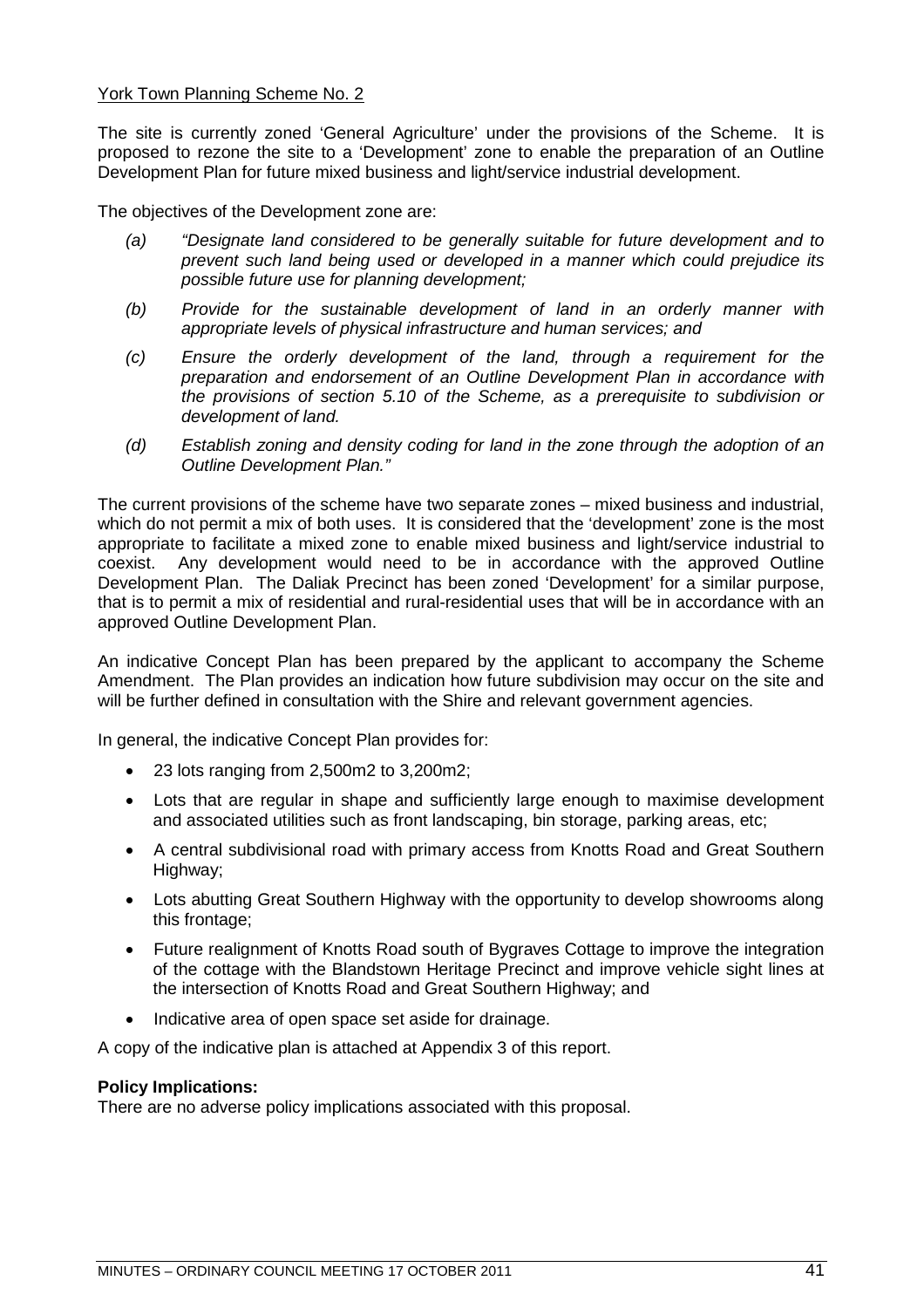### **Financial Implications:**

The applicant will be responsible for the payment of the scheme amendment fees in accordance with Council's adopted Fees and Charges.

### **Strategic Implications:**

The key objective of the York Local Planning Strategy for Industrial and Rural Industries is to:

*"Encourage development and diversification of industry that will strengthen and broad the economic base of the Shire and provide employment opportunities for the community whilst minimising impacts on existing landowners."*

Strategy (a) of the section 2.3.5 is to *"Provide suitably zoned and serviced industrial land to attract new industries to the Shire and to allow for future industrial and rural industry expansion"*.

The proposed rezoning is consistent with the provisions of the York Local Planning Strategy.

#### **Voting Requirements: Absolute Majority Required: No**

**Site Inspection: Site Inspection Undertaken: Yes**

### **Triple bottom Line Assessment: Economic Implications:**

The rezoning of the subject site will provide much needed light/service industrial land that is imperative for the economic growth of York.

### **Social Implications:**

Additional employment and business opportunities will have a positive impact on the community of York.

### **Environmental Implications:**

Environmental constraints, such as flooding, can be addressed through design and management.

The plans developed in conjunction with Amendment No. 40 – Industrial Area identified significant drainage areas on the lot to cater for run-off from the larger industrial area. However, this amendment has not been finalised at this point in time, and is unlikely to be progressed further.

To determine the impact of run-off on the subject lot, a Drainage Management Plan will need to be prepared which will inform the Outline Development Plan. The Indicative Concept Plan identifies an open space area that can be used for drainage.

### **Comment:**

The site is located on a key entry to the historic town of York and is adjacent to the Blandstown Heritage Precinct and the historic Balladong Farm. As such, development must assist in maintaining the heritage character of York through appropriate built form, signage and landscape development requirements. These controls will need to be included in the Outline Development Plan to guide future subdivision and development.

Access to the site is from Great Southern Highway and Knotts Road. Knotts Road may require widening as part of the bypass works.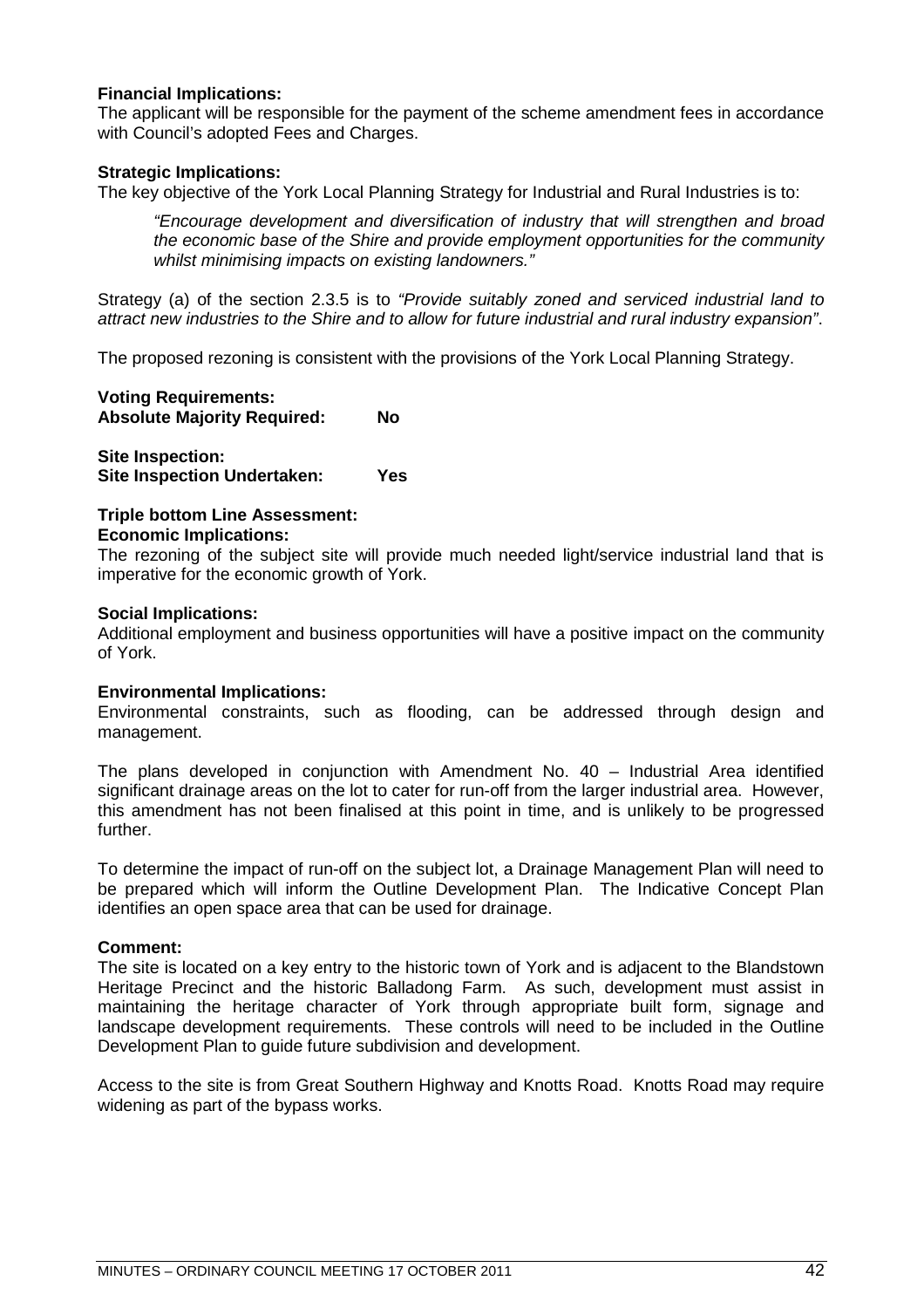#### **RESOLUTION 071011**

**Moved: Cr Hooper Seconded: Cr Lawrance** 

*"That Council resolve pursuant to Section 75 of the Planning and Development Act 2005 to:*

- *1. Initiate Scheme Amendment No. 46 to the York Local Planning Scheme No. 2 by:*
- *(a) Rezoning Lot 50 Great Southern Highway, York, from General Agriculture Zone to Development Zone.*
- *(b) Amending the Scheme Map accordingly; and*
- *2. Authorise the Shire President and the Chief Executive Officer to execute the relevant documentation;*
- *3. Forward the Scheme Amendment to the Environmental Protection Authority and request permission to advertise;*
- *4. Upon receipt of consent to advertise from the Environmental Protection Authority, advertise the Scheme amendment for public comment for a period of 42 days in accordance with the Town Planning Regulations 1967."*

*CARRIED: 6/0*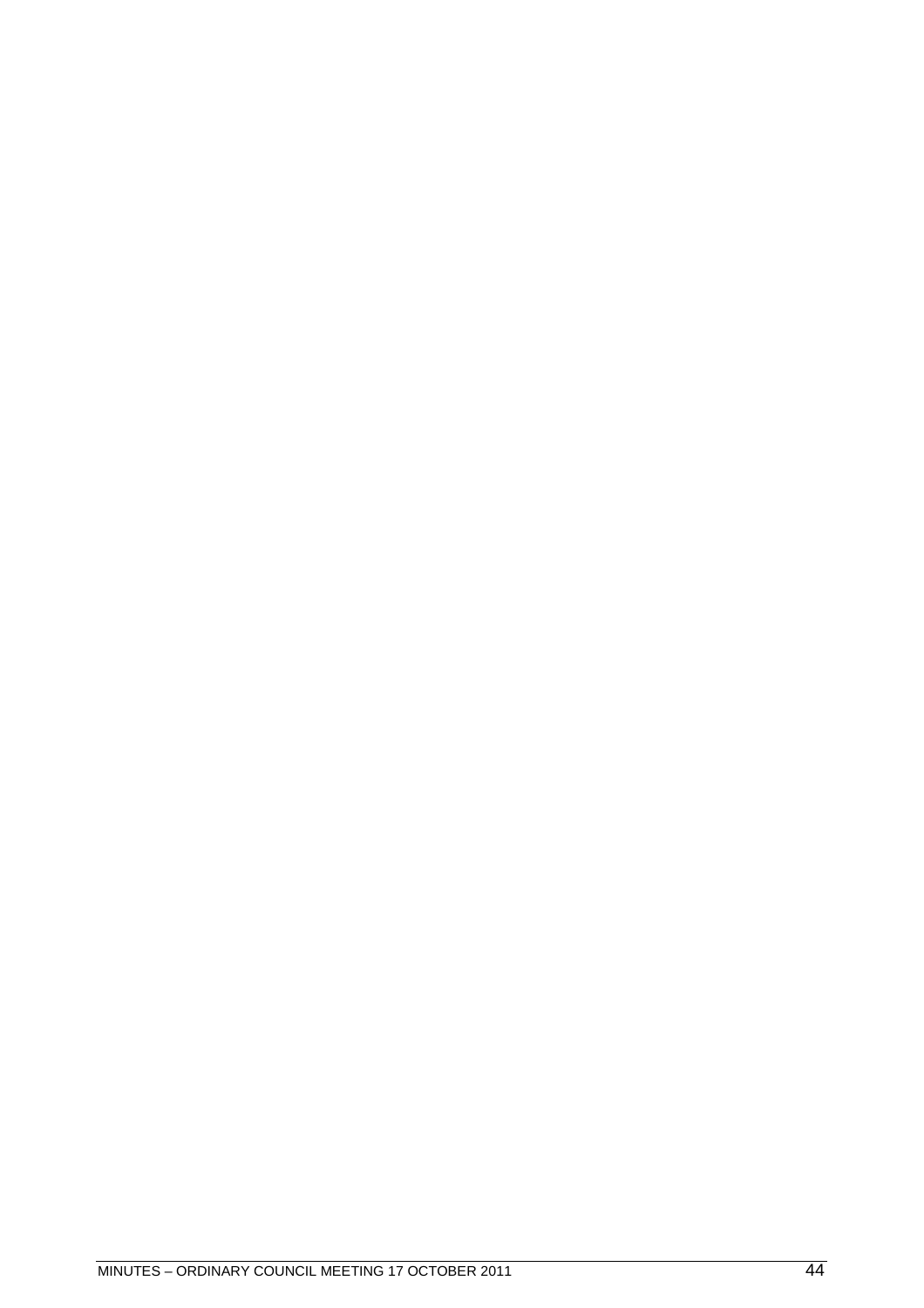### **Item 9.1.5 – Appendices**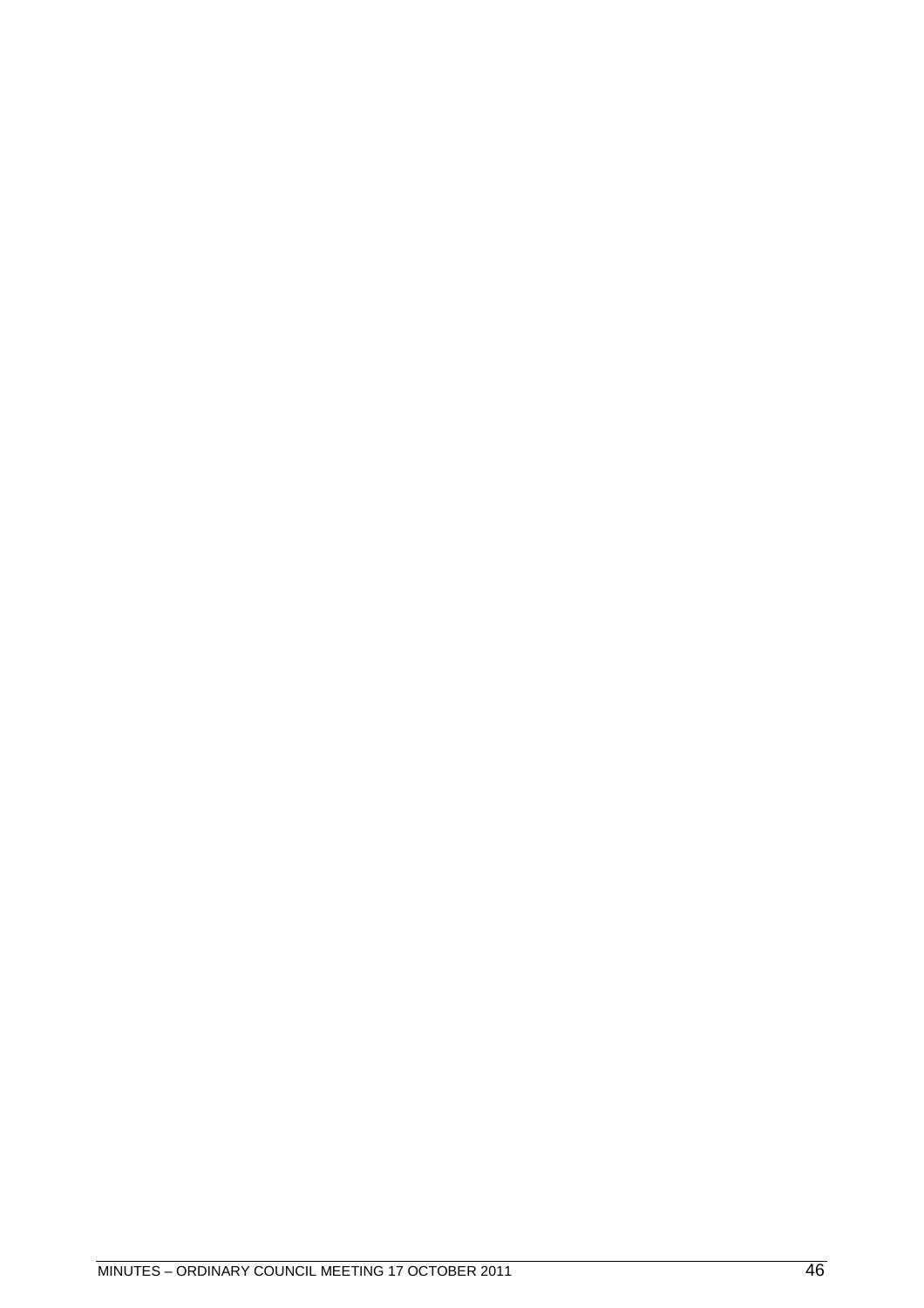# **9. OFFICER'S REPORTS**

**9.1 DEVELOPMENT REPORTS**

**9.1.6 Proposed Scheme Amendment – Crawford Court Precinct**

*When acting as a planning authority in accordance with the powers conferred by the Planning and Development Act 2005 and any relevant scheme, the Council of the Shire is entitled to make decisions based only on proper planning considerations.*

| <b>FILE NO:</b>                | <b>PS.PPD.4.1</b>              |
|--------------------------------|--------------------------------|
| <b>COUNCIL DATE:</b>           | 17 October 2011                |
| <b>REPORT DATE:</b>            | 6 October 2011                 |
| <b>LOCATION/ADDRESS:</b>       | <b>Crawford Court Precinct</b> |
| <b>APPLICANT:</b>              | <b>Shire of York</b>           |
| <b>SENIOR OFFICER:</b>         | R Hooper, CEO                  |
| <b>REPORTING OFFICER:</b>      | J Jurmann, MPS                 |
| <b>DISCLOSURE OF INTEREST:</b> | <b>Cr Smythe</b>               |
| <b>APPENDICES:</b>             | 1 - Locality Map               |
|                                | 2 - Consultation Map           |
| <b>DOCUMENTS TABLED:</b>       | Nil                            |

### **Summary:**

On 31 August 2011 Council received a request on behalf of the owner's of Lot 283 Northam-York Road, York to rezone the property from 'Rural-Residential' to 'Residential R2.5' to enable subdivision of the property to lots with a minimum lot size of 4000 $m^2$ .

Initial consultation has been conducted with the landowners in the Precinct, which indicates that the majority of landowners are in favour of a rezoning.

Council is requested to resolve to formally initiate a scheme amendment to rezone the Crawford Court Precinct from 'Rural-Residential' to 'Residential R2.5'.

### **Background:**

The Crawford Court Precinct is an area bounded by Northam-York Road, Attfield Road, Steere Street and the Mount Brown Reserve, on the eastern side of the York townsite. The area comprises 12 existing lots – Lots 1, 2, 3, 6 and 7 Crawford Court, Lots 279-282 Herbert Road, Lot 283 Northam-York Road and Lot 4 Attfield Road with an area of 38.16 hectares. Refer to the Locality Map attached at Appendix 1.

At its Ordinary Meeting held on 20 November 2006, Council resolved to receive a draft Outline Development Plan for the Crawford Court Precinct and advertise it for public comment for a period of 28 days. That draft proposed limited subdivision of the lots zoned Rural Residential down to a minimum lot size of 1 hectare. The only exception was for one smaller lot to allow the excision of the heritage cottage on Lot 283. it was noted in the ODP report that a scheme amendment would be required in order to amend the R-Code accordingly.

Following conclusion of the consultation, the draft ODP was considered by Council at its Ordinary Meeting held on 19 February 2007 and Council resolved:

### *"That Council:*

- *1. Modify the Crawford Court Precinct documentation with the acceptable submissions and formally advertise the revised document for a period of 28 days;*
- *2. Rezone those western portions of lots 279 283 as Residential R5, as a transitional buffer between Herbert Road development and the 1 hectare lots; and*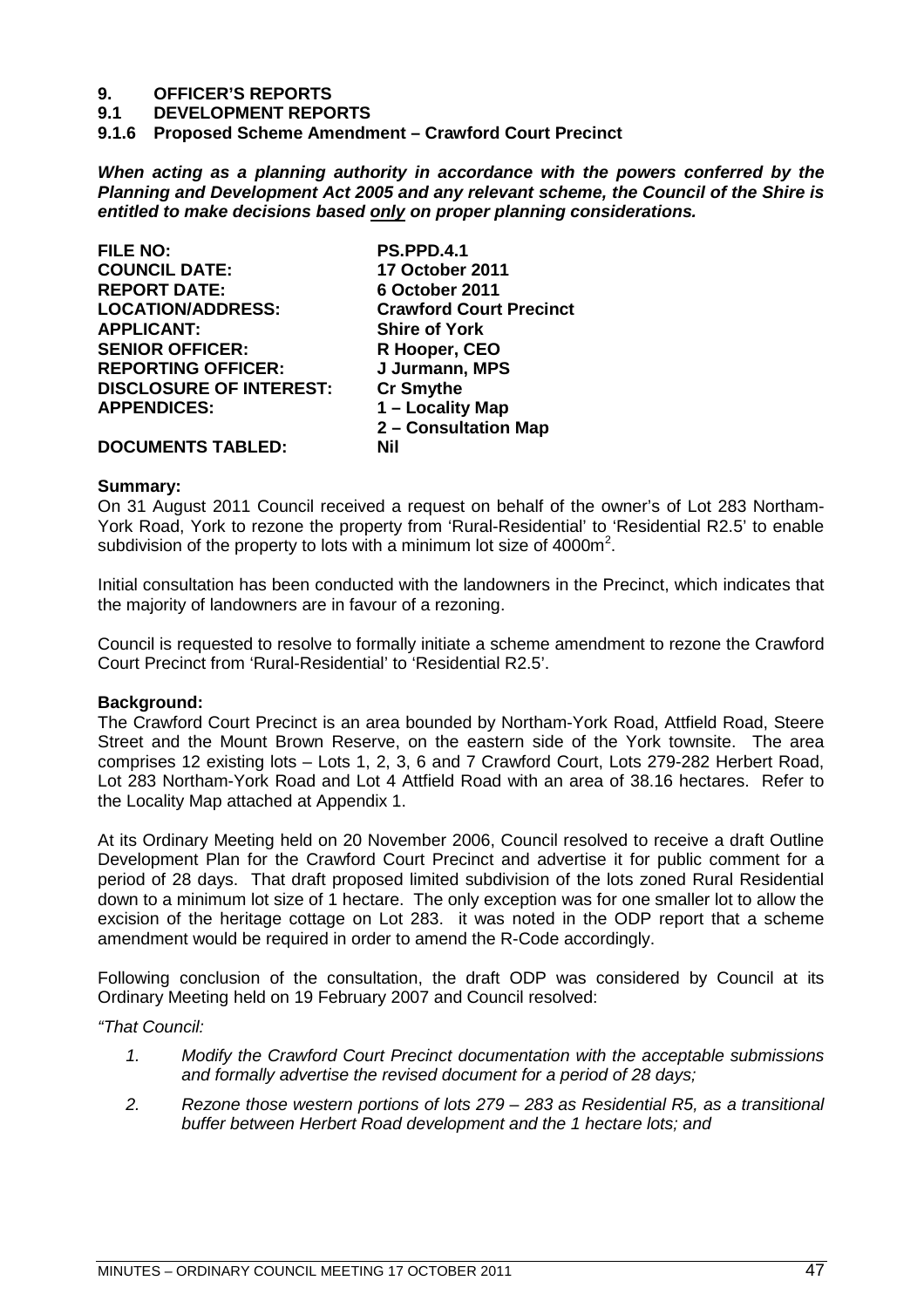*3. Initiate Scheme Amendment No. 18 to amend the requirements of Schedule 6 of Town Planning Scheme No. 2 in relation to lots identified in the Crawford Court Outline Development Plan and amend the Scheme Amendment taking into account changes proposed in Condition 2."*

The following month, at its Special Council Meeting held on 23 March 2007, Council resolved to rescind motions 2 and 3 above. The amended ODP documentation was subsequently modified and readvertised.

On 18 June 2007, Council adopted the ODP and resolved to request the Western Australian Planning Commission to approve and endorse the Plan prior to a Scheme Amendment to amend the density coding being initiated.

Council resolved to initiate Scheme Amendment No. 18 at its Ordinary Meeting held on 21 July 2008, which was a text amendment that proposed to amend Schedule 6 to include the reference to a 1 hectare minimum lot size.

After advertising, Scheme Amendment No. 18 was adopted for final approval, without modification, at the Ordinary Council meeting held on 20 October 2008. However, the Minister for Planning refused the amendment on 25 June 2009 for the following reasons:

- *"Rezoning of the subject land for more intensive development is not provided for in the Shire of York Local Planning Strategy. The proposal would represent ad hoc intensification of land use outside of an approved strategic framework, in conflict with the principles set out in State Planning Policy 3 – Urban Growth and Settlement.*
- *The subject site is not suitable for more intensive development given the drainage issues on the site, its location between urban areas and Mount Brown and lack of services. Approval to the scheme amendment would not result in a significant housing gain or significantly increased lot yield and would compromise the rural character of the area."*

The recent amendments to the York Local Planning Strategy identifies the area as Future Residential Development (east of the Avon River) to support the existing Low Density Residential Expansion Area to logically round off the existing residential area.

### **Consultation:**

Following receipt of the request to initiate a scheme amendment for Lot 283 Northam-York Road, all landowners were sent a survey to complete advising the Shire if they were for or against rezoning and if they were prepared to financially contribute to the costs of the scheme amendment.

11 out of 12 landowners responded returned the survey and the results were as follows:

- 5 in favour of the rezoning and prepared to financially contribute;
- 2 in favour of the rezoning and not prepared to financially contribute;
- 3 against rezoning; and
- 1 did not respond (this property is subject to a Bailiff's sale).

If initiated, the scheme amendment will be advertised in accordance with the Town Planning Regulations.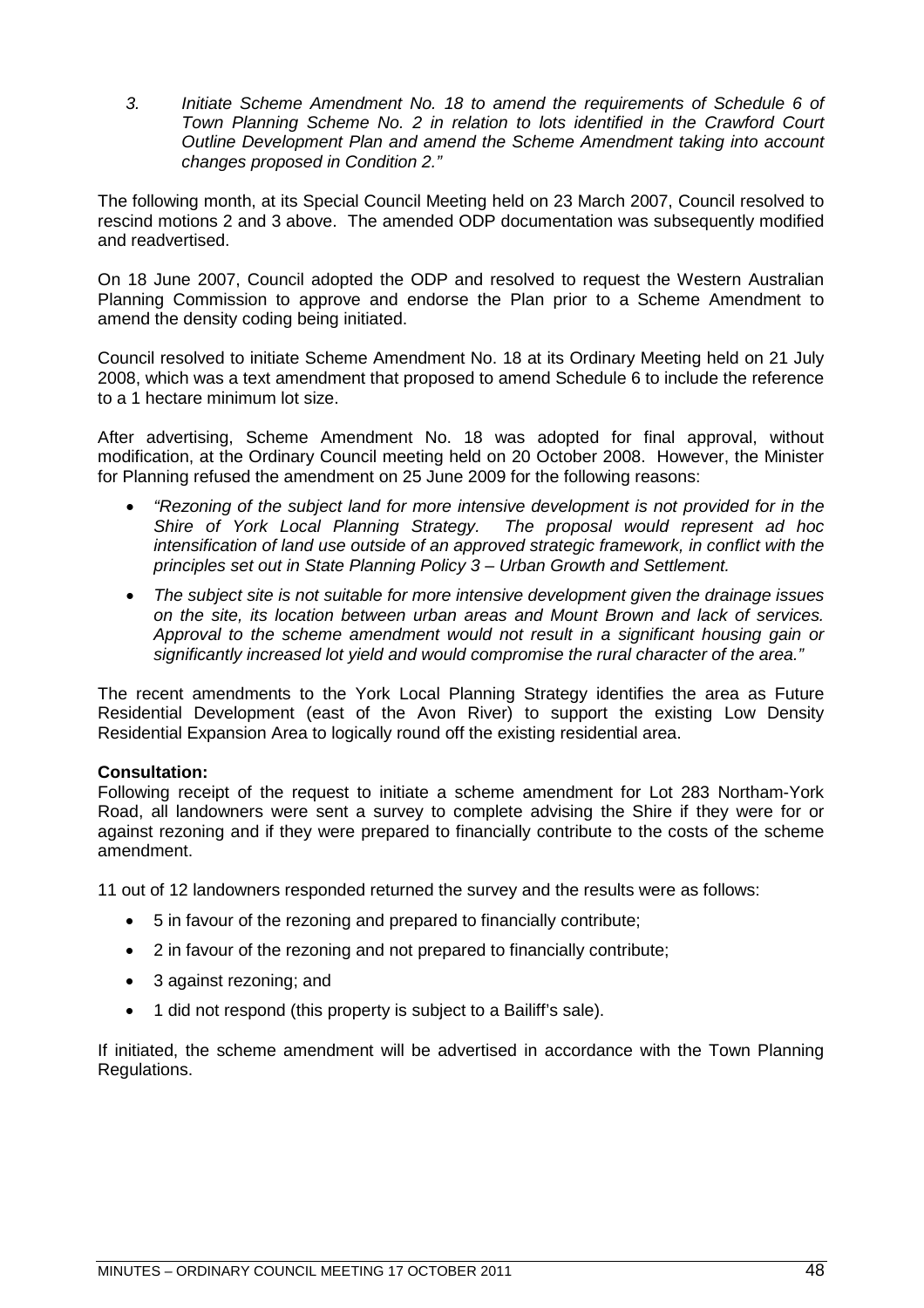### **Statutory Environment:** Planning and Development Act 2005

Under Section 75 of the *Planning and Development Act 2005*, a local government may amend a local planning scheme with reference to any land within its district, or with reference to land within its district and other land within any adjacent district, by an amendment:

- c) Prepared by the local government, approved by the Minister and published in the Gazette; or
- d) Proposed by all or any of the owners of any land in the scheme area, adopted, with or without modifications, by the local government, approved by the Minister and published in the Gazette.

### Town Planning Regulations 1967

A Scheme Amendment must be prepared, advertised and adopted in accordance with the provisions of the Regulations.

### York Local Planning Strategy

The Strategy identifies the area as Future Residential Development (east of the Avon River) to support the existing Low Density Residential Expansion Area to logically round off the existing residential area.

Issues such as urban water management and identification and retention of native vegetation will need to be considered in any application for subdivision, or for greater than 5 lots, any submitted Outline Development Plans.

### York Town Planning Scheme No. 2

The site is currently zoned Rural-Residential under the provisions of the Scheme. The current minimum lot size is 1 hectare. The lots in the precinct are all currently greater than 1 hectare and therefore could be subdivided.

It is proposed to rezone the precinct to Residential with a coding of R2.5 that would enable subdivision of the lots to a minimum lot size of 4000m<sup>2</sup>. This coding is consistent with existing Residential zoned lots on the eastern side of Northam-York (Panmure) Road.

### **Policy Implications:**

The proposed rezoning is consistent with the York Local Planning Strategy and Scheme.

### **Financial Implications:**

There are two options available for payment of the costs associated with the Scheme Amendment:

- 1. The landowners that indicated that they are prepared to pay for the costs associated with the scheme amendment share the costs. However, the 7 landowners who do not pay still reap the rewards of the amendment; or
- 2. The Shire incur the costs of the scheme amendment for the precinct under the current planning budget and recover costs through developer contributions charged at the subdivision stage.

The second option is considered a more equitable distribution of costs for landowners.

### **Strategic Implications:**

The proposed rezoning is consistent with the York Local Planning Strategy and Scheme.

| <b>Voting Requirements:</b>        |           |
|------------------------------------|-----------|
| <b>Absolute Majority Required:</b> | <b>No</b> |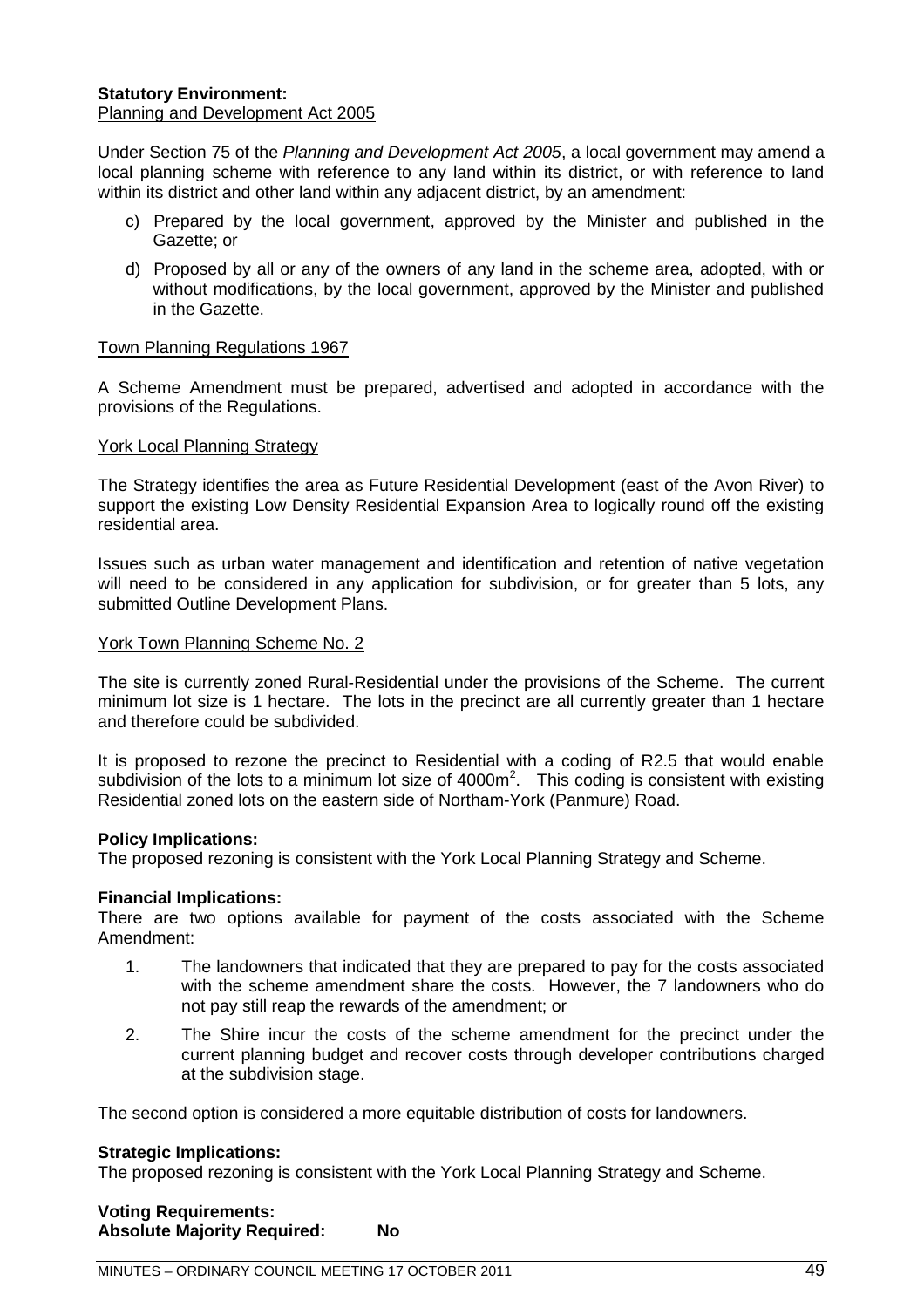### **Site Inspection: Site Inspection Undertaken: Yes**

### **Triple bottom Line Assessment: Economic Implications:**

The rezoning will provide the landowners the opportunity to subdivide and sell all or part of their properties. Developer contributions, for road upgrading and drainage management, may be imposed at the subdivision stage, but will need provisions incorporated in the scheme amendment documentation.

### **Social Implications:**

The provision of larger lot residential land will provide additional housing choice for residents of York.

### **Environmental Implications:**

Urban water management, bushfire management and retention of native vegetation will be environmental issues that will need to be considered and may constrain subdivision of some lots.

### **Comment:**

The majority of landowners in the Crawford Court Precinct support the rezoning of the precinct from Rural-Residential to Residential R2.5 to enable subdivision of the existing lots to a minimum lot size of  $4000m^2$ .

The rezoning is in accordance with the York Local Planning Strategy and the lot size proposed is consistent with other residential properties located on the eastern side of the Northam-York Road (Panmure Road).

It is considered appropriate that a Development Contributions Plan be developed to enable the costs of upgrading road and drainage infrastructure.

*Cr Smythe declared an Interest Affecting Impartiality to this item and left the room at 3.30pm*

**RESOLUTION 081011**

Moved: Cr Duperouzel **Seconded: Cr Scott** 

*"That Council:*

- *1. APPROVE the preparation of the scheme amendment documentation, including a developer contributions plan, with the intention to rezone the Crawford Court Precinct from 'Rural-Residential' to 'Residential R2.5'.*
- *2. A further report be received by Council to initiate the scheme amendment."*

*CARRIED: 4/1*

*Cr Smythe returned to the room at 3.40pm*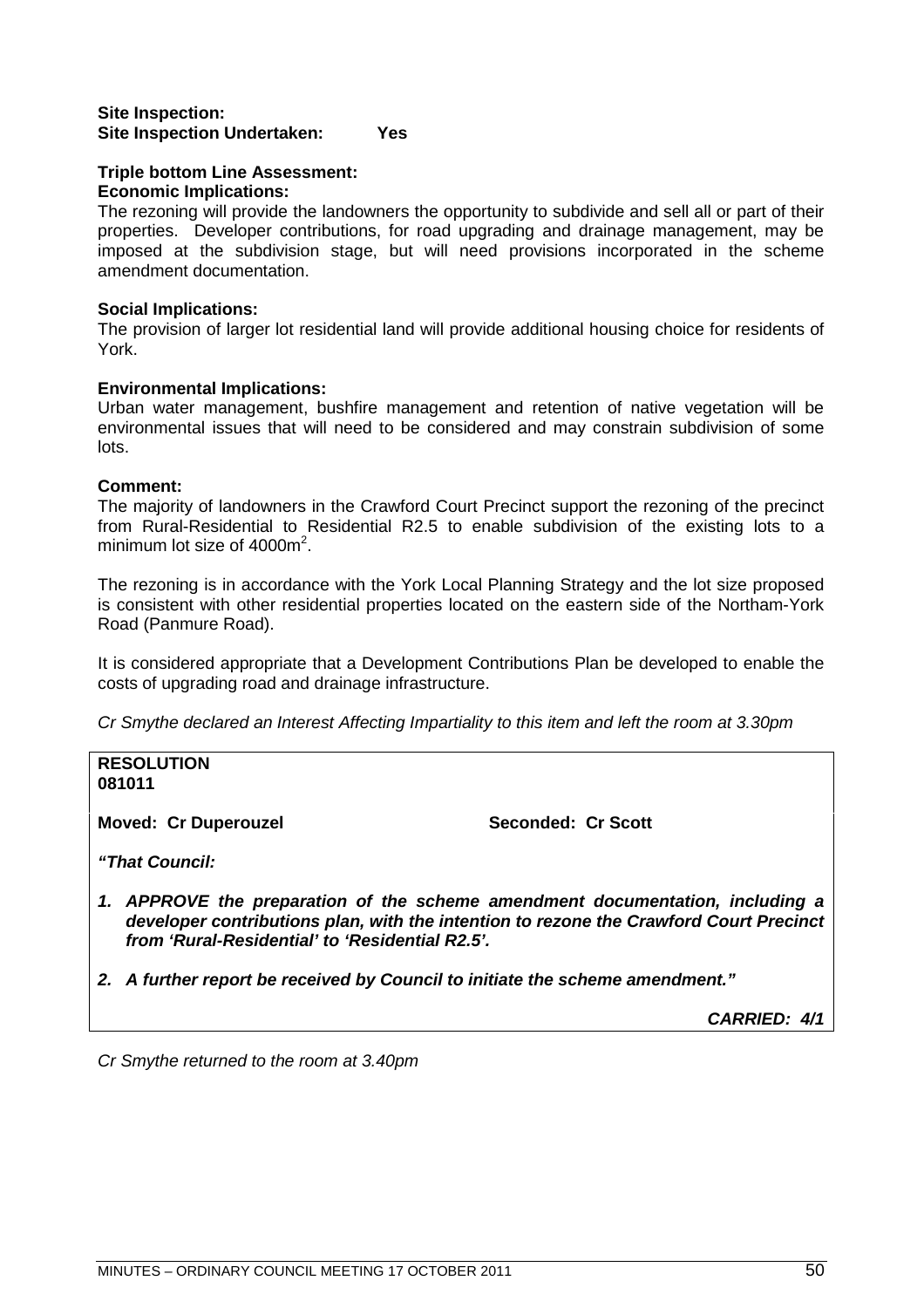### **Item 9.1.6 – Appendices**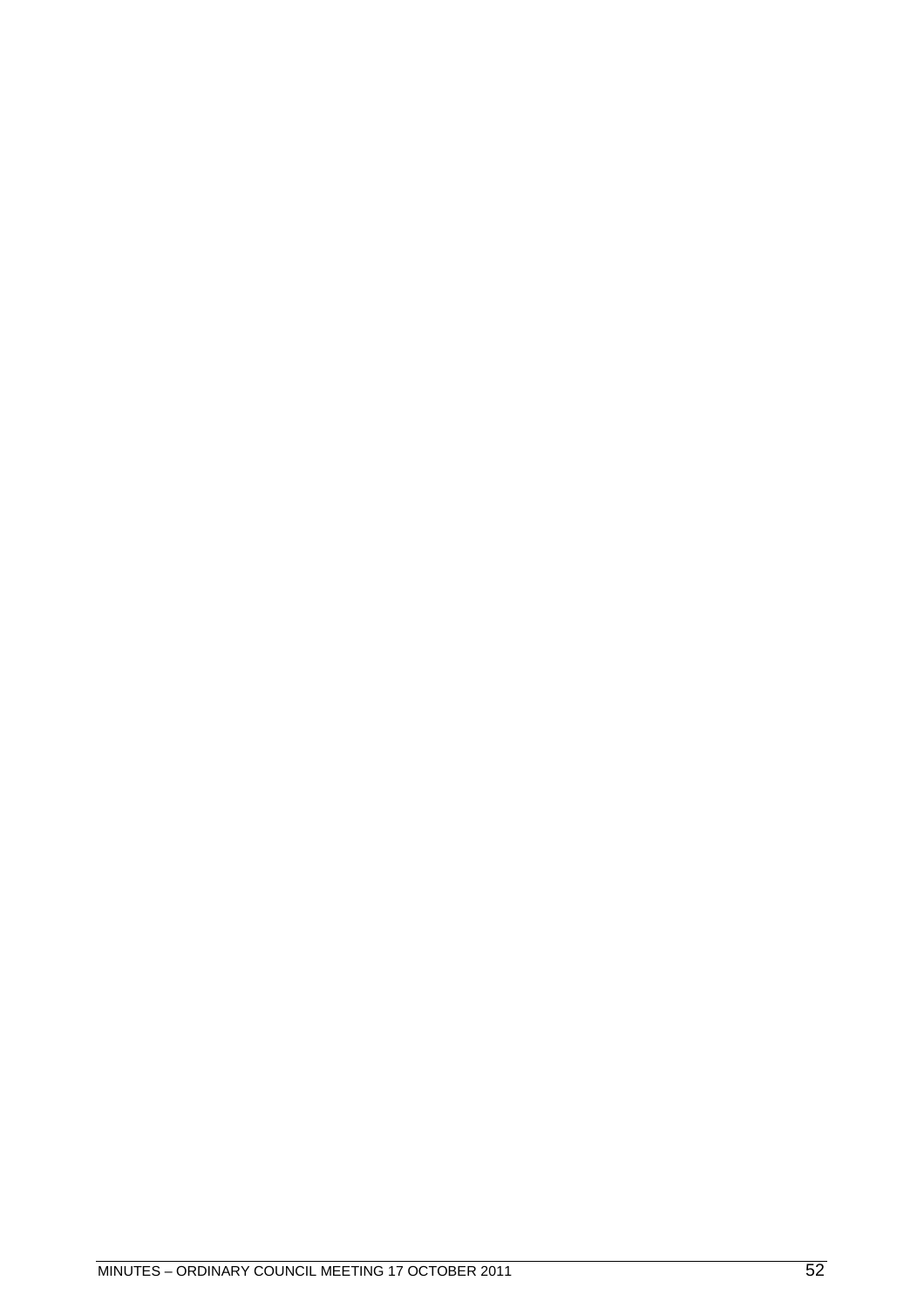# **9. OFFICER'S REPORTS**

**9.1 DEVELOPMENT REPORTS**

**9.1.7 Dentist Surgery – 129 & 129A Avon Terrace, York**

*When acting as a planning authority in accordance with the powers conferred by the Planning and Development Act 2005 and any relevant scheme, the Council of the Shire is entitled to make decisions based only on proper planning considerations.*

| AV1.6663, P692                          |
|-----------------------------------------|
| <b>17 October 2011</b>                  |
| <b>11 October 2011</b>                  |
| Lot 889 (129 & 129A) Avon Terrace, York |
| <b>Lifetime Dental Pty Ltd</b>          |
| R Hooper, CEO                           |
| J Jurmann, MPS                          |
| Nil                                     |
| 1 - Amended Floor Plan                  |
| 2 – Unjustifiable Hardship Report       |
| Nil                                     |
|                                         |

### **Summary:**

Council at its Ordinary Meeting held on 19 September 2011 resolved:

### *"That Council:*

*APPROVE the planning application to change the use of Lot 889 (129 and 129A) Avon Terrace, York to consulting rooms (dental surgery) excluding the provision of any toilet facilities, subject to the following conditions of approval:*

- *1. The development must take place in accordance with the stamped approved plans.*
- *2. The development must be substantially commenced within two (2) years from the date of determination.*
- *3. The development, including associated signage, shall be carried out in accordance with the Shire of York Local Planning Policy for Heritage Places and Precincts.*
- *4. Disabled access shall be provided to the building in accordance with the requirements of the Building Code of Australia.*
- *5. The signage must be maintained in accordance with the provisions of Clause 5.3.6 of the York Town Planning Scheme No. 2.*
- *6. Any additional advertising signage not approved under this application is subject to a separate planning application and approval by Council.*
- *7. Prior to the issue of the Building Licence, a cash-in-lieu contribution for two (2) car parking spaces shall be paid to the Shire of York in accordance with the adopted Fees and Charges.*
- *8. Clinical and related wastes shall be effectively segregated from general and recyclable waste at the time and source of generation, bagged, packaged or containerised as appropriate. An approved waste removal contractor shall be employed for regular removal of contaminated waste.*

*Advice Notes:*

- *Note 1: If the development the subject of this approval is not substantially commenced within a period of 2 years, or such other period specified in the approval, after the date of determination, the approval will lapse and be of no further effect.*
- *Note 2: Where an approval has so lapsed, no development is to be carried out without the further approval of the local government having first been sought and obtained.*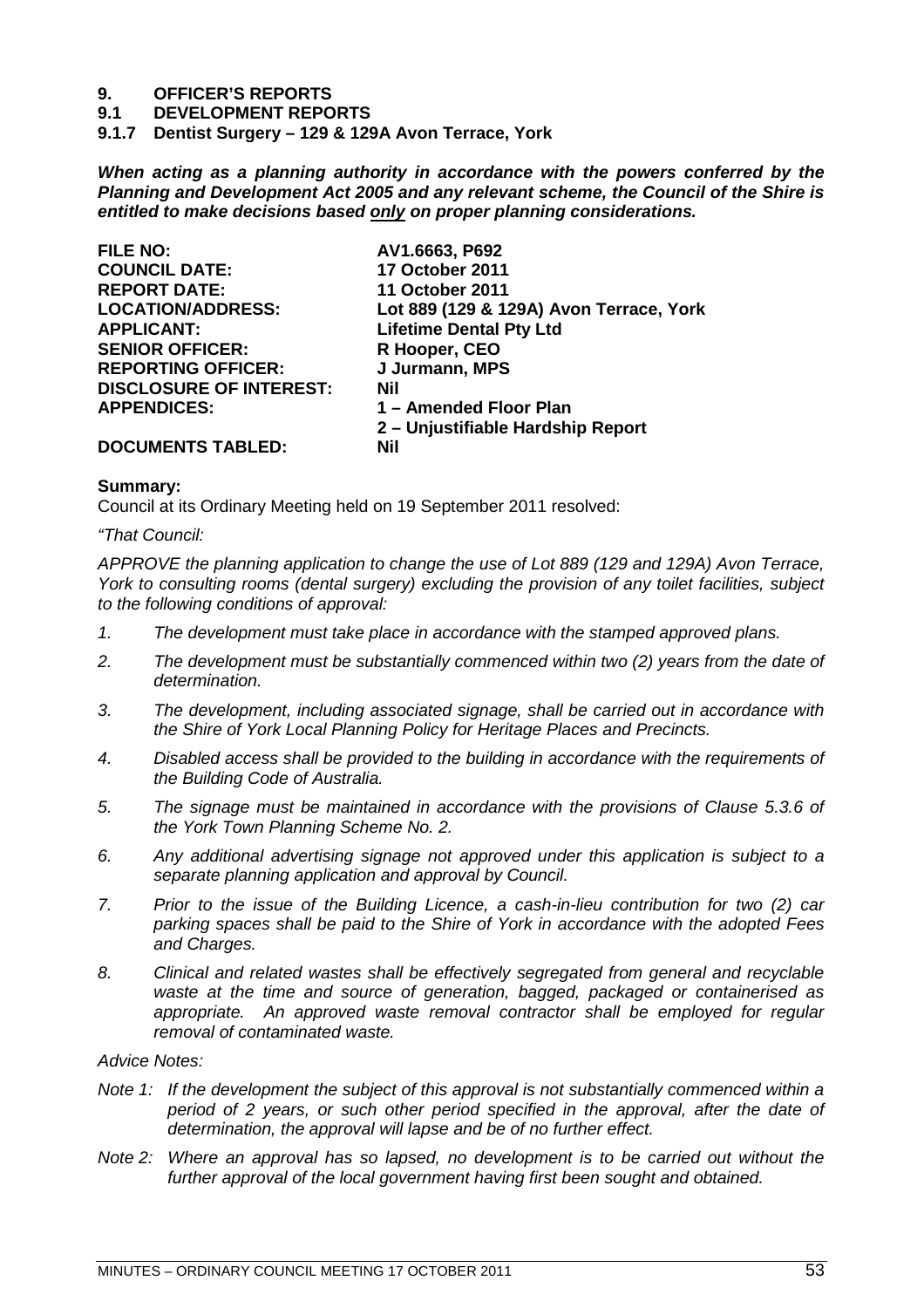- *Note 3: If an applicant is aggrieved by this determination, there is a right of appeal under the Planning and Development Act 2005. An appeal must be lodged within 28 days of the date of determination.*
- *Note 4: This approval is not a building licence. In accordance with the provisions of the Local Government (Miscellaneous Provisions) Act 1960, an application for a building licence must be submitted to, and approval granted by the local government prior to any change of classification or prior to the commencement of any structural works within the development hereby permitted."*

The applicant has requested a review of the approval with regards to permitting the construction of a toilet facility, disabled access to the premises and timing for the payment of the car parking contributions.

It is recommended that the approval be amended as outlined in the resolution of this report to facilitate the construction of the dental surgery.

### **Background:**

An application to change the use of two existing shops at 129 and 129A Avon Terrace to a dental surgery was submitted to Council on 12 August 2011. The shops were previously used as a book shop and gallery.

The application was approved by Council at its Ordinary Meeting held on 19 September 2011 subject to a number of conditions of consent. The applicant has requested a review of the approval and conditions relating to construction of a toilet facility, disabled access to the premises and timing of the car parking contributions.

Consultation with Councillors and Council's Building Surveyor has resulted in an agreement to review the approval and conditions as follows:

- 1. That an ambulatory toilet facility as opposed to a fully accessible toilet facility for people with disabilities can be constructed within the premises in accordance with the 'unjustifiable hardship' provisions of the Building Code of Australia. Refer to Appendix 2 for a report by Council's Building Surveyor.
- 2. That approval be given for minor changes to the front façade to enable the construction of disabled access.
- 3. That condition 7 be amended to enable the timing for the payment of the car parking contributions be changed to 12 months from date of determination.

This report will provide an assessment of the proposed amendments only. For a full statutory assessment of the proposal, refer to the Council Report of 19 September 2011.

### **Consultation:**

- Councillors
- Building Surveyor
- Applicant

### **Statutory Environment:**

- York Town Planning Scheme No. 2
- Local Planning Policy Heritage Precincts and Places
- Building Code of Australia

Refer to the previous Council report for a full statutory assessment.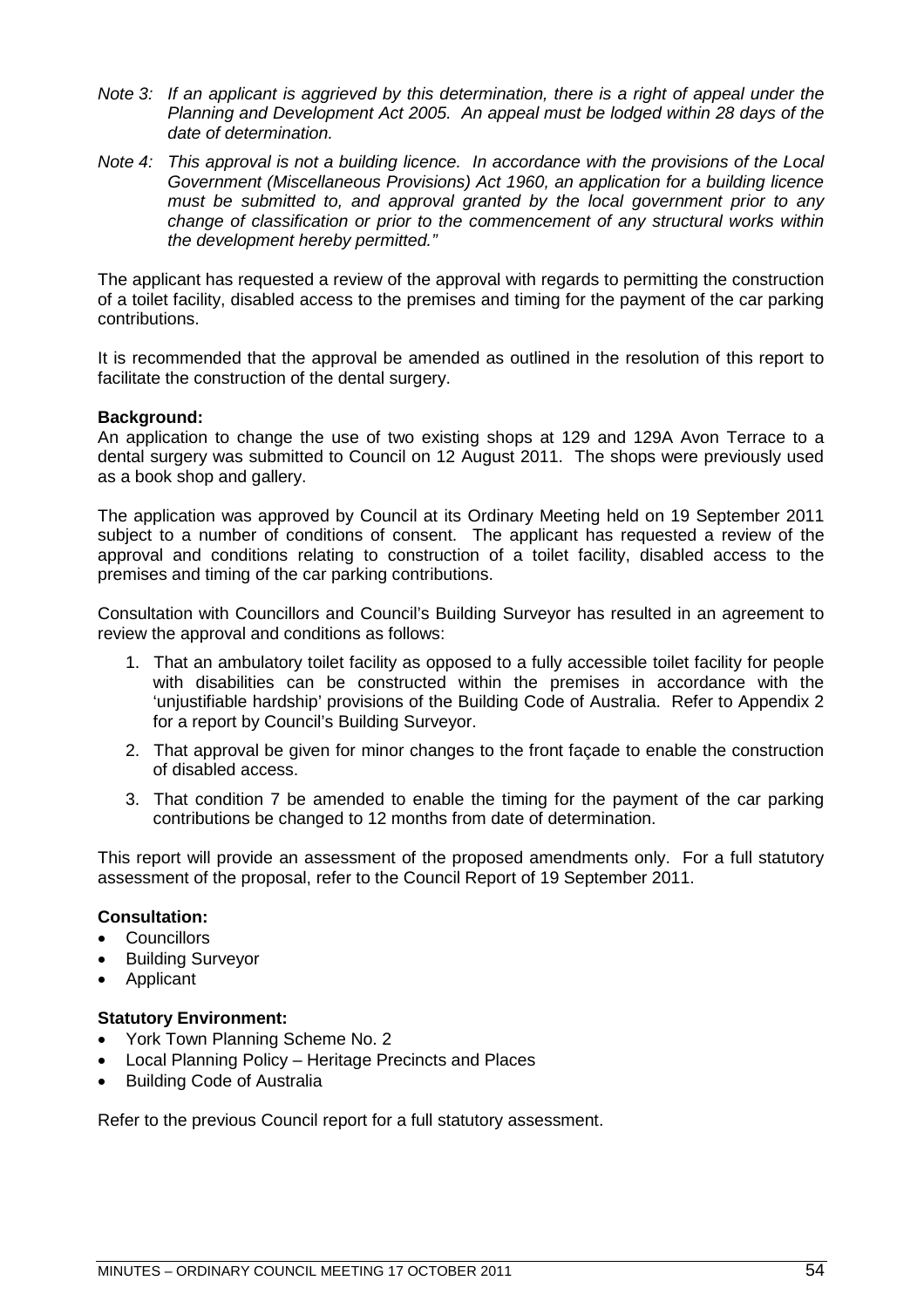### **Policy Implications:** Local Planning Policy – Heritage Precincts and Places

The shops were constructed between 1850 and 1908 and the architecture is considered typical of shops of the era and is listed in Category 1B on the Municipal Heritage Inventory and on the Heritage List in accordance with Part 5 of the York Town Planning Scheme No. 2. Places listed in Category 1B are considered to be of considerable cultural heritage significance to the locality and worthy of recognition and protection.

In accordance with clause 5.1.4 the provisions of the adopted local planning policy must be considered in the assessment of a development application in relation to a property listed or situated in a heritage precinct.

Section 4 of the LPP relates to commercial development and the objectives of the section are:

- *"To facilitate commercial development that respects the existing character of an area.*
- *To ensure that the primacy and heritage significance of Avon Terrace is maintained.*
- *To protect and encourage the conservation of the important heritage places within the Central York Precinct.*
- *To ensure that all commercial development, including new development and the modification or extension of existing buildings, respects the scale, form, siting, appearance and general fabric of existing buildings and the streetscape in the Central York Precinct.*
- *To ensure that new development is of a high architectural quality that contributes to, and enhances, the Precinct as a whole."*

It is proposed to carry out minor alterations to the front façade to enable the construction of disabled access to the dental surgery. The original pattern of the façade will be retained, including the side recessed entry and the large windows. A new door will be installed and should be matched to the original design of the building. A ramp will also be constructed at the entry and the materials and colour should match the existing and be in accordance with the LPP.

It is considered that the proposed minor changes to the front façade of the building are considered to be consistent with the objectives and provisions of the LPP.

### **Financial Implications:**

With regards to the proposed amendments, it is considered appropriate to amend condition 7 to delay the payment of the car parking contributions will provide the applicant time to establish the business. However, it should be noted that the York Town Planning Scheme No. 2 does not specify the timing for payment of the contributions.

### **Strategic Implications:**

The delay of the payment of the car parking contributions could be seen as a precedent for future development in a similar situation.

| <b>Voting Requirements:</b><br><b>Absolute Majority Required:</b> | Nο  |
|-------------------------------------------------------------------|-----|
| <b>Site Inspection:</b><br><b>Site Inspection Undertaken:</b>     | Yes |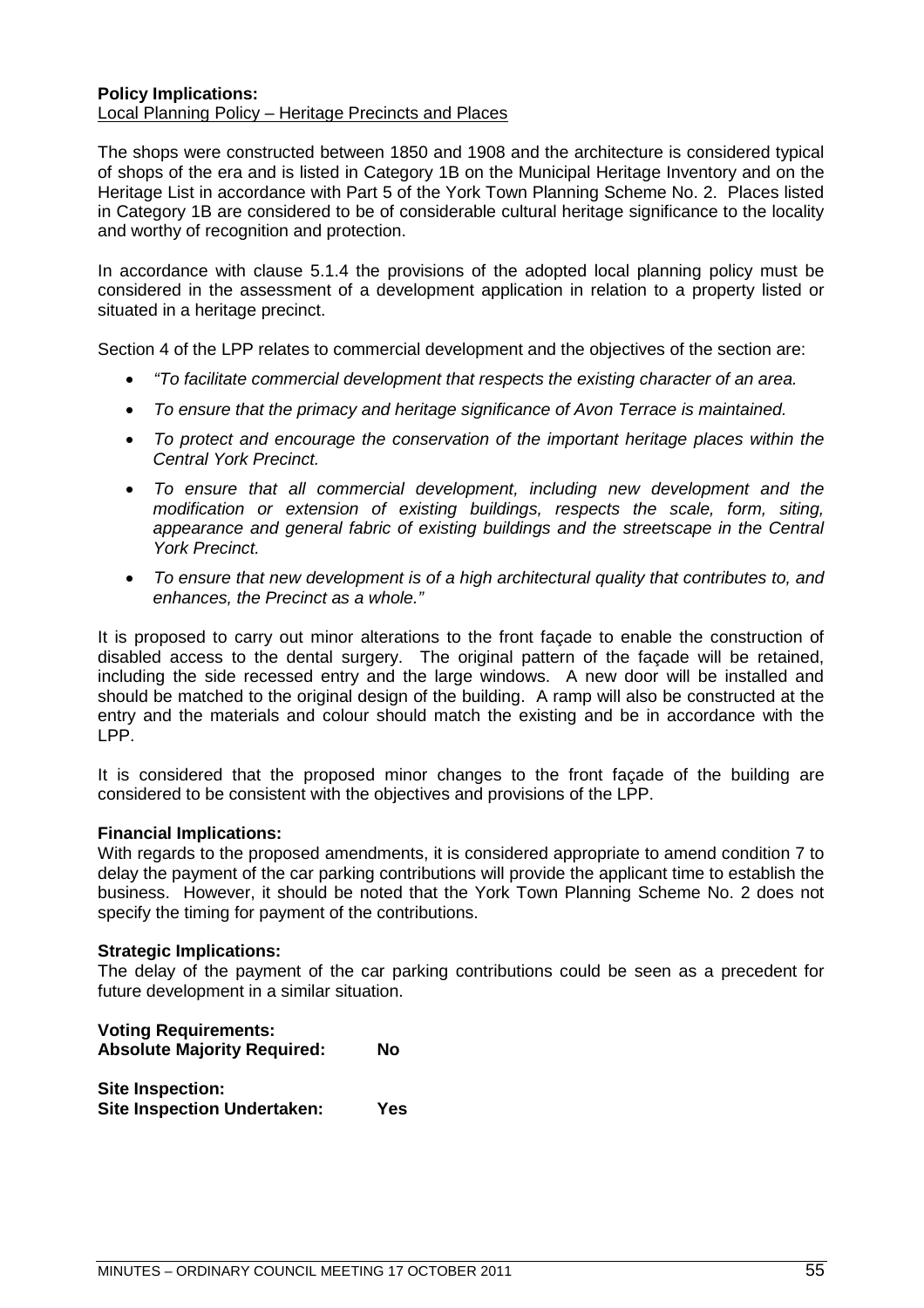### **Triple bottom Line Assessment: Economic Implications:**

The proposal will result in positive financial implications for the economy of York.

### **Social Implications:**

The establishment of a dental surgery in the town centre to provide a needed health service to the community of York will have positive impacts in the locality and surrounding districts.

### **Environmental Implications:**

There are no environmental implications associated with this proposal for the consideration of the local government authority.

### **Comment:**

As outlined in this report, the proposed amendments to the approval and conditions of the planning consent determined by Council at its Ordinary Meeting held on 17 October 2011 will facilitate the progress of this development.

The changes are considered minor and do not change the essence of the approval and will not result in detrimentally impacting on the heritage character of the building.

The continuity of use of heritage buildings without detracting from the overall integrity contribute to the character of the area is a positive outcome for York.

**RESOLUTION 091011**

**Moved: Cr Scott** Seconded: Cr Smythe

*"That Council:*

*APPROVE the amended planning application to change the use of Lot 889 (129 and 129A) Avon Terrace, York to consulting rooms (dental surgery), subject to the following conditions of approval:*

- *1. The development must take place in accordance with the stamped approved plans.*
- *2. The development must be substantially commenced within two (2) years from the date of determination.*
- *3. The development, including associated signage, shall be carried out in accordance with the Shire of York Local Planning Policy for Heritage Places and Precincts.*
- *4. Access to the premises shall be provided to the building in accordance with the requirements of the Building Code of Australia, the Disability Discrimination Act (Aust.) 1992 and the Equal Opportunities Act (WA) 1984.*
- *5. The signage must be maintained in accordance with the provisions of Clause 5.3.6 of the York Town Planning Scheme No. 2.*
- *6. Any additional advertising signage not approved under this application is subject to a separate planning application and approval by Council.*
- *7. Payment of a cash-in-lieu contribution for two (2) car parking spaces shall be paid to the Shire of York in accordance with the adopted Fees and Charges within 12 months from the date of determination.*
- *8. Clinical and related wastes shall be effectively segregated from general and recyclable waste at the time and source of generation, bagged, packaged or containerised as appropriate. An approved waste removal contractor shall be employed for regular removal of contaminated waste.*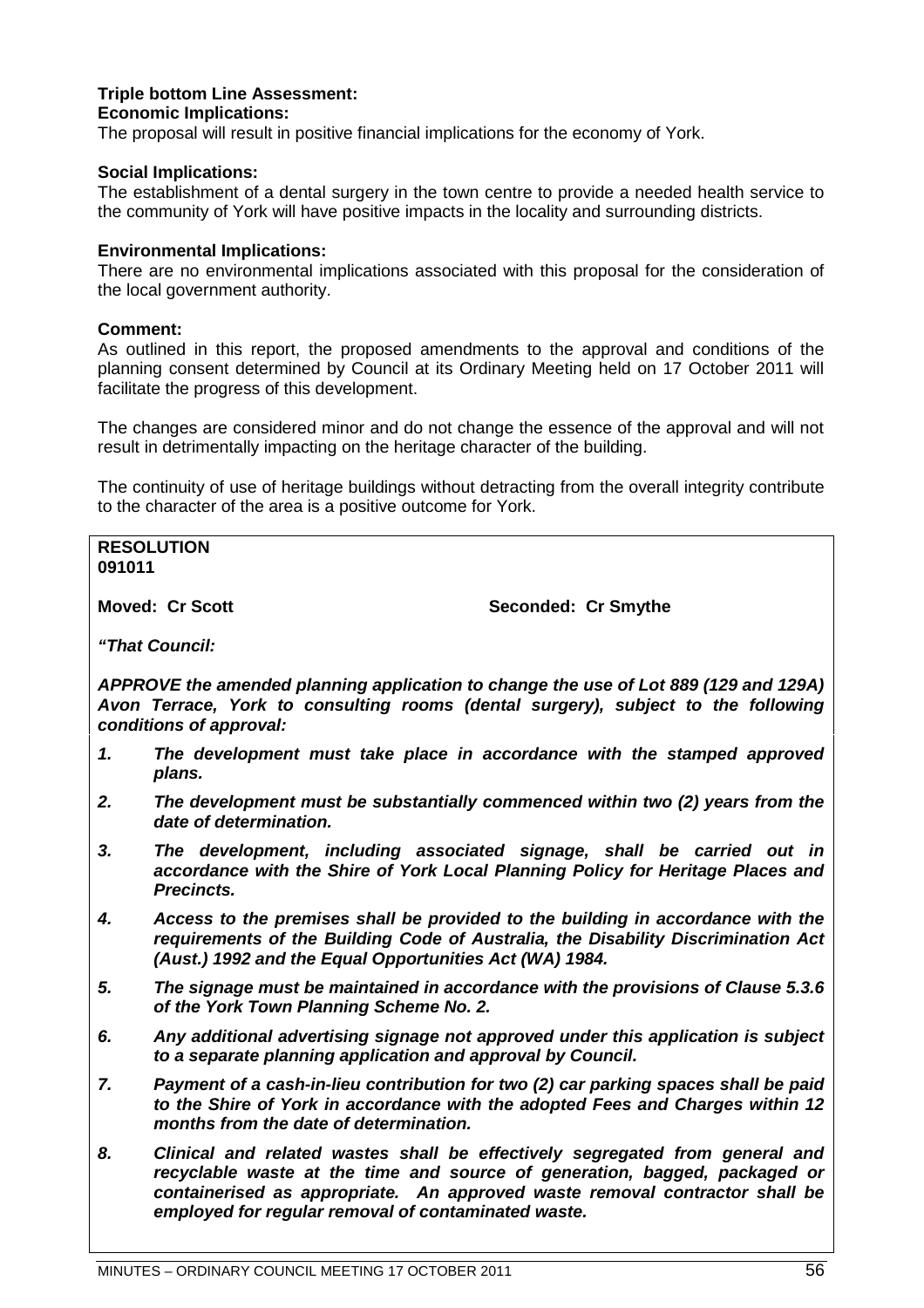*Advice Notes:*

- *Note 1: If the development the subject of this approval is not substantially commenced within a period of 2 years, or such other period specified in the approval, after the date of determination, the approval will lapse and be of no further effect.*
- *Note 2: Where an approval has so lapsed, no development is to be carried out without the further approval of the local government having first been sought and obtained.*
- *Note 3: If an applicant is aggrieved by this determination, there is a right of appeal under the Planning and Development Act 2005. An appeal must be lodged within 28 days of the date of determination.*
- *Note 4: This approval is not a building licence. In accordance with the provisions of the Local Government (Miscellaneous Provisions) Act 1960, an application for a building licence must be submitted to, and approval granted by the local government prior to any change of classification or prior to the commencement of any structural works within the development hereby permitted."*

*CARRIED: 6/0*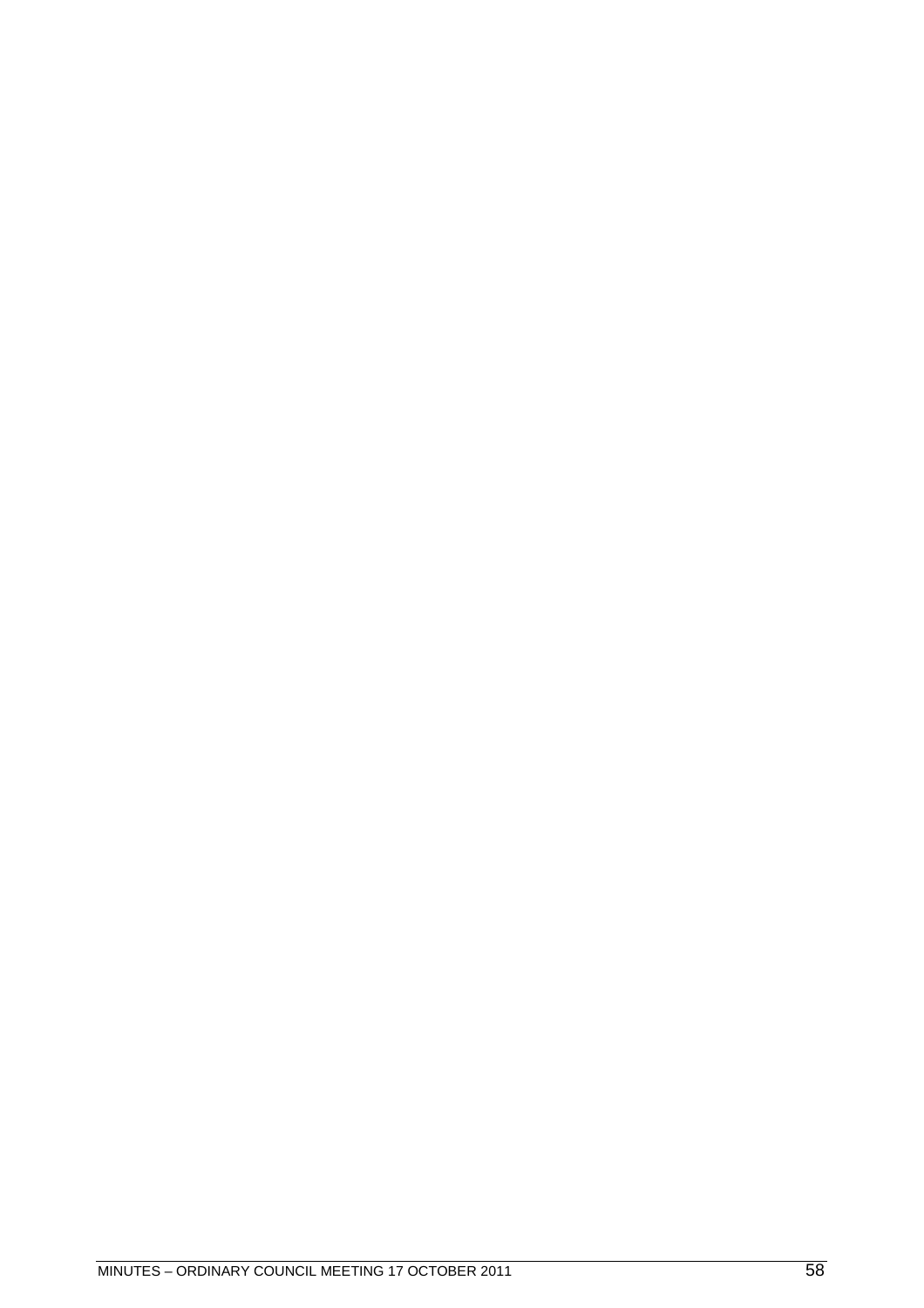### **Item 9.1.7 - Appendices**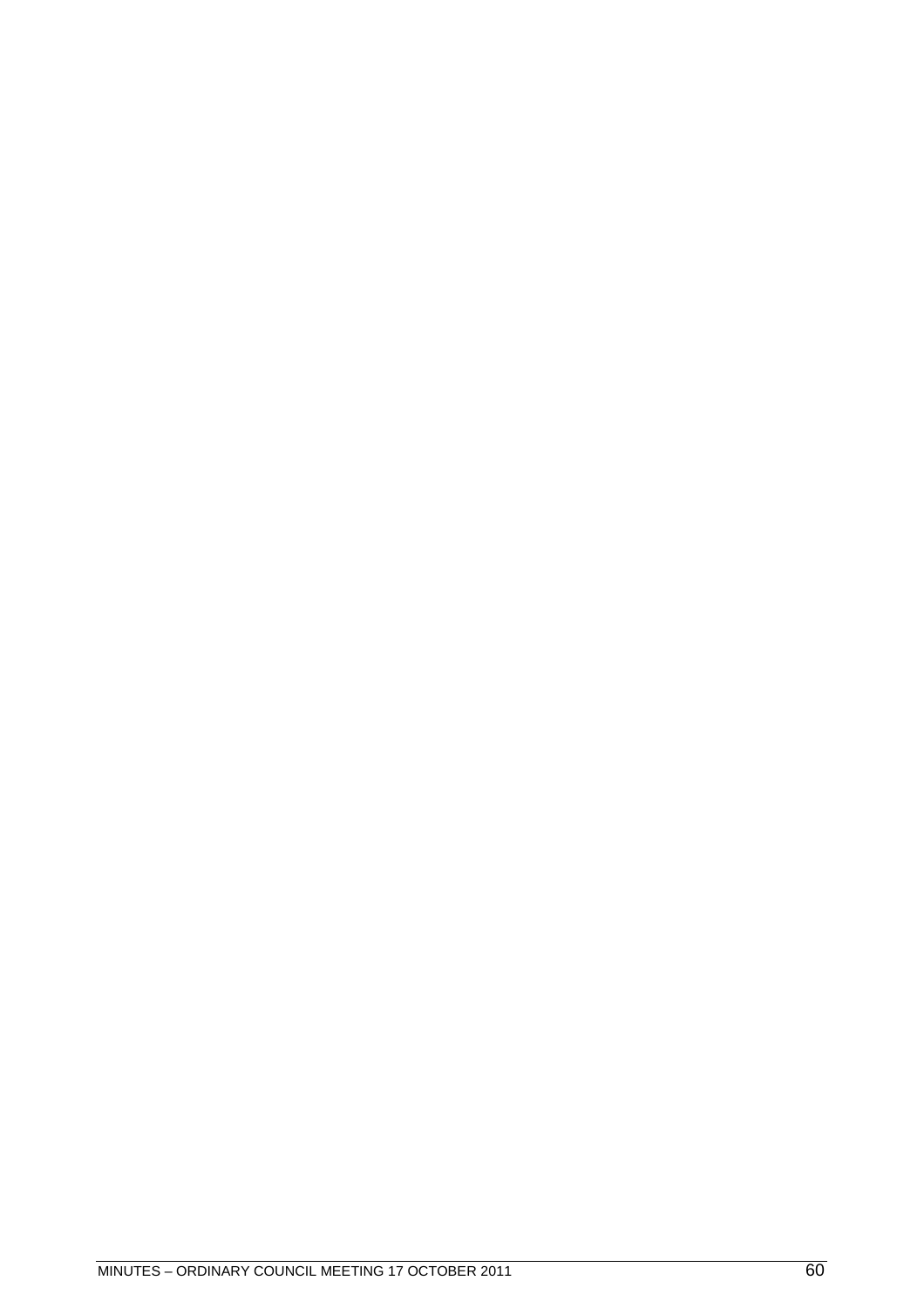## **9.2 Administration Reports**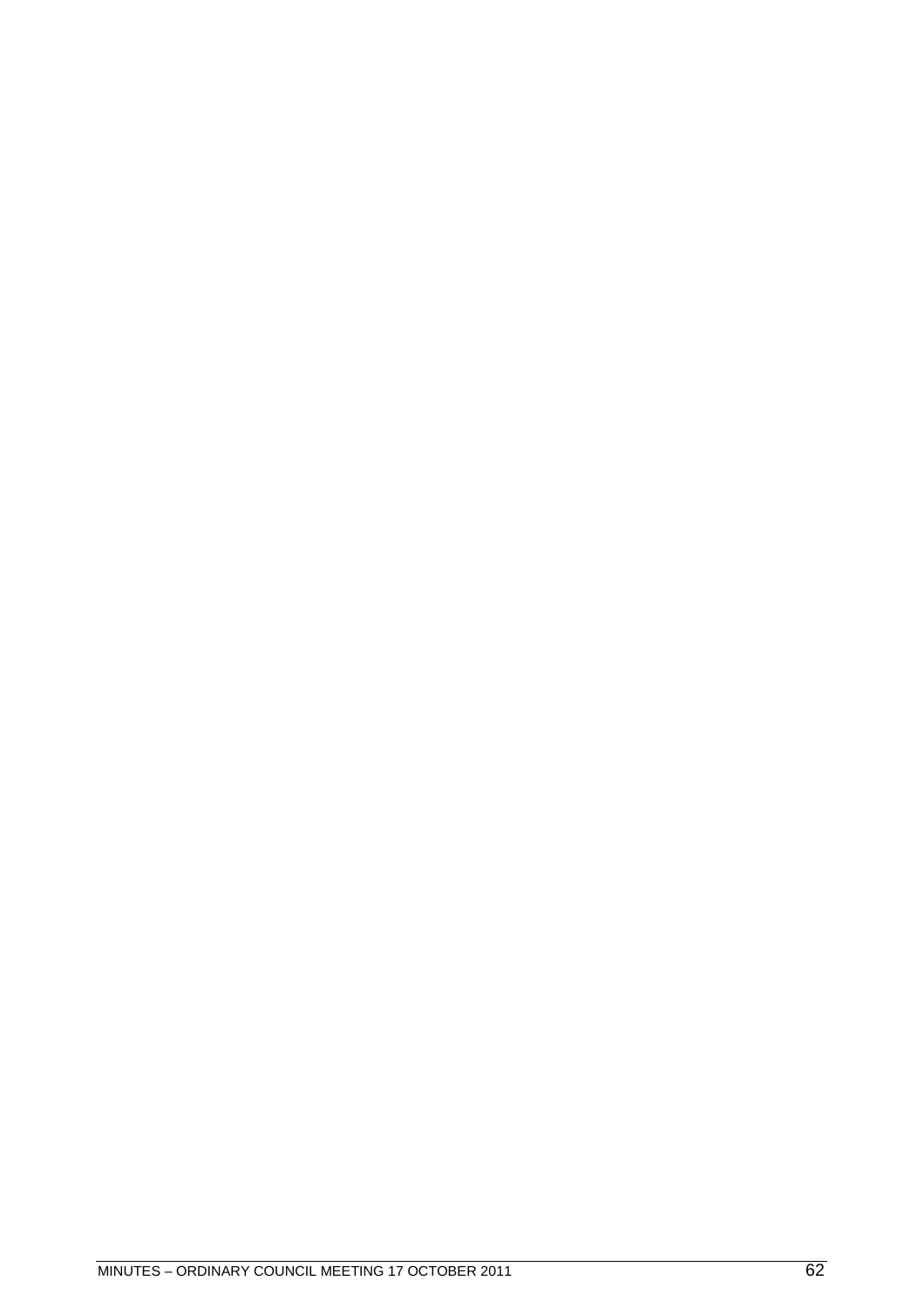# **9. OFFICER'S REPORTS**

### **9.2 ADMINISTRATION REPORTS**

**9.2.1 Office Closure – Christmas Period**

| <b>FILE NO:</b>                | <b>OR.CMA</b>          |
|--------------------------------|------------------------|
| <b>COUNCIL DATE:</b>           | <b>17 October 2011</b> |
| <b>REPORT DATE:</b>            | 3 October 2011         |
| <b>LOCATION/ADDRESS:</b>       | N/A                    |
| <b>APPLICANT:</b>              | <b>Shire of York</b>   |
| <b>SENIOR OFFICER:</b>         | R Hooper, CEO          |
| <b>REPORTING OFFICER:</b>      | R Hooper, CEO          |
| <b>DISCLOSURE OF INTEREST:</b> | <b>All Staff</b>       |
| <b>APPENDICES:</b>             | Nil                    |
| <b>DOCUMENTS TABLED:</b>       | Nil                    |

### **Summary:**

Staff request Council's consideration for the closure of the office and library from noon on Friday  $23<sup>rd</sup>$  December, 2011 to Monday  $2<sup>nd</sup>$  January, 2012 inclusive, which are in addition to the public holidays.

**Office Closure** Friday noon 23rd December 2011 (Office and Library)

Christmas Period Saturday  $24^{th}$ , Monday  $26^{th}$  & Tuesday  $27^{th}$  December 2011 (Public Holidays)

**Office Closure** Wednesday  $28<sup>th</sup>$  December 2011 (Office and Library) Thursday 29<sup>th</sup> December 2011 (Office and Library) Friday 30<sup>th</sup> December 2011 (Office and Library)

Office Closure Saturday 31<sup>st</sup> December, 2011 (Library)

New Year Period  $\overline{\text{Monday 2}^{\text{nd}}}$  January 2012 (Public Holiday)

Office Re-Open Tuesday 3rd January 2012

By taking this stance, the Council can inform the community well in advance of the office closure and allow ratepayers to make arrangements to meet their commitments.

### **Background:**

For the past six years the Administration Office and Library were closed over this period and there is no record of this action causing any concern. Prior to this the Administration Office and Library have remained open to the public between the Christmas and New Year period and have been operated with only a skeleton staff.

**Consultation:** Council Staff & CEO.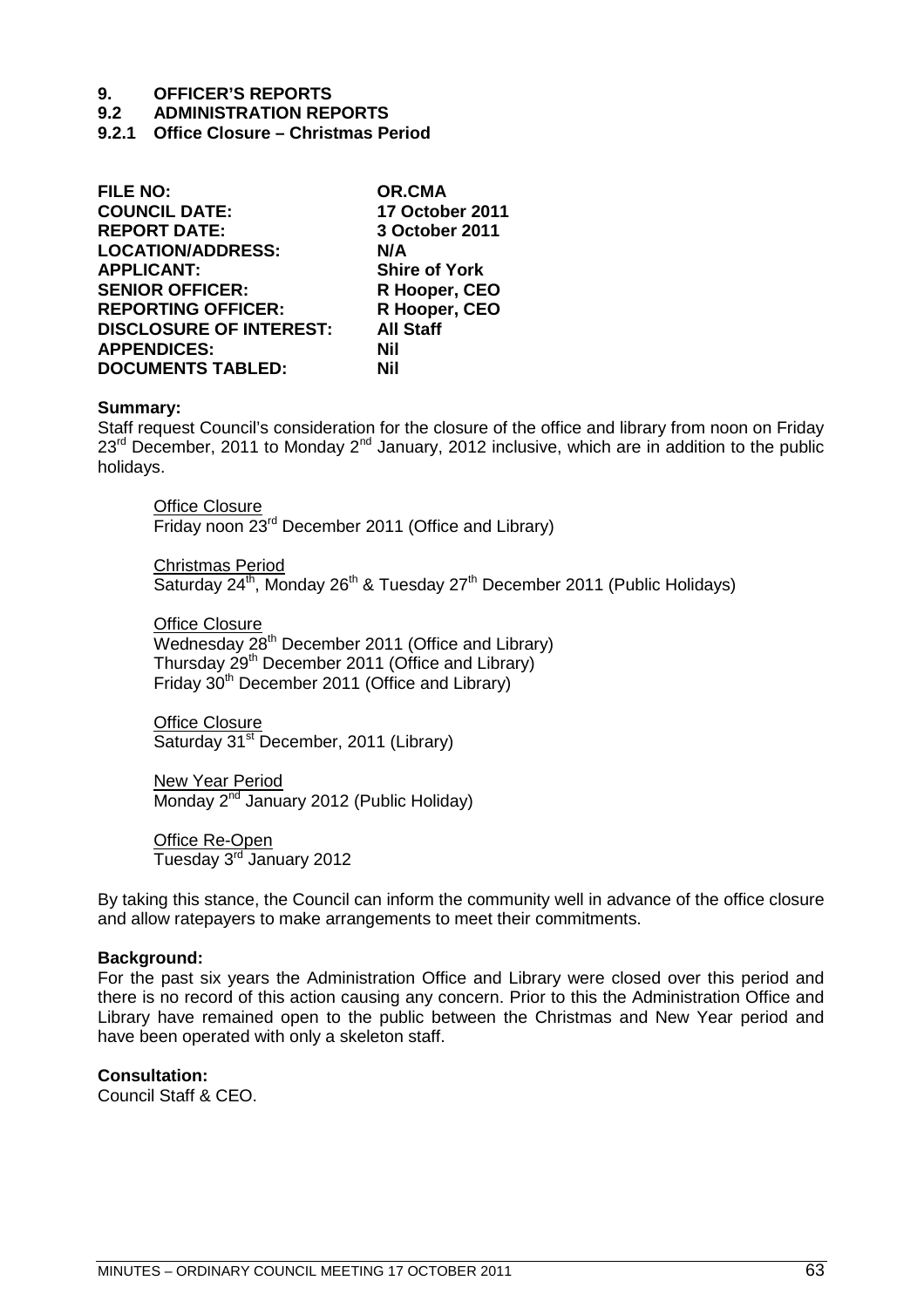### **Statutory Environment:**

Consideration for any planning items requiring attention within specific time frames will need to be considered, however as there is no January Meeting items would be deferred to February meeting in ordinary circumstances unless a Special Council meeting is warranted.

### **Policy Implications:**

Nil.

### **Financial Implications:**

Reductions in accrued annual leave entitlements/rostered days off/time in lieu at no additional costs to Council.

**Strategic Implications:**

Nil.

**Voting Requirements: Absolute Majority Required: No**

**Site Inspection: Site Inspection Undertaken: Not applicable** 

### **Triple bottom Line Assessment: Economic Implications:**

Standard Transport licence renewals can be conducted over the Internet and also via B-Pay.

### **Social Implications:**

Some potential for loss of service to the community through the library, with plenty of time to advertise Council's intent this is not seen as causing a problem.

### **Environmental Implications:**

Not applicable.

### **Comment:**

The closure of the office and library will allow staff to have an extended period of leave in addition to the public holidays.

Closing the office at noon on Friday should provide sufficient time for those travelling or getting ready for the Christmas festivities.

Traditionally the number of inquiries and transactions taken in this period has been low. The Works Crew work on a skeleton staff through this period.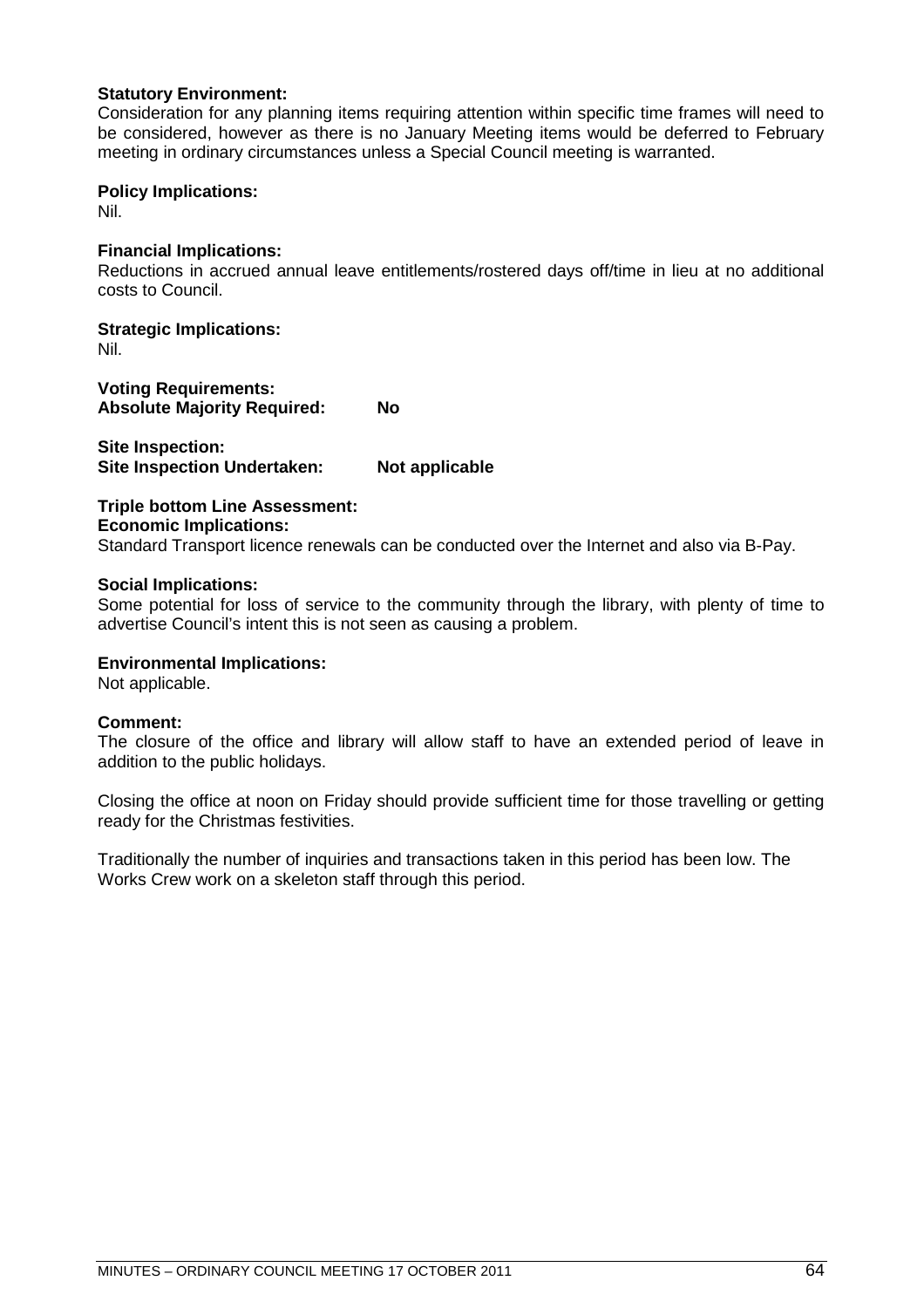*All Staff declared an Interest Affecting Impartiality and left the room at 3.41pm.*

| 101011 | <b>RESOLUTION</b>                         |                                                                                     |
|--------|-------------------------------------------|-------------------------------------------------------------------------------------|
|        | <b>Moved: Cr Duperouzel</b>               | Seconded: Cr Lawrance                                                               |
|        | "That Council:                            |                                                                                     |
| 1.     | Period, as follows:                       | Endorse the closure of the Administration Office over the Christmas/New Year        |
|        | Tuesday 3 <sup>rd</sup> January 2012; and | From noon on Friday 23 <sup>rd</sup> December 2011 and recommence operations on     |
| 2.     | the months leading up to Christmas."      | Advertise the closure in the local paper, on Council's website and notice boards in |
|        |                                           | <b>CARRIED: 6/0</b>                                                                 |

*All Staff returned to the room at 3.46pm.*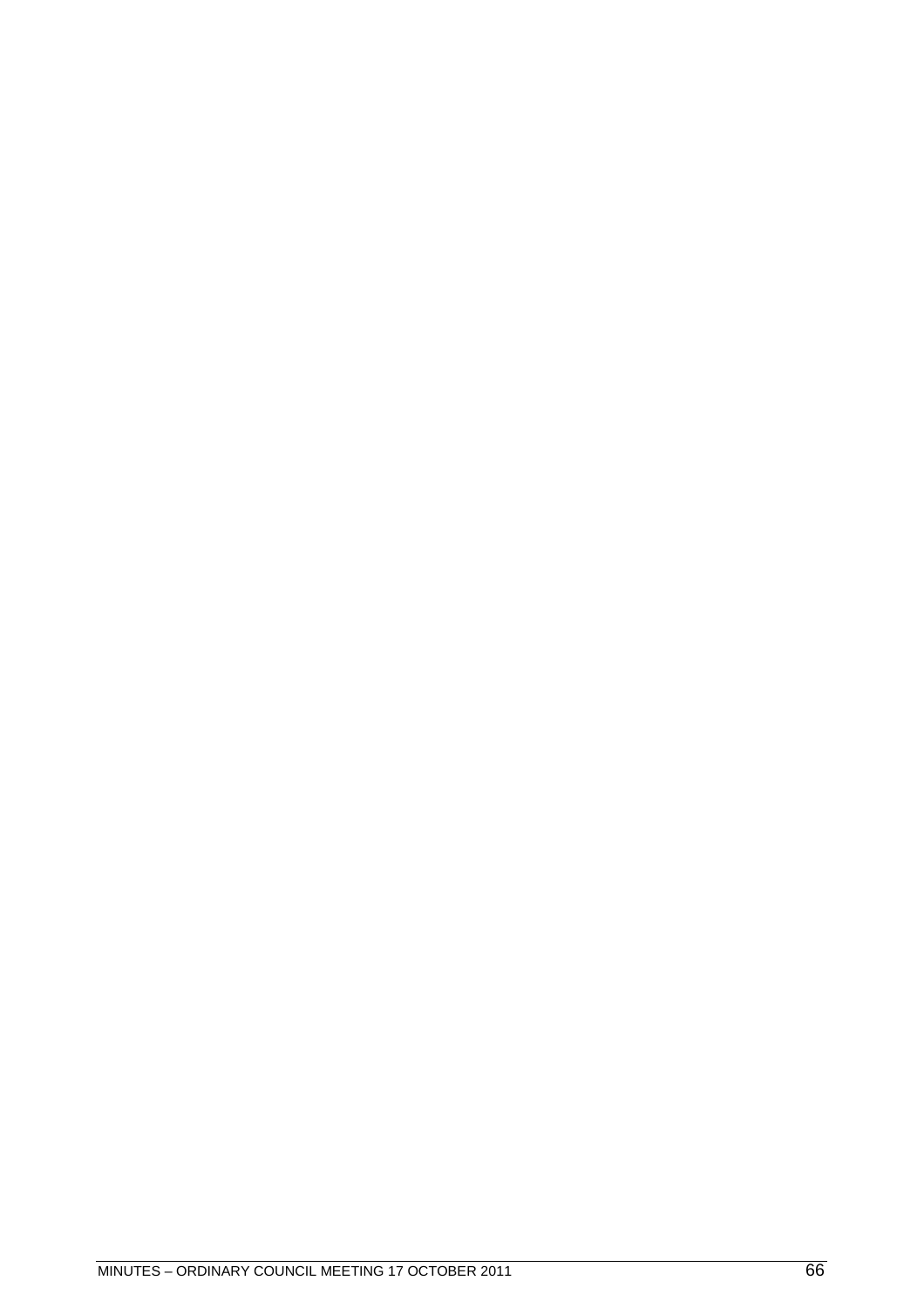# **9. OFFICER'S REPORTS**

### **9.2 ADMINISTRATION REPORTS**

**9.2.2 Information Services**

| <b>P Law, Information Officer</b> |
|-----------------------------------|
|                                   |
|                                   |
|                                   |
|                                   |

### **Summary:**

The following is a summary of items for York Information Services for the months of August and September 2011.

**Visitor Numbers-** August (Appendix A): As compared to the same period 2010 the number of visitors coming through the doors has marginally increased from 1594 to 1633.

September (Appendix B): As compared to the same period 2010 the number of visitors coming through the doors has marginally increased from 2297 to 2360. However, there was no York Cup or York Jazz Festival this year to draw in larger numbers.

Enquiries for accommodation occur almost daily, but do peak come Friday and Saturday. Staff continue to determine visitor needs, attempt to determine accommodation vacancies and then refer the visitor on to at least three different accommodation providers. No bookings are made through this office.

**Product Sales-** August (Appendix C) Product sales are steady. Net sales for the month of August, after discounts, were \$1269.75, which was down by over \$200 from August 2010.

September (Appendix D) Product sales for the month of September have increased from earlier months. Net sales for September were \$2021.65, on increase of \$137 from the same period in 2010.

Sales figures include sale of stock items left from York Tourist Bureau, the prices of which have been heavily discounted.

New lines of locally produced York Souvenirs have been introduced to the retail store.

**Rebranding-** During the month of August phone calls were received at this office from other Visitor Centres making comment on our change from Visitor Centre to Information Services. All responses have been extremely positive. In general comments have been that they too would like to no longer be a "VC" as the costs associated are too high, unnecessary and there is no value in the memberships to the associations. Comments were that in small towns with small "VC's" they have gained no educational benefit, financial benefit or business support from these associations for which membership is a requirement. It is seen that the expenses for these associations could be better spent elsewhere.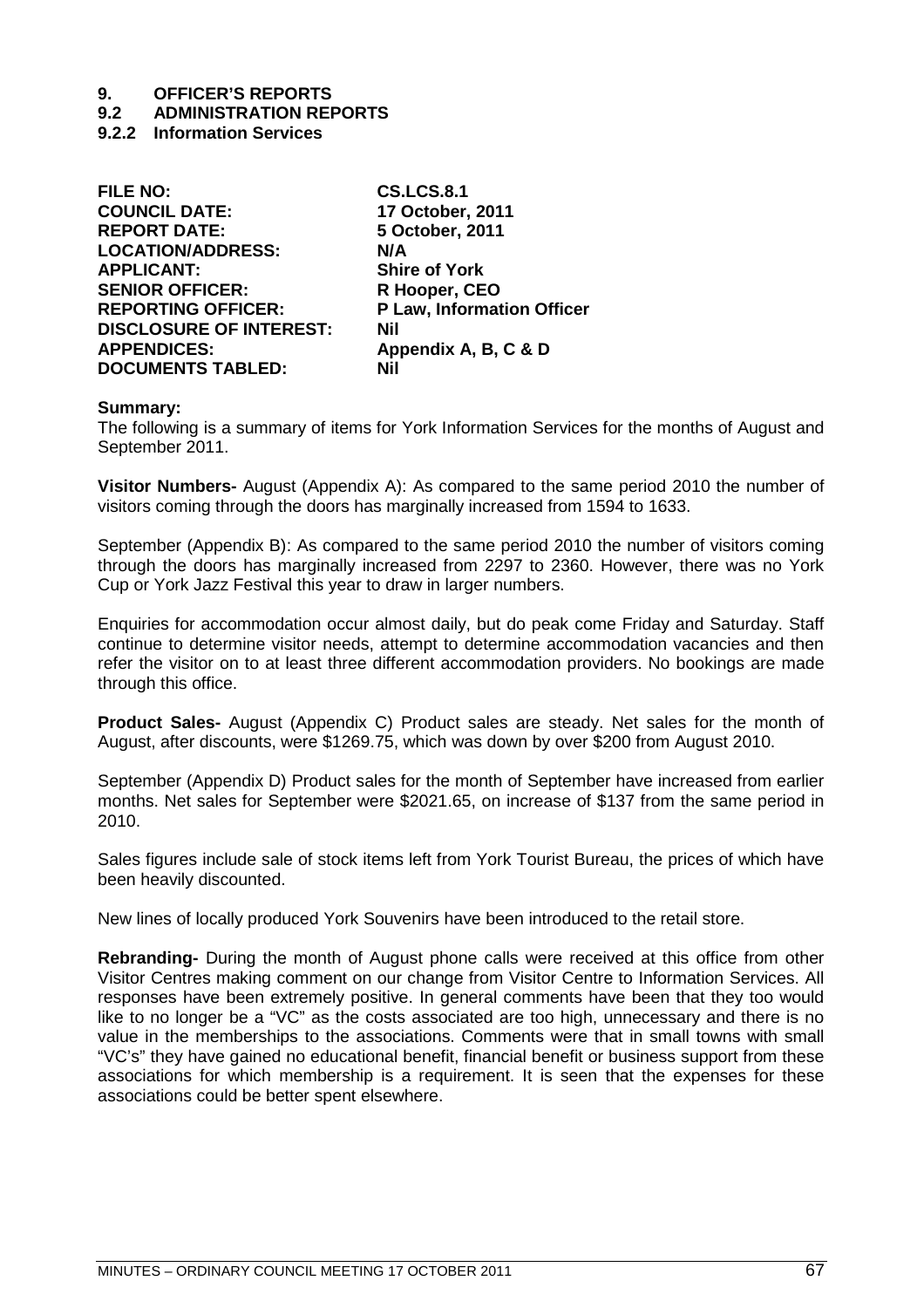The Manager from the Shire Depot has been consulted in regards to ordering new roman "i" signs to replace the italic "i" signs on the roads coming into York. We are required to change these over now as we no longer operate as a Visitor Centre and are no longer registered under the Accreditation scheme. He is also arranging a new sign to replace the York Tourist Bureau sign currently hanging from a power pole on Avon Terrace outside to Town Hall.

Arrangements are currently being made to update the Tourist Information bay on Great Southern Highway.

**Wildflower Tours-** After being approached by several members of the public, both local and visitors, the Information Officer approached the local Wildflower Society to gauge interest in setting up guided wildflower tours. Guided tours were run this year on a trial basis on the last Sundays in both August and September.

August saw 5 people in attendance.

September saw approximately 6 people turn up. However, a group of 6 turned up at the Town Hall office at 10.30am wanting to attend and there were approximately 5 people registered that did not attend.

**Calendar of Events-** This is emailed to a state wide data base on a fortnightly basis. The focus of this is events based in York. Events in neighbouring towns which are likely to bring tourism directly to York as a direct result of the event may at times be added as well. However, as we are promoting York, it is felt that to promote events that would intentionally drive people away from our town would be of detriment.

**Town Hall Toilets-** Visitor requests have been made for clearer signage for the Disabled toilet in the Town Hall. There is a huge baby change sign on the door and only a small disabled sign. A person with vision impairment and a person in a wheel chair, had difficulty locating the disabled toilet during the month of September, due to poor signage.

**Weekend Internet Access-** This is a very real need for visitors to our town. York Information Services is still awaiting the return of a computer that was given out on loan late in 2010. Unfortunately York Information Services desire to meet visitor needs is being hindered by outside parties.

**Summer Trading Hours-** York Information Services Officers are in the process of approaching all local business asking for details of closing times over the summer period. In previous years many businesses close their doors completely for a period of anywhere from 2 weeks to 4 months. Details will be made available with the next report.

### **Background:**

No report made in August 2011 due to Information Services Officer illness.

**Consultation:** Shire of York and local business proprietors

**Statutory Environment:** Nil

**Policy Implications:** Not Applicable

**Financial Implications:** Nil

**Strategic Implications:** Not Applicable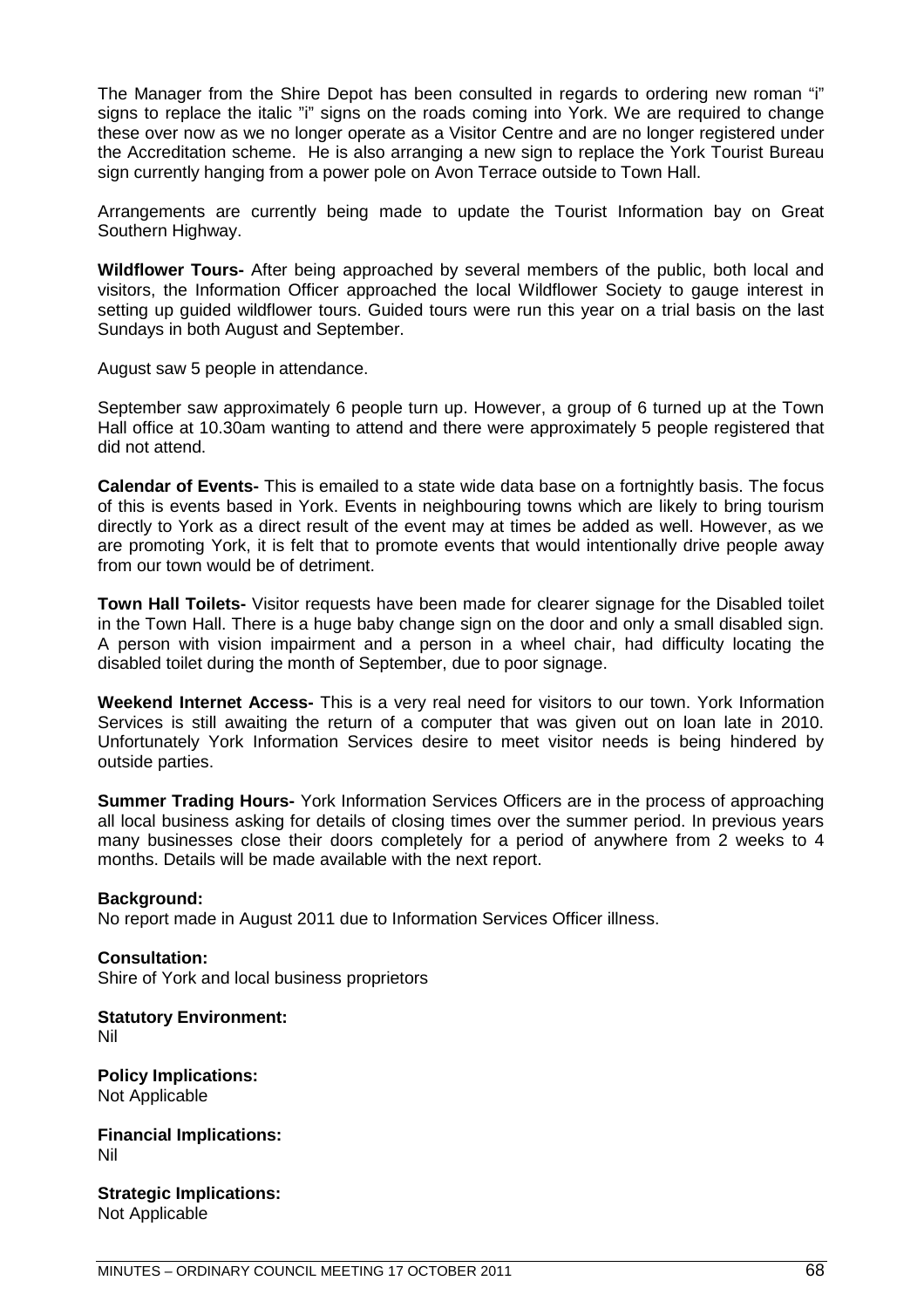**Voting Requirements: Absolute Majority Required: No**

**Site Inspection: Site Inspection Undertaken: Not applicable**

**Triple bottom Line Assessment: Economic Implications:** Nil

**Social Implications:** Nil

**Environmental Implications:** Nil

### **Comment:**

This report serves to keep the community informed of the activities in place.

**RESOLUTION 111011**

Moved: Cr Hooper Seconded: Cr Smythe

*"That Council:*

*Receive the York Information Services report and commend the staff on the level of service provided to visitors and the community."*

*CARRIED: 6/0*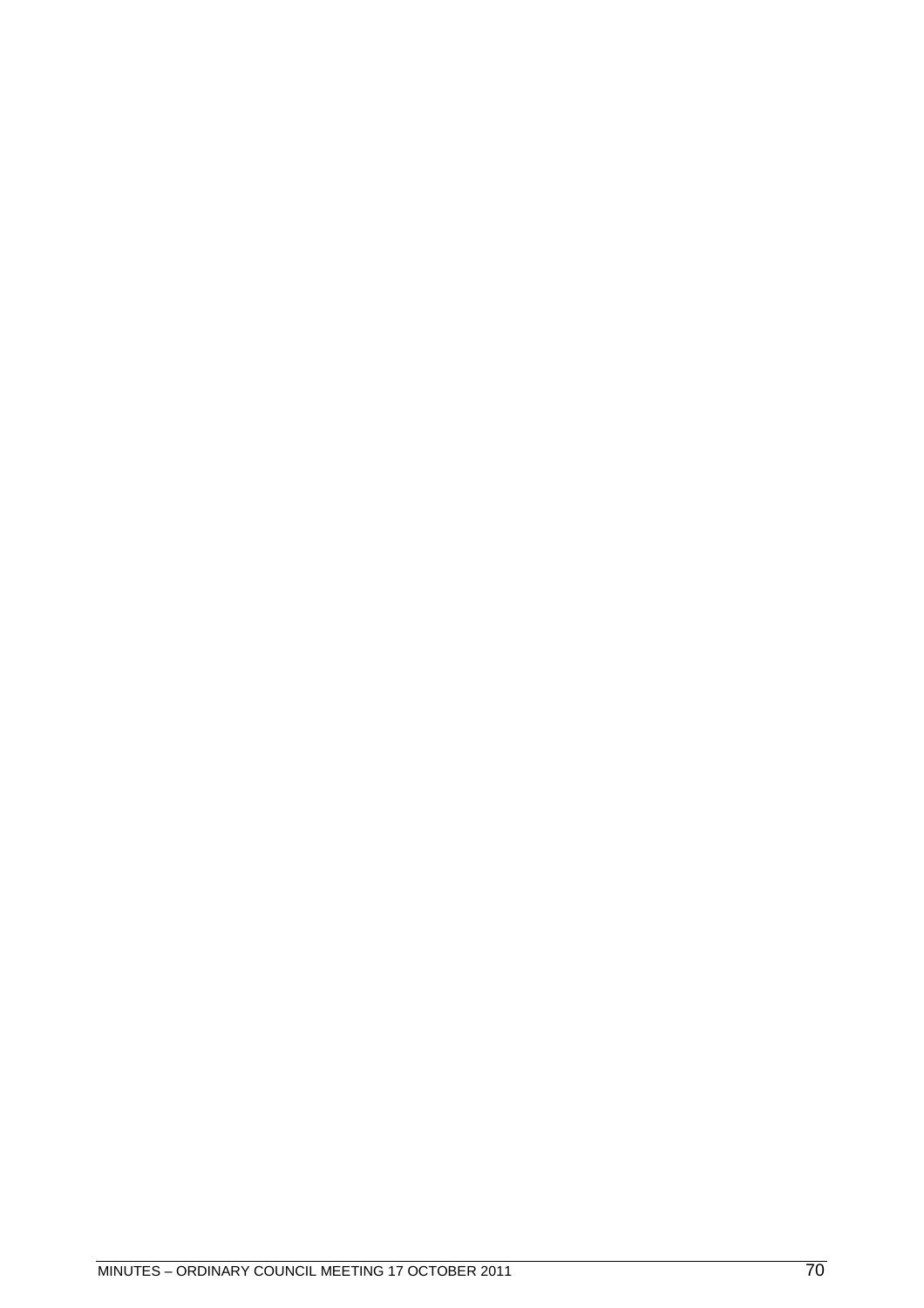### **Item 9.2.2 - Appendices**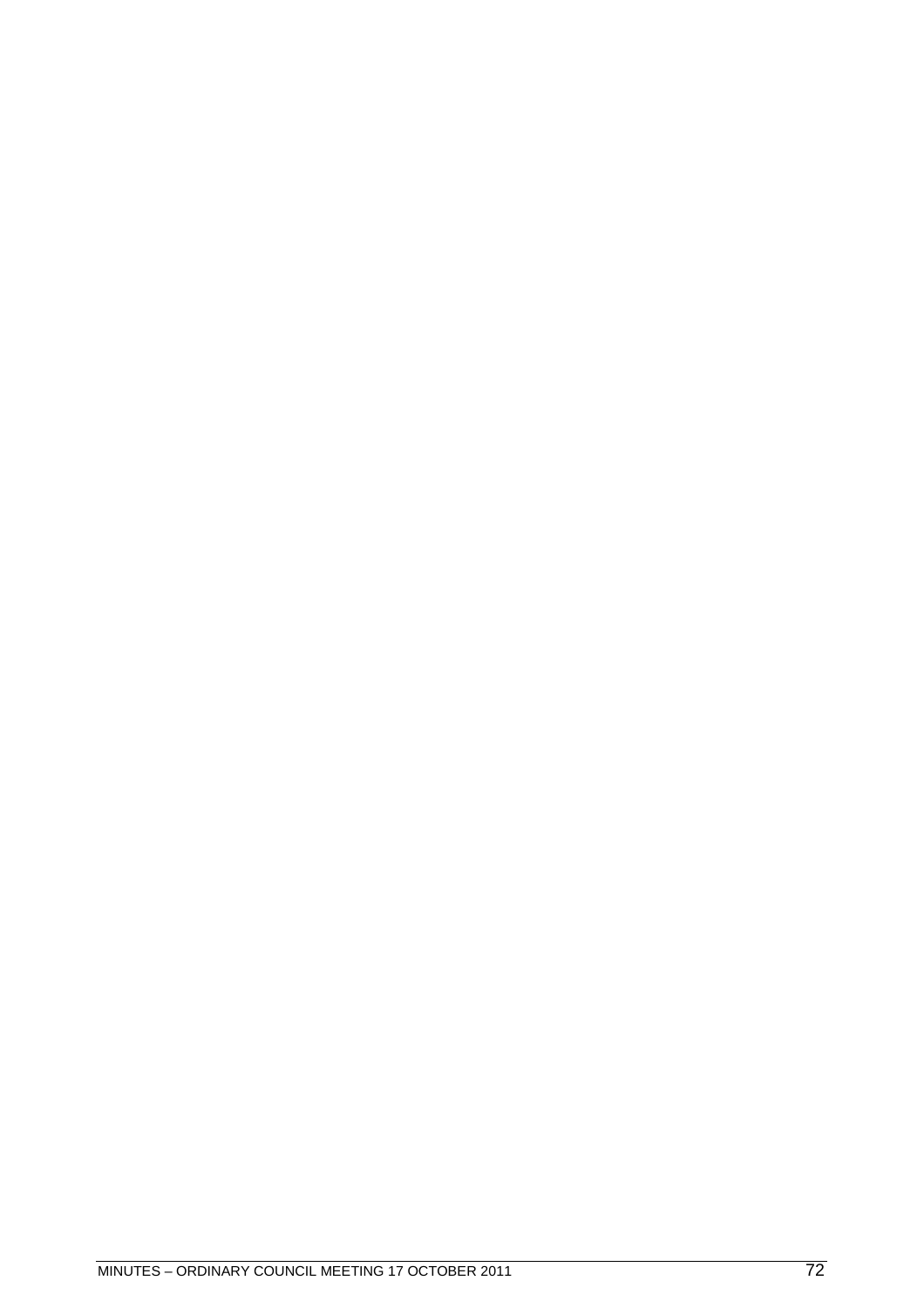**9.2 ADMINISTRATION REPORTS**

**9.2.3 Youth Report for September, 2011**

| CS.LCS.6             |
|----------------------|
| 12th October, 2011   |
| 7th October, 2011    |
| N/A                  |
| <b>Shire of York</b> |
| R Hooper, CEO        |
| Lyn Kay, YDO         |
| Nil                  |
| <b>Appendix A</b>    |
| Nil                  |
|                      |

#### **Summary:**

The following is a summary of the activities undertaken by the Youth Development Officer since the last report submitted in September 2011.

## **Active After School Programme:**

Term 4 will commence on Wednesday 26<sup>th</sup> October and Years 1, 2 & 3 will be learning basic skills for Basketball. Mrs Judy Davies will assist Youth Development Officer.

## **Term 3 Karaoke/Disco:**

Youth Development Officer organised a Disco on Friday 30<sup>th</sup> September at the Town Hall for:-

Kindy – Years 2  $3pm-4.30pm$  35 attended<br>Years 3. 4 & 5  $4.30pm$  –6pm  $45$  attended 4.30pm –6pm 45 attended Years 6, 7 – Youth 6pm-10pm 75 attended

Lots of fun, singing with Debbie's Karaoke and dancing and Youth Development Officer would like to thank the volunteers who helped make this a successful day.

# **School Holiday Programme:**

Youth Development Officer organised on Monday 3<sup>rd</sup> October an Art/Pizza making day with 16 youth attending. They painted on their canvases some fantastic artwork and then made all their own pizzas, the most popular one was ham and pineapple, followed by a desert pizza of – Nutella, marshmallow and chocolate buds!

Youth Development Officer then organised different sports in the Recreation Centre.

On the 5<sup>th</sup> October Youth Development Officer organised a day of Rollerskating in Morley and a swim at Scarborough beach.

The bus, driven by volunteer Ted of Beverley, left at 7.30am, with lots of bruises, sand, stopover for ice cream and lots of smiling but very tired youth we arrived back at the Shire Office at 6pm.

Youth Development Officer will be having 2 Sports filled days on the  $12<sup>th</sup>$  and  $13<sup>th</sup>$  of October at the Recreation Centre.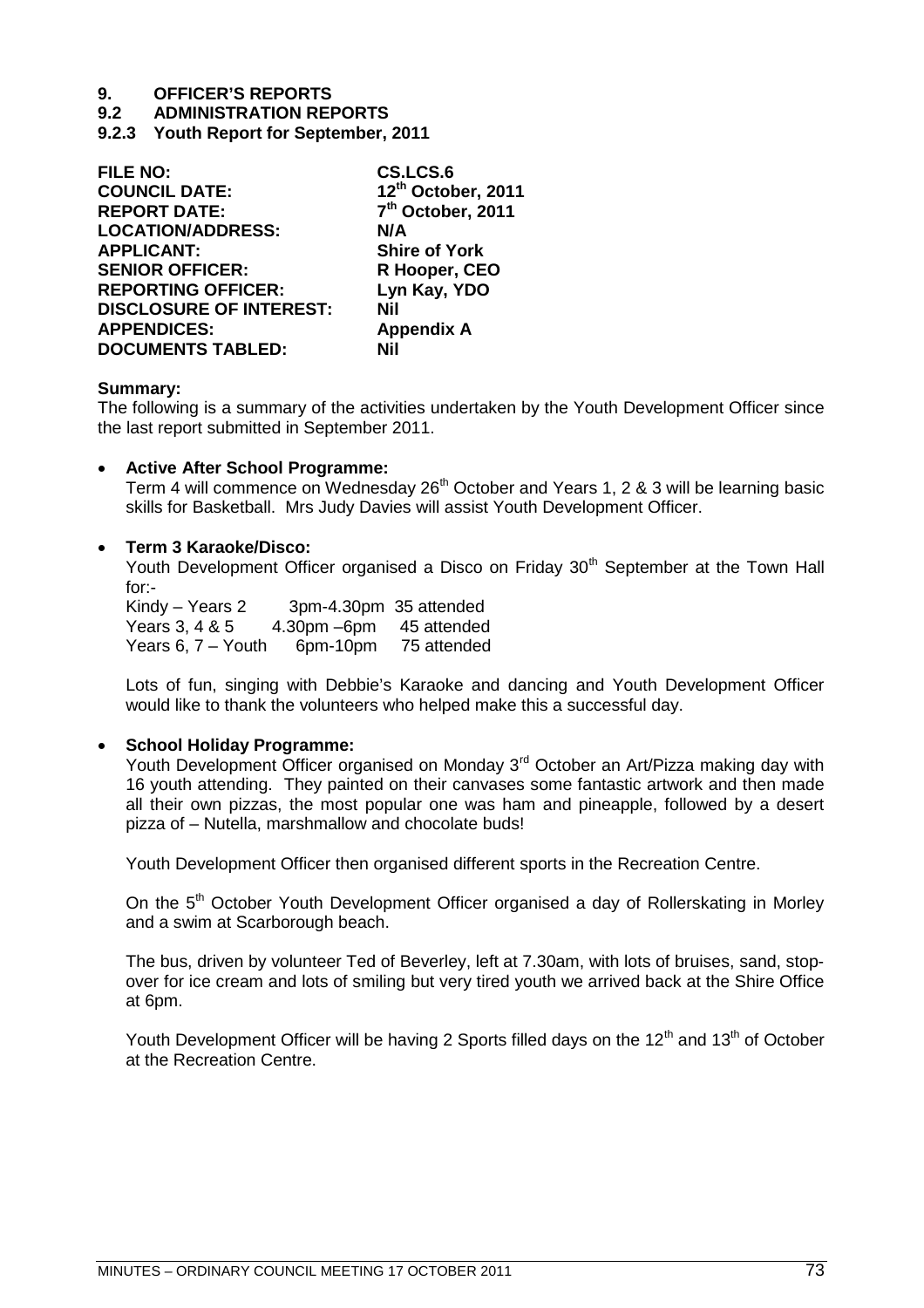# **Youth Centre:**

The Youth Centre is at lock up stage and the internal fittings- gyprok, kitchen, tiling etc are now in the process of obtaining quotes.

Youth Development Officer is still waiting for a quote from Tiger Turf for the Basketball Court/volleyball/netball and other games to be situated in front of the Centre so we can follow up with obtaining financial assistant to build.

Youth Development Officer would appreciate any donations of fridge, Xbox, Wii, computers, table tennis table, air hockey etc.

# **Hang Out Centre:**

This is held every Thursday from 3pm-6pm and we average 15 Youth each week and also the local Police call in and are in contact with Youth Development Officer on developments around the Town with regards to Youth.

## **Salvation Army Breakfast Club:**

Youth Development Officer is working along side the Salvation Army on Friday mornings at the Pavilion from 7.30am-8.30am for children and parents to come and have a healthy **free** breakfast.

We are averaging 6 children a week and will be advertising it more to encourage more children to attend.

# **Youth Biz Summit:**

Youth Development Officer took 2 Youth from York District High School and 5 from Beverley District High School, along with volunteer Tammy Sing, to Cunderdin Agricultural College for a Youth Summit with over 400 youth from the Wheatbelt attending.

All Youth who attended had a fantastic, very informative fun packed day, offering ideas for careers with mentors giving great talks about "making the right choices and paths they should take". We also had a tour of the College, including the abattoirs-where a lot of the lunch supplied was prepared by the students.

# **Background:**

Youth Development Officer is building strong relationships with the appropriate partners in all fields of youth development, including education, police and health partnerships. Trust and integrity is being developed with York youth and their parents/guardians as quality programs are being introduced and activated.

#### **Consultation:**

Youth **School Police** Health **Councillors** Council Staff Community Members

**Statutory Environment:** Nil

**Policy Implications:**

Not Applicable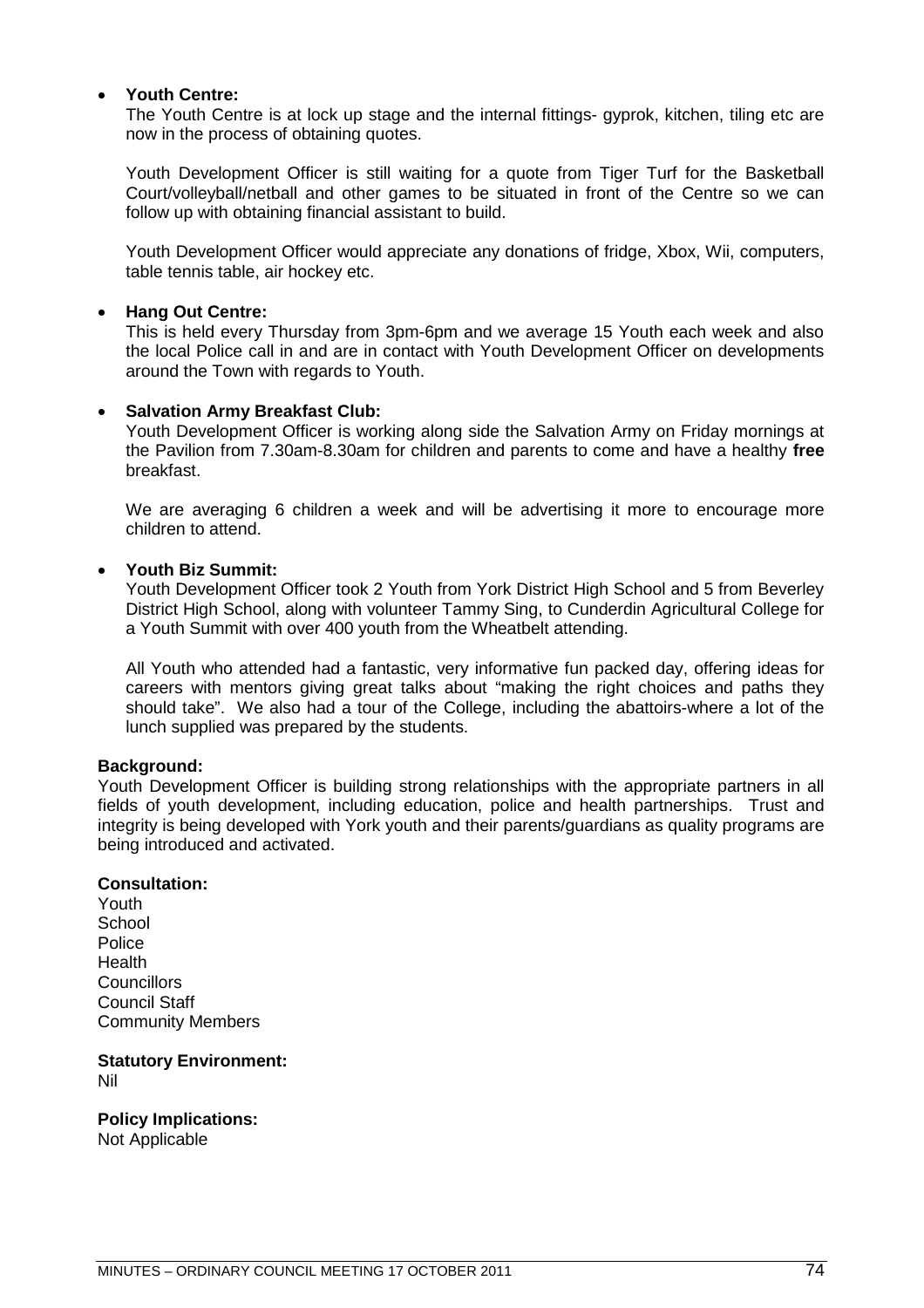# **Financial Implications:**

Activities and initiatives are funded in SOY budget and through grants, fundraising activities and 'user pays' arrangements.

# **Strategic Implications:**

# **Key Result Area 4 - Youth - Objectives:**

- *1. To facilitate an increase in the employment and education opportunities for the young people of the Shire.*
- *2. To enhance recreational and cultural opportunities for young people.*
- *3. To involve young people in decision-making and in taking a responsible role in our community.*
- *4. To develop strategic alliances with other organisations working with young people.*

# **Voting Requirements:**

**Absolute Majority Required: No**

**Site Inspection: Site Inspection Undertaken: Not applicable** 

**Triple bottom Line Assessment: Economic Implications:** Nil

#### **Social Implications:**

A strong focus on Youth activities will support community cohesion and interaction through the recognition and valuing of this section of the community.

**Environmental Implications:**

Not applicable

# **Comment:**

This report serves to keep the community informed of the activities in place.

**RESOLUTION 121011**

**Moved: Cr Smythe Seconded: Cr Hooper** 

*"That Council:*

*Receives this report and acknowledges and endorses the activities and initiatives of the Youth Development Officer."*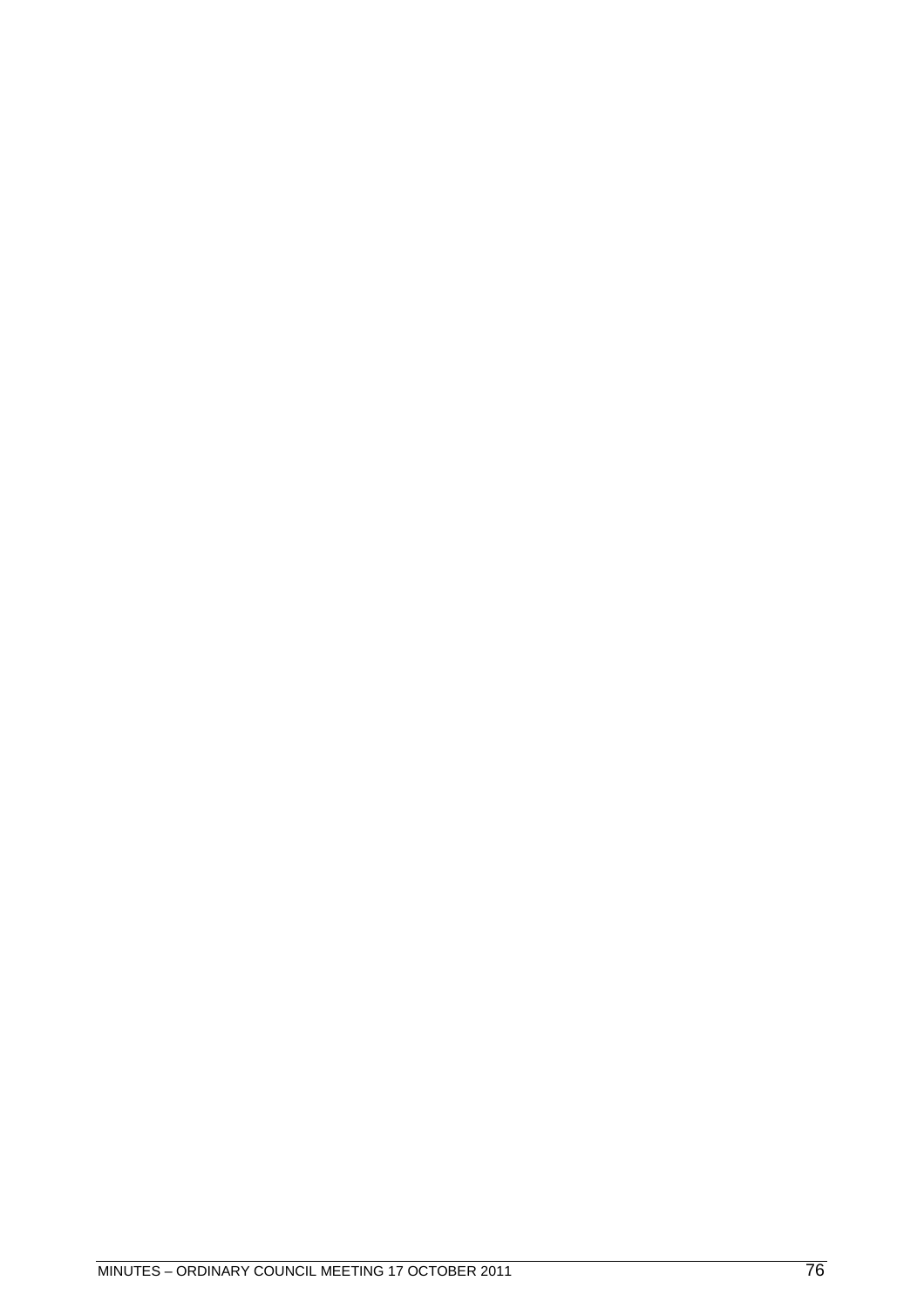# Item 9.2.3 - Appendices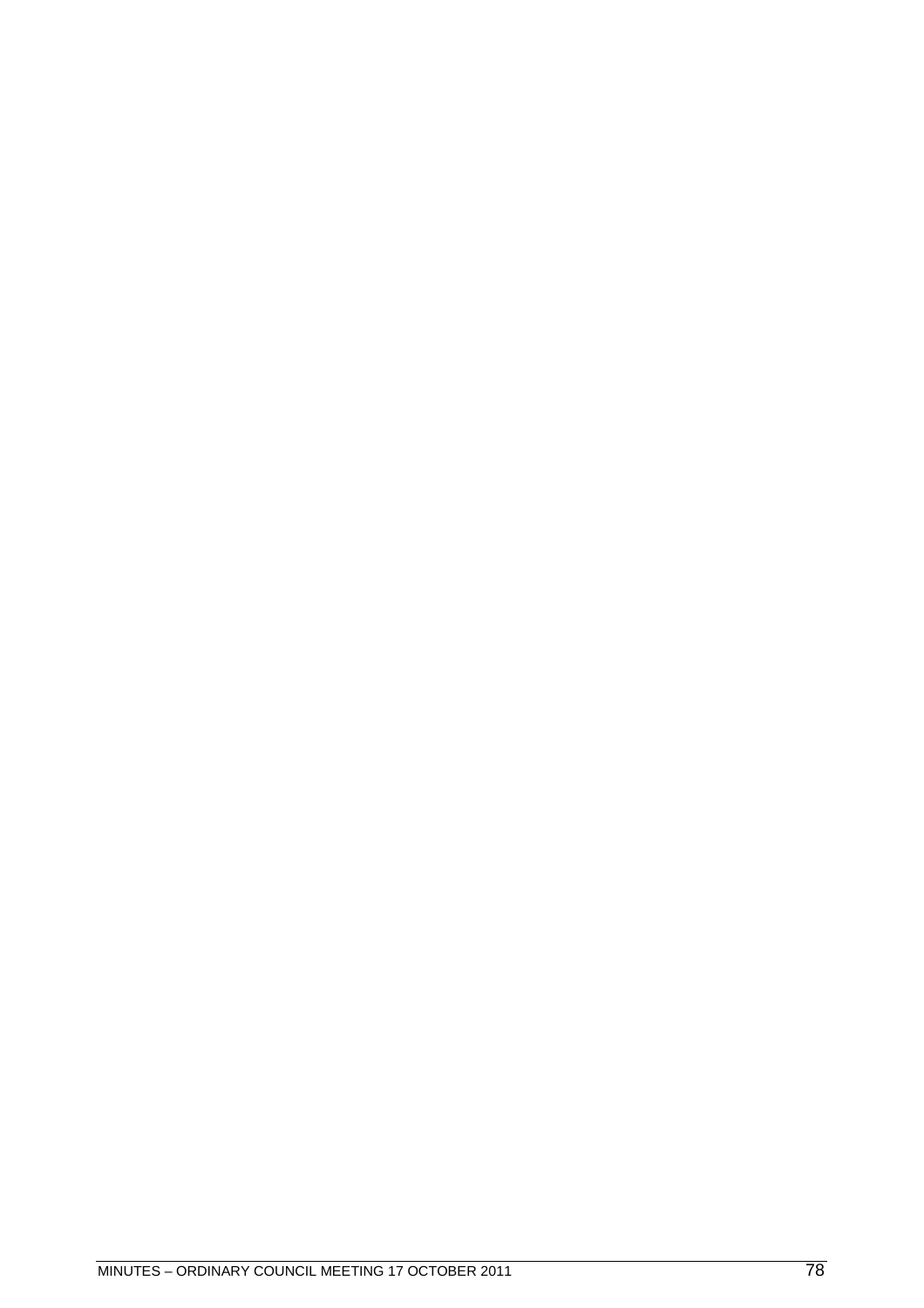### **9.2 ADMINISTRATION REPORTS**

**9.2.4 Country Local Government Fund Review**

| <b>FILE NO:</b>                | FI.FAG.7                             |
|--------------------------------|--------------------------------------|
| <b>COUNCIL DATE:</b>           | <b>17 October 2011</b>               |
| <b>REPORT DATE:</b>            | <b>10 October 2011</b>               |
| <b>LOCATION/ADDRESS:</b>       | N/A                                  |
| <b>APPLICANT:</b>              | <b>WA Regional Development Trust</b> |
| <b>SENIOR OFFICER:</b>         | R Hooper, CEO                        |
| <b>REPORTING OFFICER:</b>      | R Hooper, CEO                        |
| <b>DISCLOSURE OF INTEREST:</b> | Nil                                  |
| <b>APPENDICES:</b>             | 1. Correspondence from the Trust     |
|                                | 2. Shire of York Submission          |
| <b>DOCUMENTS TABLED:</b>       | Nil                                  |
|                                |                                      |

#### **Summary:**

Under the Provisions of the Royalties for Regions Act 2009 a review is to be undertaken to determine whether there is a continuing need for the Country Local Government Fund and if so, in what form, with what budget parameters and for what purpose.

#### **Background:**

Currently the CLGF operates at two levels being direct grants to rural local governments and a regional grant system.

## **Consultation:**

Avon-Midland Ward South East Avon Regional Transition Group

#### **Statutory Environment:**

Royalties for Regions Act 2009

## **Policy Implications:**

Not Applicable

#### **Financial Implications:**

Nil at this stage however if local government is successful in retaining 50% direct allocations York would receive \$452,363 per year for four years from 2013/14.

**Strategic Implications:**

Not Applicable

**Voting Requirements: Absolute Majority Required: No**

**Site Inspection: Site Inspection Undertaken: Not Applicable**

#### **Triple bottom Line Assessment: Economic Implications:**

The Country Local Government Fund has high impact on local and regional economies as capital works involve trades and businesses.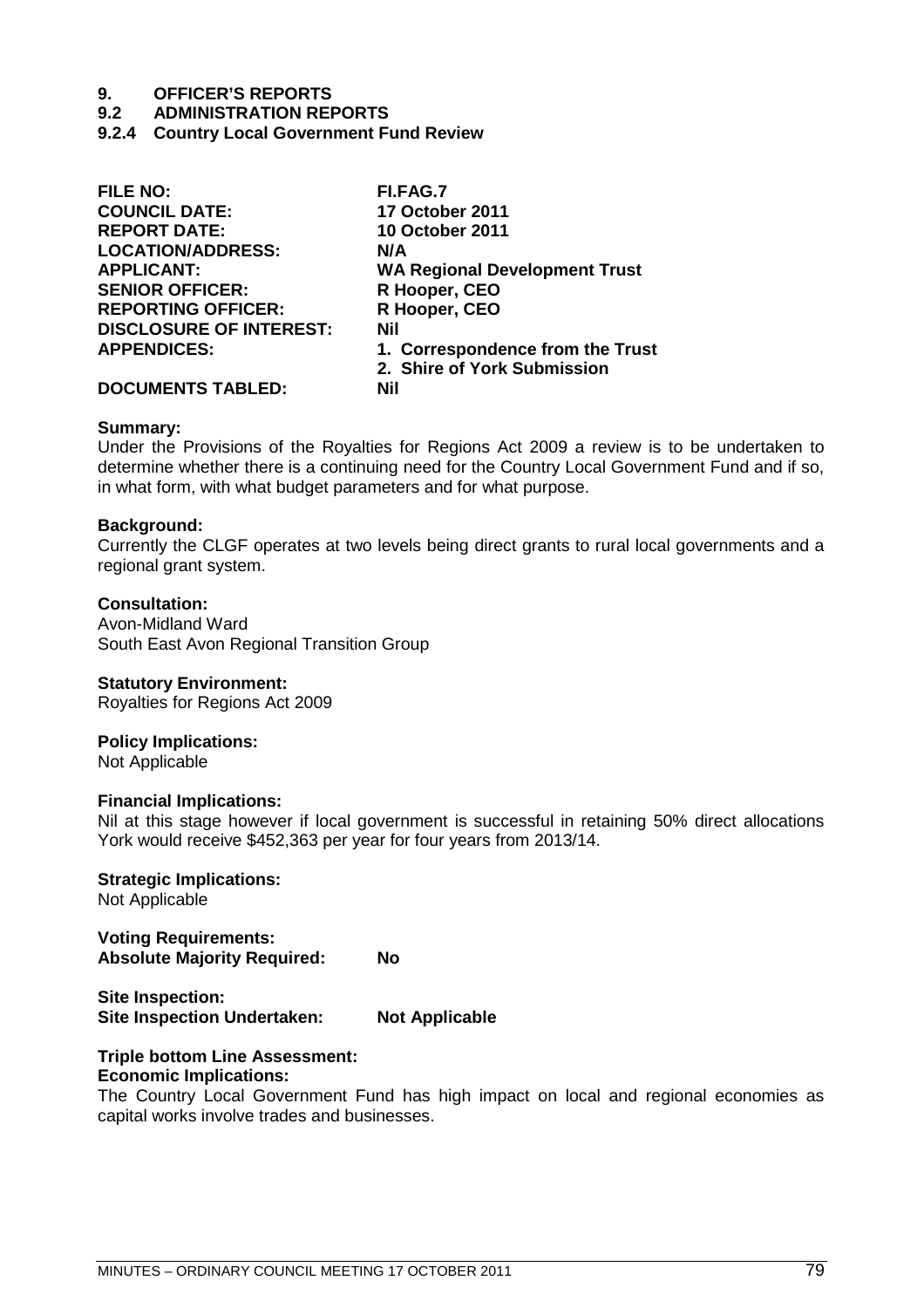# **Social Implications:**

There are high community benefits through the funding and provision of deferred infrastructure development.

## **Environmental Implications:**

Not Applicable

# **Comment:**

Royalties for Regions and in particular the Country Local Government Fund has been extremely beneficial to rural and regional areas as both an economic stimulus package and from an infrastructure and asset management perspective.

**RESOLUTION 131011**

**Moved: Cr Hooper Seconded: Cr Scott** 

*"That Council:*

*Endorse the submission on the review of the Country Local Government Fund and approve its presentation to the WA Regional Development Trust."*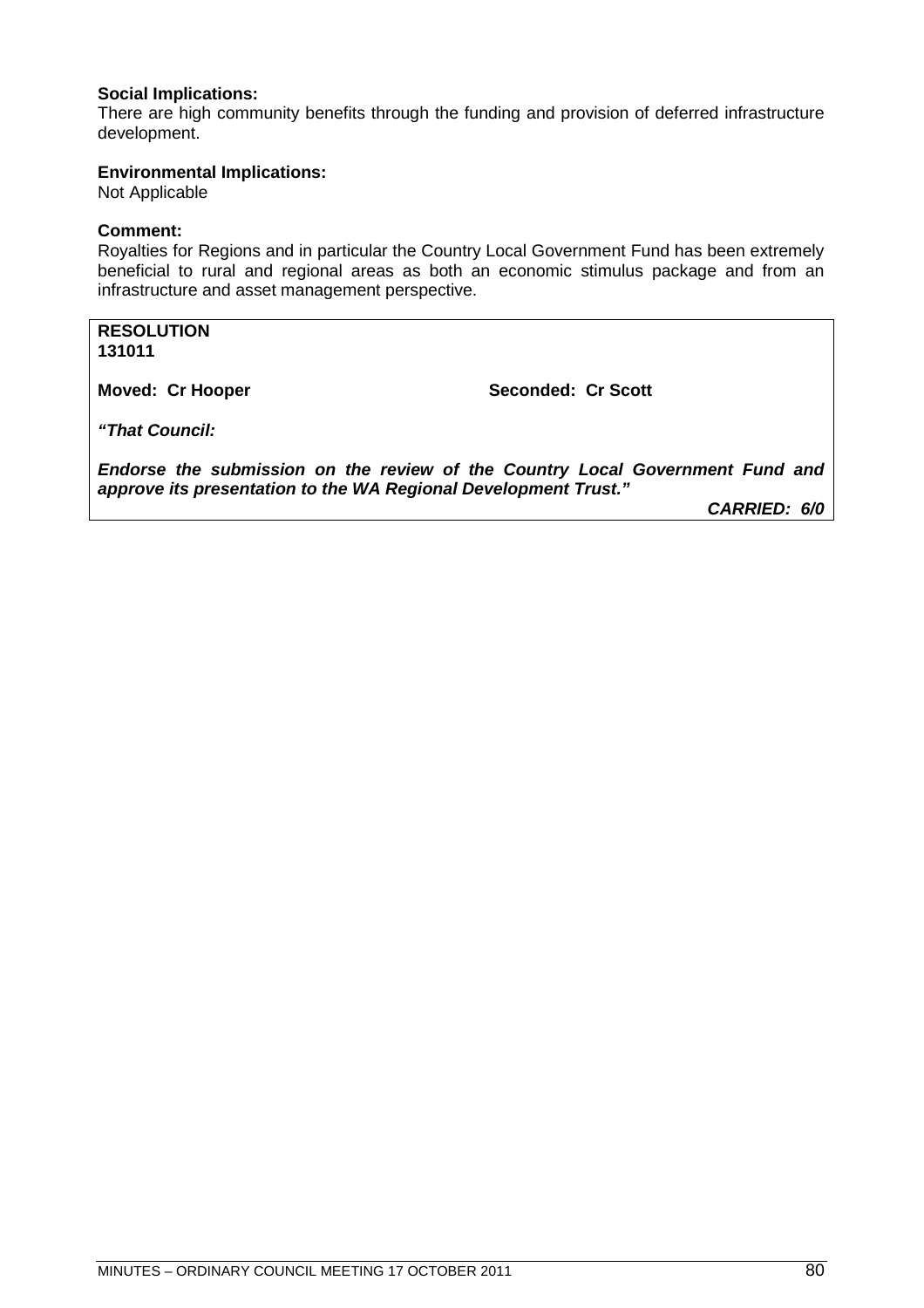# Item 9.2.4 - Appendices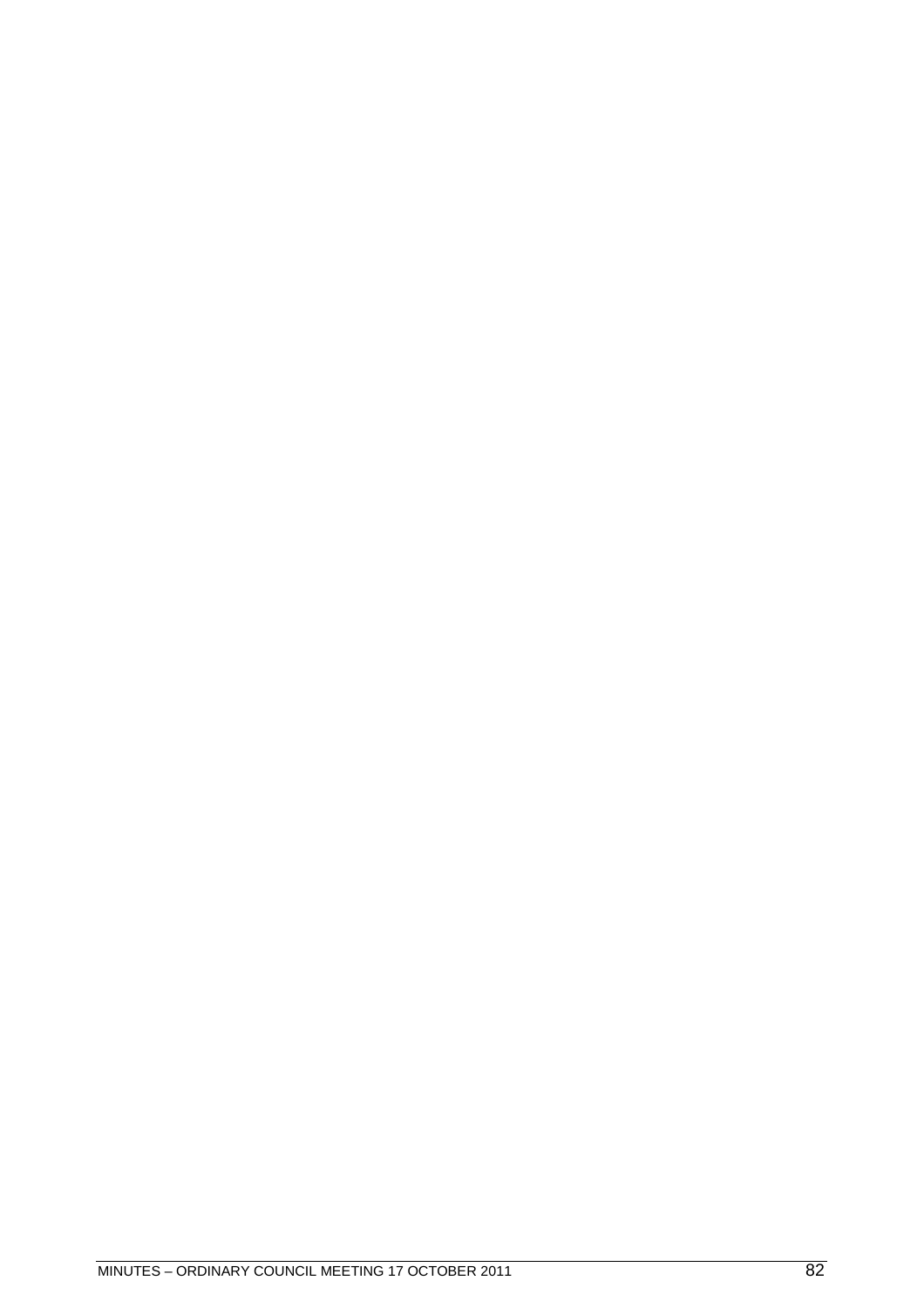- **9.2 ADMINISTRATION REPORTS**
- **9.2.5 Blackspot Project Mokine Road**

**FILE NO: FI.FAG.2.1; MO1 COUNCIL DATE: 17 October 2011 LOCATION/ADDRESS: Mokine Road, York APPLICANT: Main Roads WA** SENIOR OFFICER: R Hooper, CEO **REPORTING OFFICER: R Hooper, CEO DISCLOSURE OF INTEREST: Nil**

**REPORT DATE: 11 October 2011**

- **APPENDICES: 1. Correspondence to Mr R Monger**
	- **2. Correspondence to Dept of Lands & Regional Development**
	- **3. Site Plan**
	- **4. Correspondence from Mr R Monger**
	- **5. Correspondence to Mr R Monger**
	- **6. Executive Summary AA Moore**
	- **7. Correspondence to Mr R Monger**
	- **8. Correspondence from Mr R Monger**
	- **9. Correspondence to Main Roads WA**
	- **10. Correspondence from Main Roads WA**
	- **11. Correspondence to Mr R Monger**
	- **12. Memorandum to All Councillors**

## **DOCUMENTS TABLED: Nil**

# **Summary:**

Main Roads WA have requested a decision on whether the approved project to re-align a dangerous section of road is to proceed due to the high land price demand by the landowner.

#### **Background:**

A Road Safety Audit and grant application was prepared and submitted to Main Roads WA for State Blackspot funding for a section of Mokine Road between Ulster and Williams Roads.

The project was approved as a staged project with the 2010/11 project being for land acquisition, fencing, service relocation, survey and other preliminary matters.

An agreement was entered into with the landowner prior to any work being undertaken.

Works undertaken in 2010/11 amounted to \$17,594.50 with \$11,729.66 funded by MRWA and \$5,864.84 funded by the Shire of York.

On the 16<sup>th</sup> June, 2011 the landowner submitted a claim for \$50,000 for the 1.901 hectares of land involved.

On the 29<sup>th</sup> July, 2011 the Shire of York commissioned a sworn valuation for the area to be resumed and notified the landowner of this action.

On the 4<sup>th</sup> August, 2011 the Shire of York received a sworn valuation from AA Moore valuing the land at \$23,950.

This valuation was provided to the owner on the 8<sup>th</sup> August, 2011 and the Shire of York received advice from the landowner on the  $15<sup>th</sup>$  August, 2011 that the offer of \$23,950 was offensive and refused the offer.

On the 16<sup>th</sup> August, 2011 Main Roads WA were advised of the status of the project and were provided with the following options: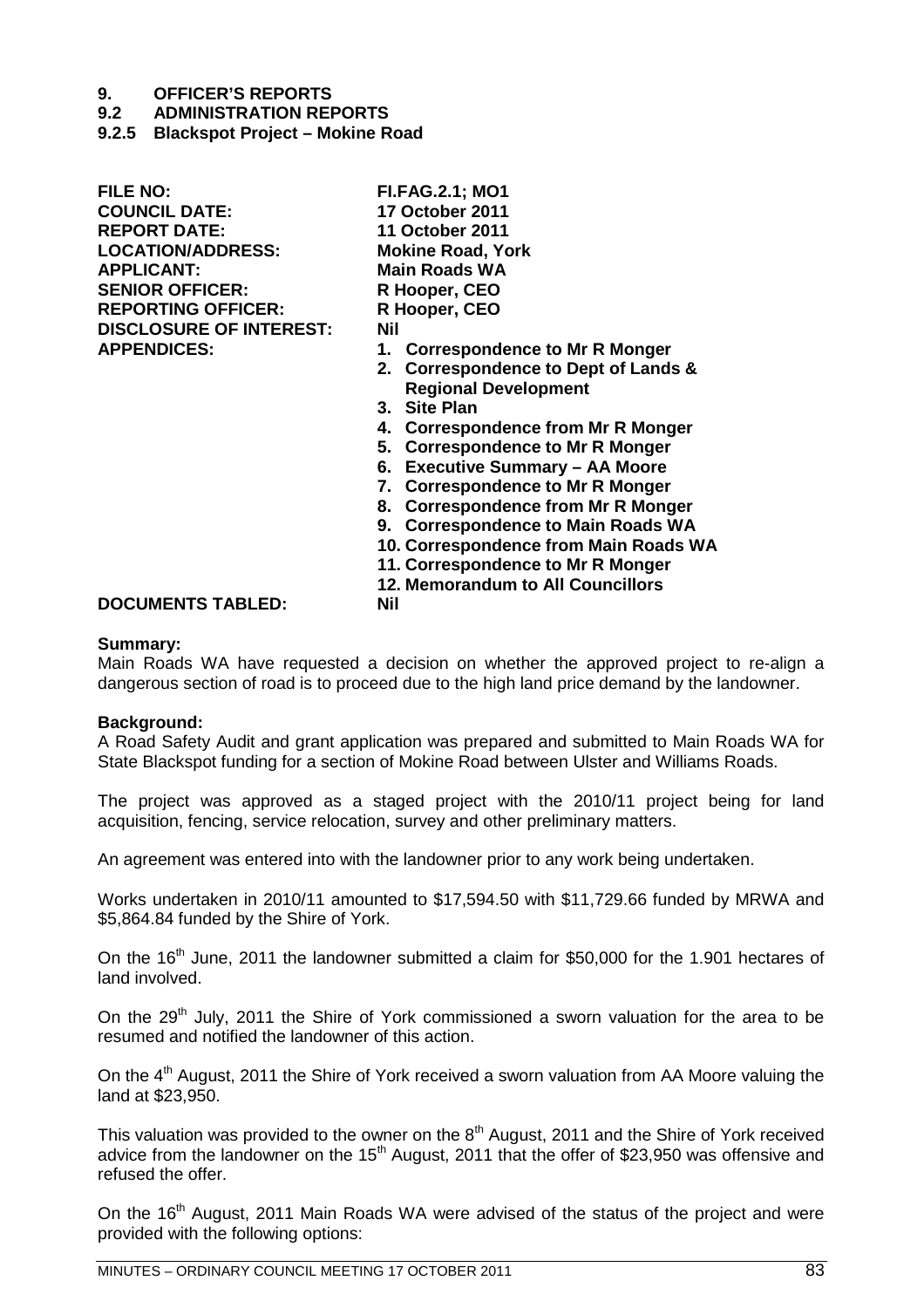- 1. To abandon the Blackspot Project and return the 2010/11 funding
- 2. To initiate action to compulsory acquire the affected land

Main Roads WA advised on the 31<sup>st</sup> August, 2011 that it has no objection to the project being abandoned and the Shire of York to return the 2010/11 grant of \$11,729.66.

On the 2<sup>nd</sup> September, 2011 the Shire of York requested the landowner to re-consider the offer to purchase the land. No response has been received to date.

# **Consultation:**

Main Roads WA Landowner Department of Regional Development, Lands **Councillors** 

#### **Statutory Environment:**

Not applicable unless compulsory acquisition is to proceed.

#### **Policy Implications:**

Not applicable

#### **Financial Implications:**

Shire of York to refund \$11,729.66 to Main Roads WA to return the grant funds provided plus \$5,864.83 of municipal funds expended – 2010/11 funds.

For 2011/12 there will be a loss of Blackspot grant funds of \$73,260.

Costs of \$990.00 have been incurred in 2011/12 for a sworn valuation.

#### **Strategic Implications:**

Not applicable

**Voting Requirements: Absolute Majority Required: Yes**

**Site Inspection: Site Inspection Undertaken: Numerous Site Visits**

#### **Triple bottom Line Assessment: Economic Implications:**

Upgrading of roads and traffic safety improvements is of high local and regional benefit in dealing with transport needs.

#### **Social Implications:**

Road trauma has a significant affect on the community and the lost opportunity to upgrade an identified blackspot is very detrimental to current and future community members.

### **Environmental Implications:**

Not applicable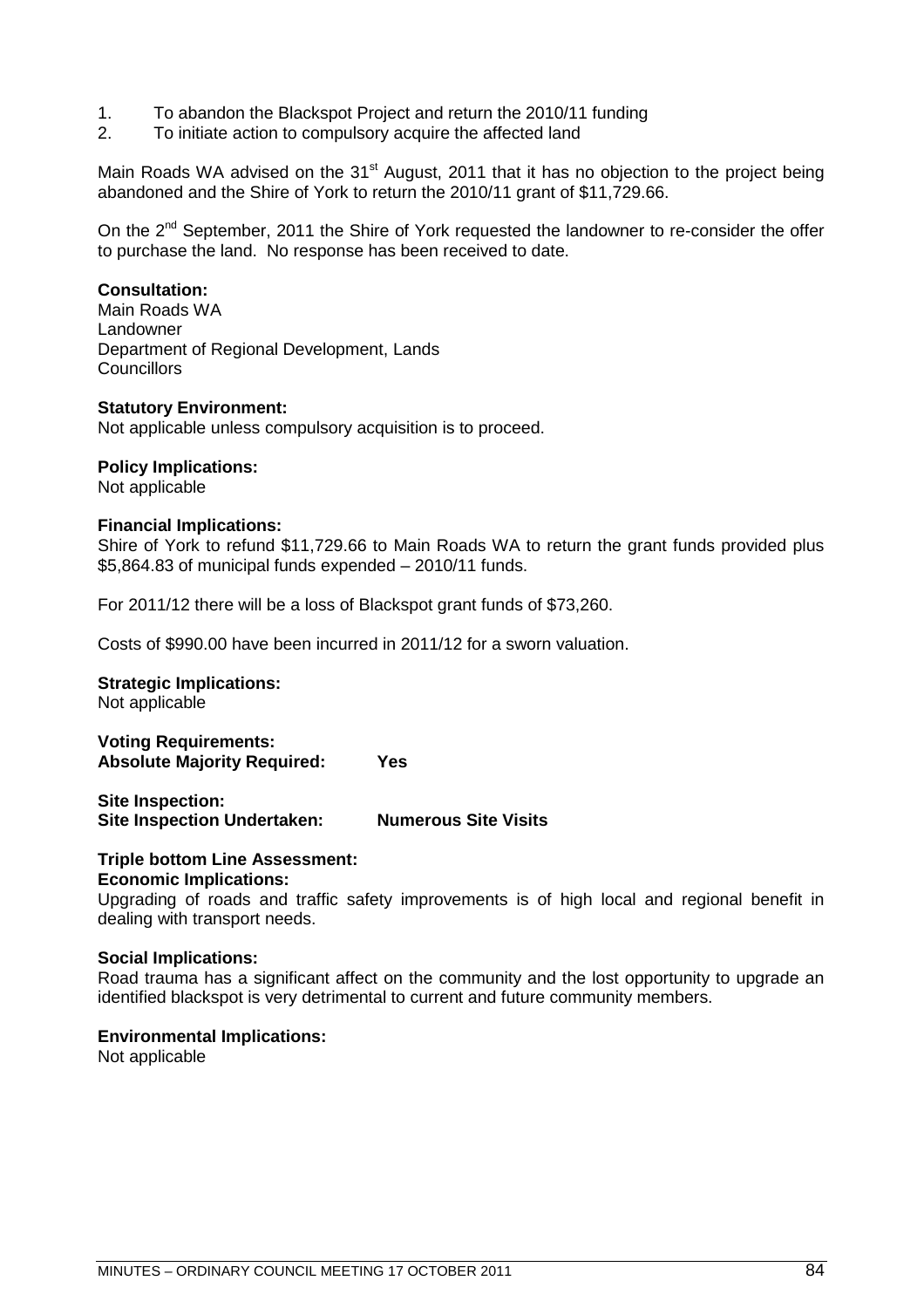# **Comment:**

It is extremely disappointing to abandon a road safety activity particularly when an agreement was in place to allow the project to proceed.

| 141011                                                                                                                                                     | <b>RESOLUTION</b>         |                     |
|------------------------------------------------------------------------------------------------------------------------------------------------------------|---------------------------|---------------------|
|                                                                                                                                                            | <b>Moved: Cr Lawrance</b> | Seconded: Cr Scott  |
|                                                                                                                                                            | "That Council:            |                     |
| 1.<br>Abandon the approved State Blackspot Programme for a section of Mokine Road<br>and refund the 2010/11 grant payment of \$11,729.66 to Main Roads WA. |                           |                     |
| Authorise staff to remove the Shire funded fencing from the property.<br>2.                                                                                |                           |                     |
| 3.<br>Re-allocate the Shire of York component of the 2011/12 project to safety<br>improvements on Spencers Brook Road (\$36,630.00)."                      |                           |                     |
|                                                                                                                                                            |                           | <b>CARRIED: 6/0</b> |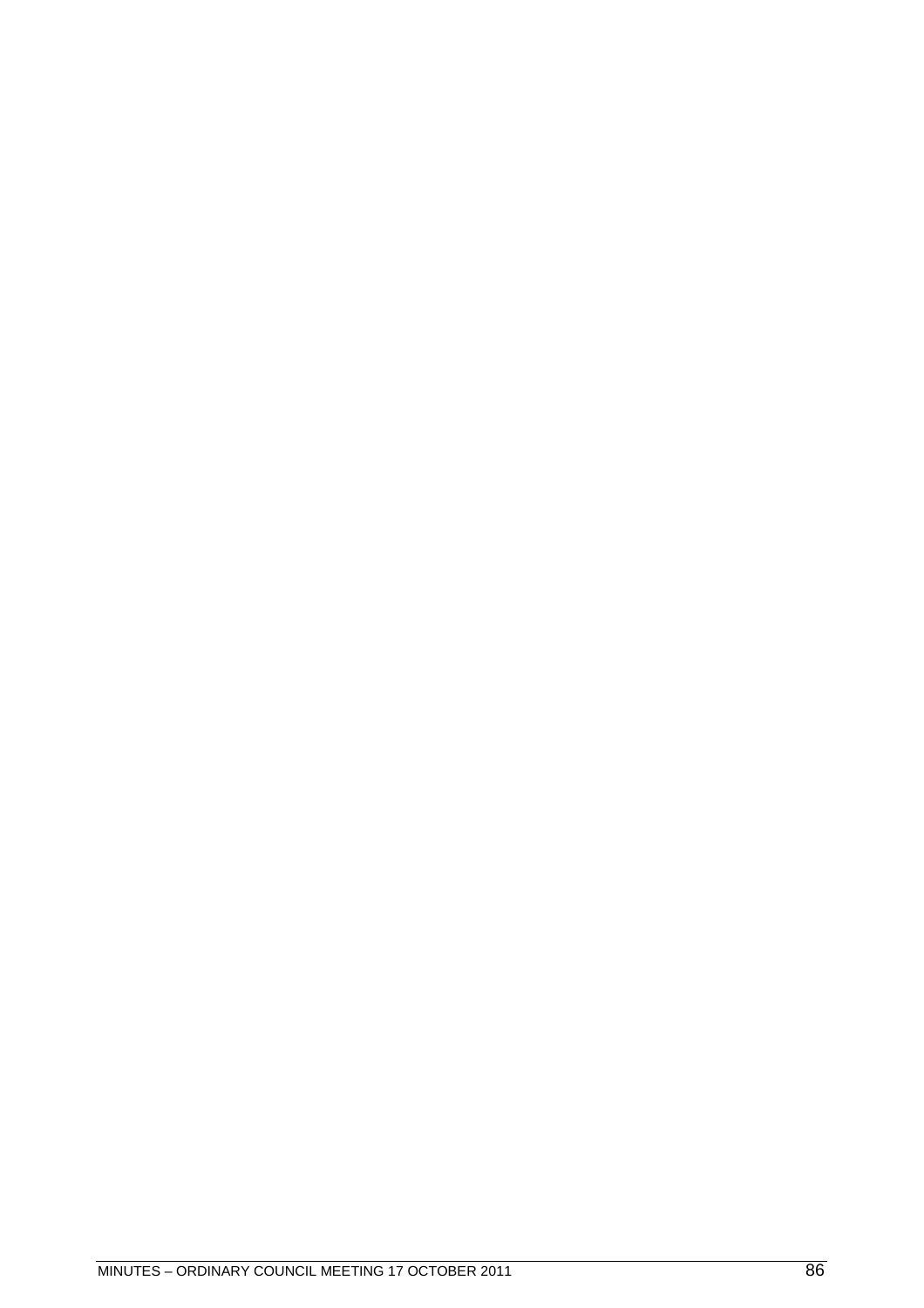# Item 9.2.5 - Appendices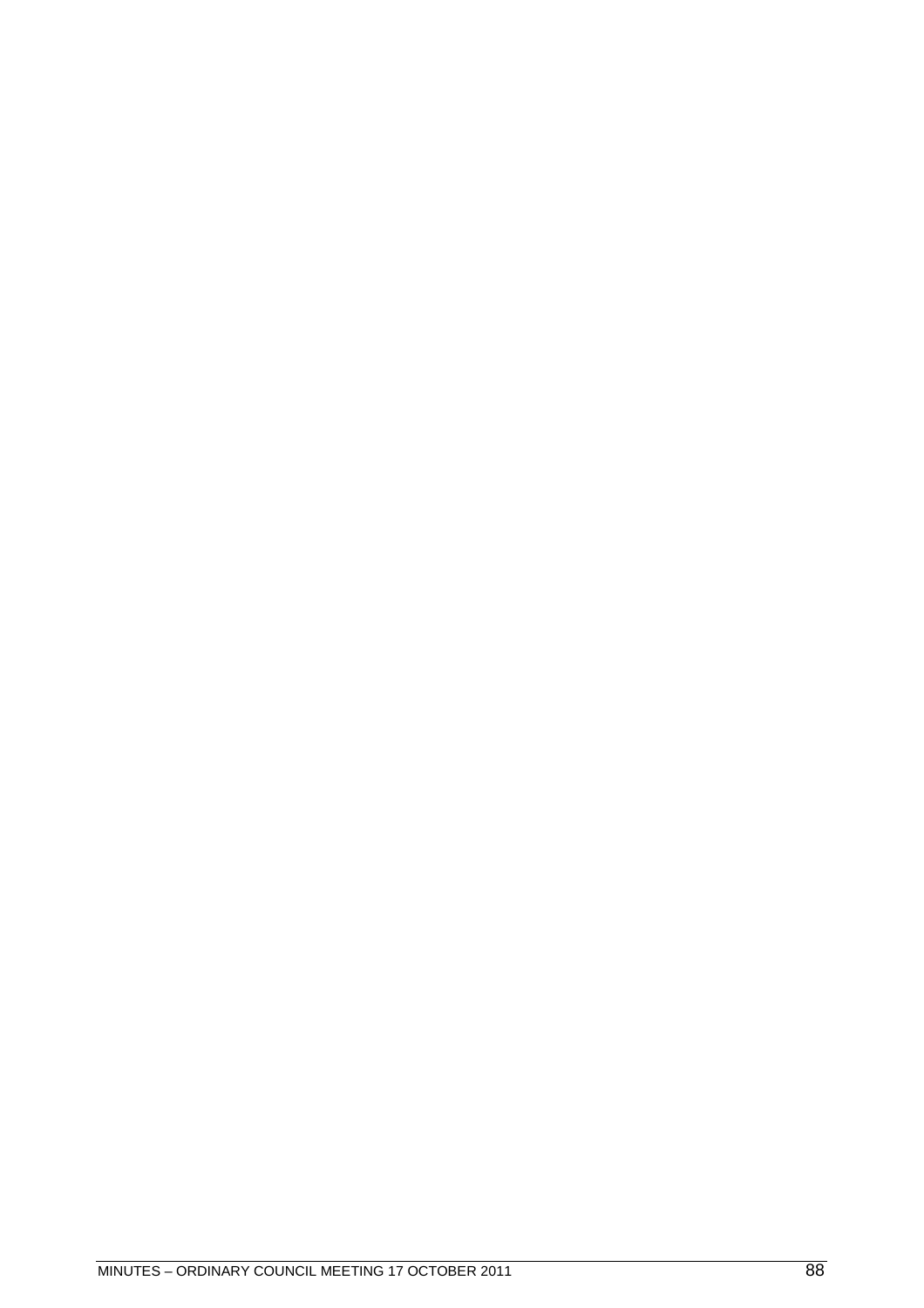**9.2 ADMINISTRATION REPORTS**

## **9.2.6 Strategic Community Plan**

| <b>FILE NO:</b>                | <b>OR.RDT.5.2</b>                             |
|--------------------------------|-----------------------------------------------|
| <b>COUNCIL DATE:</b>           | <b>17 October 2011</b>                        |
| <b>REPORT DATE:</b>            | <b>11 October 2011</b>                        |
| <b>LOCATION/ADDRESS:</b>       | <b>Shire of York</b>                          |
| <b>APPLICANT:</b>              | <b>Not Applicable</b>                         |
| <b>SENIOR OFFICER:</b>         | R Hooper, CEO                                 |
| <b>REPORTING OFFICER:</b>      | R Hooper, CEO                                 |
| <b>DISCLOSURE OF INTEREST:</b> | Nil                                           |
| <b>APPENDICES:</b>             | <b>Shire of York Strategic Community Plan</b> |
| <b>DOCUMENTS TABLED:</b>       | Nil                                           |

#### **Summary:**

The Strategic Community Plan prepared by an approved consultant in consultation with Council and the community is presented for adoption.

#### **Background:**

The Shire of York and other members of the South East Avon Regional Transition Group received funding to prepare individual Strategic Community Plans and a Regional Strategic Community Plan as part of the business, asset management and financial management planning requirements under structural reform and the new requirements for integrated planning for all local governments.

#### **Consultation:**

Community Survey Community Focus Groups **Councillors Staff** 

#### **Statutory Environment:**

Not applicable

#### **Policy Implications:**

Not applicable

#### **Financial Implications:**

All costs to date met from the State Government grant.

#### **Strategic Implications: Key Result Area 1: Strategic Planning**

#### **Objectives:**

- *1. To develop a framework to facilitate planning and decision-making in order to identify and meet community needs, develop opportunities and implement change.*
- *2. To provide leadership for the long term benefit of the York community, and to develop leadership in the community.*
- *3. To achieve community involvement and partnership in achieving the vision for the Shire.*
- *4. To achieve effective two-way communication between council and community.*
- *5. To pursue involvement in regional cooperation with other local authorities.*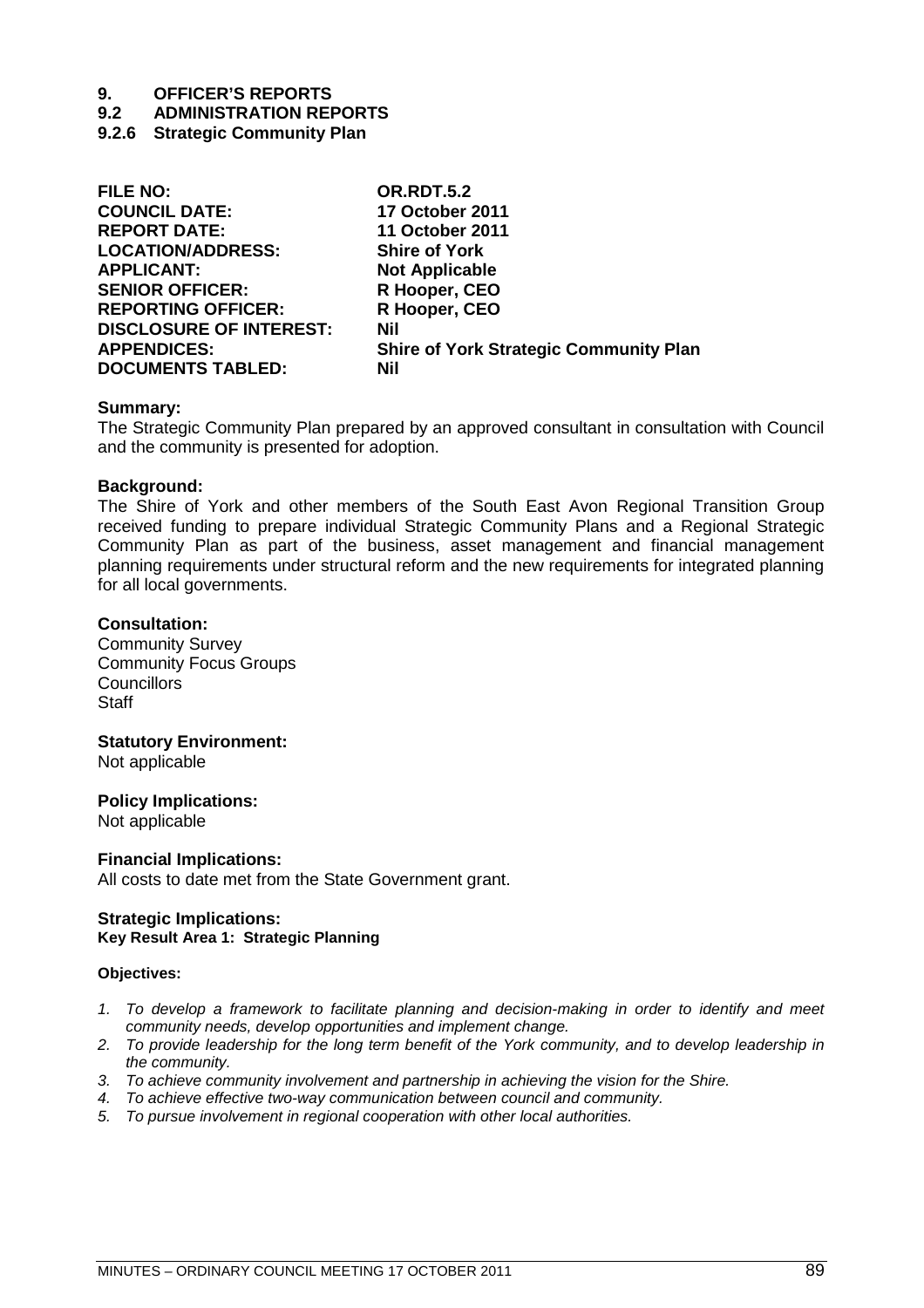## **Voting Requirements: Absolute Majority Required: No**

# **Site Inspection:** Site Inspection Undertaken: Not applicable

# **Triple bottom Line Assessment:**

# **Economic Implications:**

A Strategic Community Plan provides high level guidance for future development and activities and it provides a sense of direction and local and regional economic decision making.

# **Social Implications:**

The plan is a high level guide to the community of what is to be aimed for over the next 10 years.

The document is a living one to be reviewed and updated at least annually.

# **Environmental Implications:**

Nil at this stage.

# **Comment:**

The Strategic Community Plan is a guidance document to define and achieve objectives of benefit to the current and future communities.

As integrated planning comes into effect from  $1<sup>st</sup>$  July, 2012 the Community Plan will be linked to Asset Management Plans, Roman II, 10 Year Financial Plans, Forward Capital Plan and Annual Budgets.

**RESOLUTION 151011**

**Moved: Cr Hooper Seconded: Cr Scott** 

*"That Council:*

*Adopt the Shire of York Strategic Community Plan as presented and advertise the plan within the community for a period of 21 days."*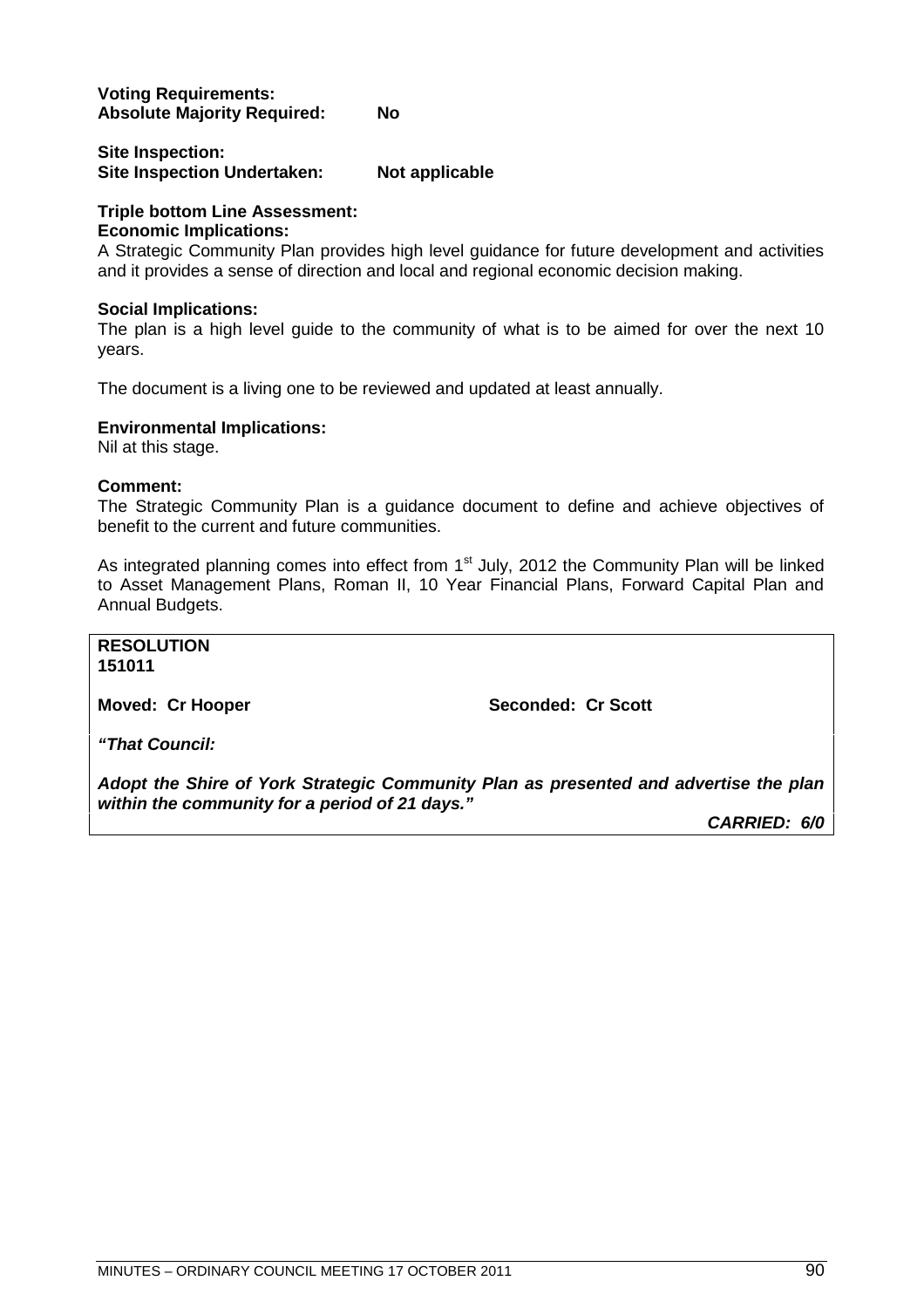# Item 9.2.6 - Appendices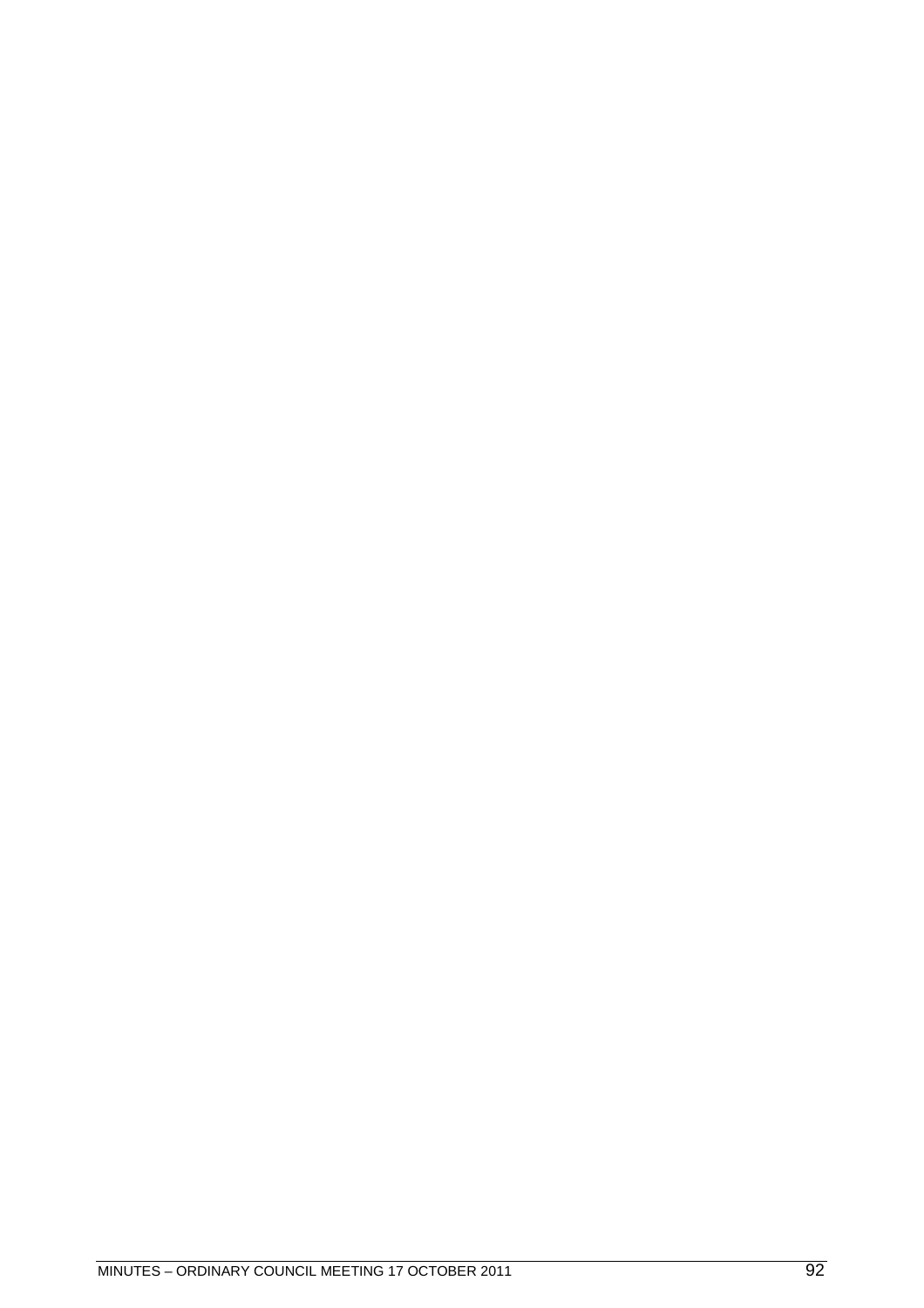# **9.2 ADMINISTRATION REPORTS**

# **9.2.7 SEARTG Business Plan**

| <b>FILE NO:</b>                | <b>OR.RDT.5.2</b>                       |
|--------------------------------|-----------------------------------------|
| <b>COUNCIL DATE:</b>           | <b>17 October 2011</b>                  |
| <b>REPORT DATE:</b>            | <b>11 October 2011</b>                  |
| <b>LOCATION/ADDRESS:</b>       | <b>Shire of York</b>                    |
| <b>APPLICANT:</b>              | <b>Dominic Carbone &amp; Associates</b> |
| <b>SENIOR OFFICER:</b>         | R Hooper, CEO                           |
| <b>REPORTING OFFICER:</b>      | R Hooper, CEO                           |
| <b>DISCLOSURE OF INTEREST:</b> | Nil                                     |
| <b>APPENDICES:</b>             | <b>Additional Funding Proposal</b>      |
| <b>DOCUMENTS TABLED:</b>       | Nil                                     |
|                                |                                         |

#### **Summary:**

The consultants for the South East Avon Regional Transition Group Business Plan have identified and quantified the next phases of the structural reform process and the requirements for additional funding to complete the assessment process.

The stages in this application relate primarily to Human Resource Management, Branding and Communications strategies.

#### **Background:**

The SEARTG received funding of \$150,000 for business planning and \$110,000 for Strategic Community planning which did not incorporate the HR and Branding activities.

### **Consultation:**

Shires of Cunderdin, Beverley, Quairading and Tammin Department of Local Government Minister for Local Government WAI GA

#### **Statutory Environment:**

Not applicable

#### **Policy Implications:**

Not applicable

#### **Financial Implications:**

No nett impact on the municipal budget as the proposal is to be fully funded through grant allocations.

As the Shire of York is the host Council the grant, if received, will be a budget variation requiring an absolute majority decision.

#### **Strategic Implications:**

Without these components the RTG Business Plan will remain as a partial document which will not support a formal assessment of the outcomes in the context of structural reform.

# **Voting Requirements: Absolute Majority Required: Yes**

| Site Inspection:                   |                       |
|------------------------------------|-----------------------|
| <b>Site Inspection Undertaken:</b> | <b>Not Applicable</b> |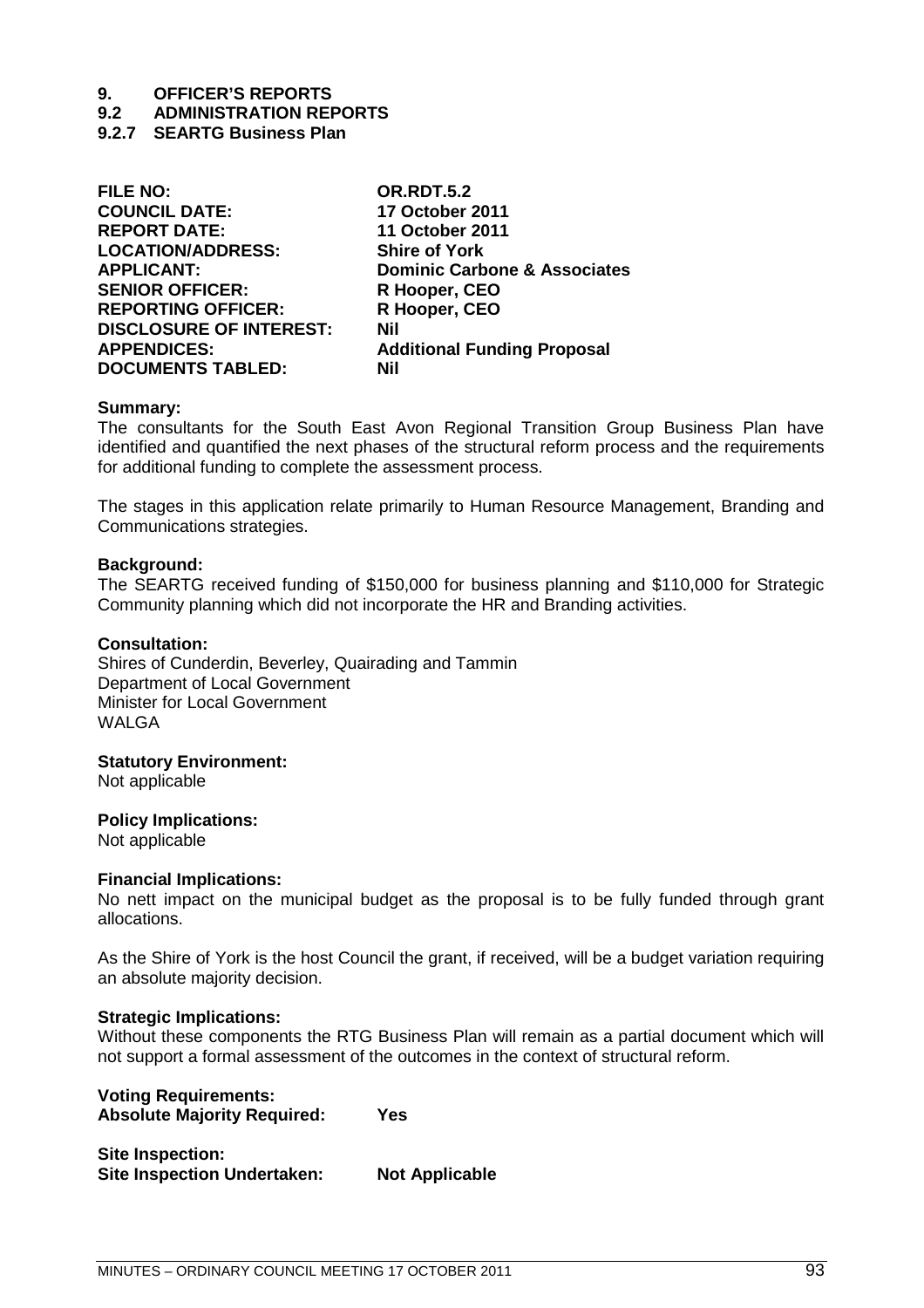# **Triple bottom Line Assessment: Economic Implications:**

Nil at this stage

## **Social Implications:**

The information is necessary for the community to fully assess the structural reform business plan and associated recommendations.

# **Environmental Implications:**

Nil at this stage

### **Comment:**

The proposed additional works are seen as being of high value in the business planning process and are needed to attain a fully accountable and measurable outcome.

The South East Avon RTG has been funded at a town level per head of population than other regional transition groups.

**RESOLUTION 161011**

Moved: Cr Hooper Seconded: Cr Scott

*"That Council:*

- *1. Fully endorse and support the additional funding request for the completion of the Regional Business Plan.*
- *2. Submit the application to the Minister for Local Government on behalf of the South East Avon Regional Transition Group."*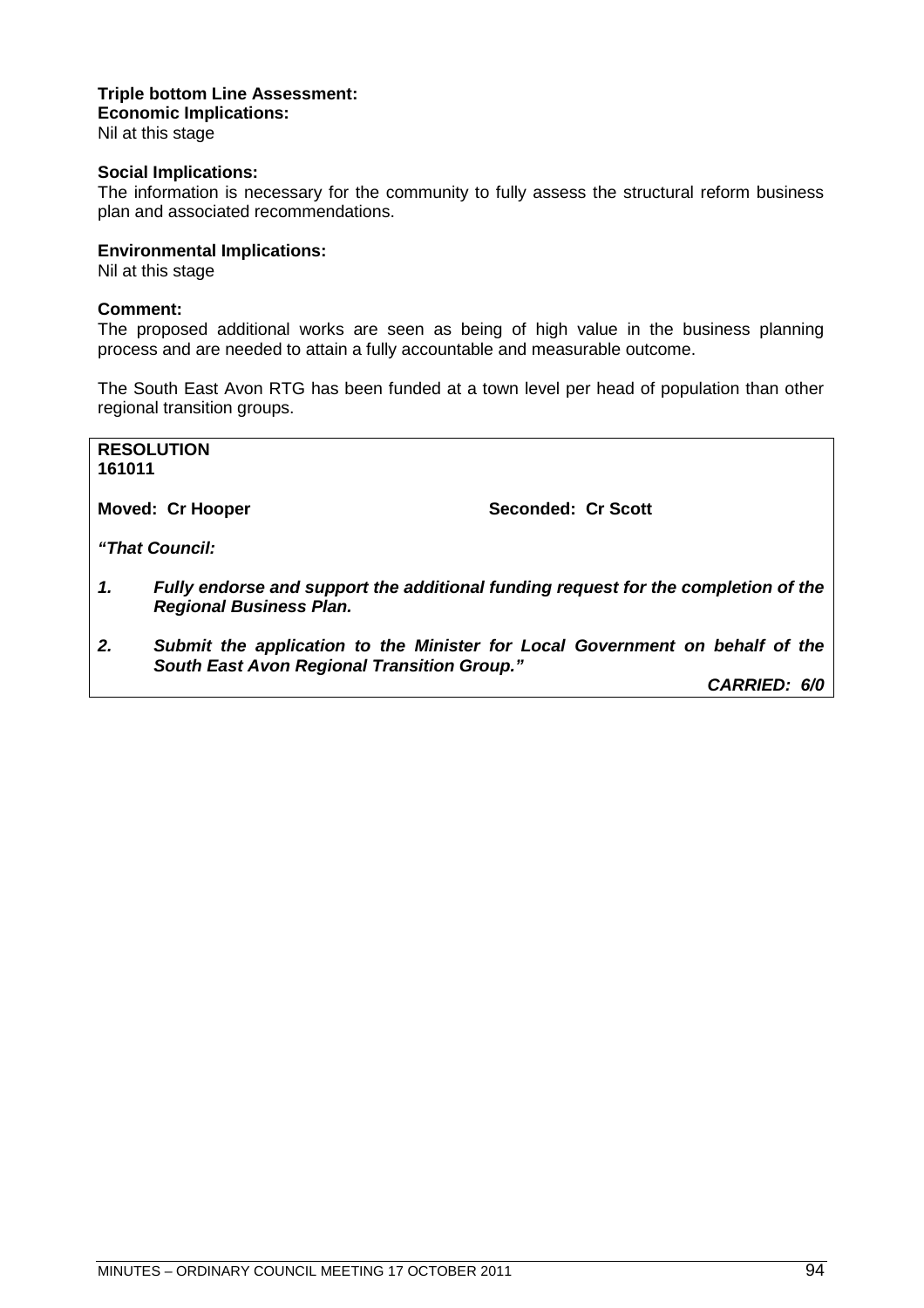# Item 9.2.7 - Appendices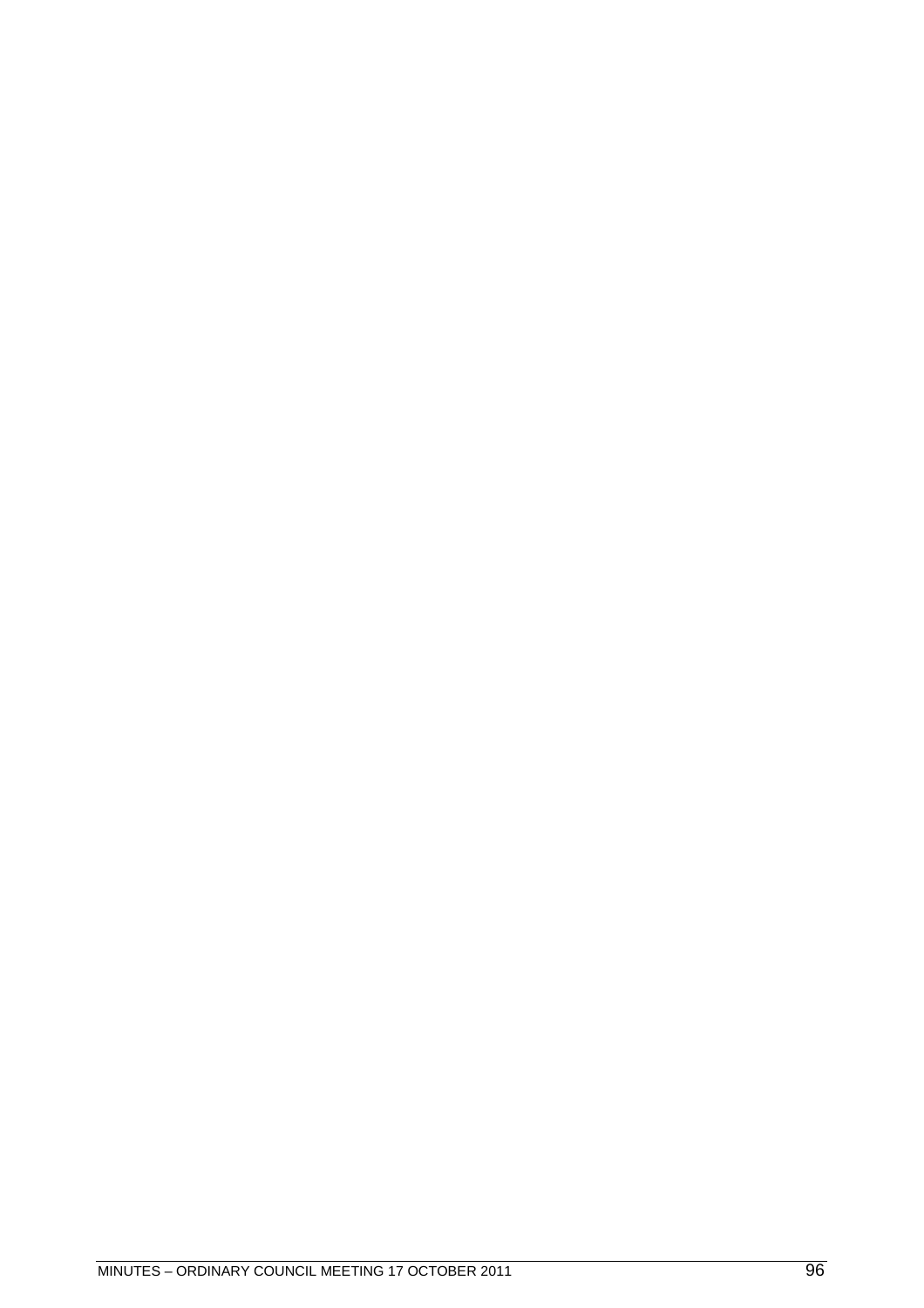- **9.2 ADMINISTRATION REPORTS**
- **9.2.8 Electronic Advice of Sales Access**

| <b>FILE NO:</b>                | <b>FI.RTS.1</b>           |
|--------------------------------|---------------------------|
| <b>COUNCIL DATE:</b>           | <b>17 October 2011</b>    |
| <b>REPORT DATE:</b>            | <b>12 October 2011</b>    |
| <b>LOCATION/ADDRESS:</b>       | <b>Shire of York</b>      |
| <b>APPLICANT:</b>              | Landgate                  |
| <b>SENIOR OFFICER:</b>         | R Hooper, CEO             |
| <b>REPORTING OFFICER:</b>      | R Hooper, CEO             |
| <b>DISCLOSURE OF INTEREST:</b> | Nil                       |
| <b>APPENDICES:</b>             | <b>EAS2 Proposal Pack</b> |
| <b>DOCUMENTS TABLED:</b>       | Nil                       |
|                                |                           |

#### **Summary:**

Landgate offers the Shire of York the opportunity to participate in their Electronic Advice of Sales Programme to assist conveyancers and property owners with information required for settlement of property sales

#### **Background:**

The Shire of York currently provides a paper based account enquiry system to provide information on rates orders and requisitions relating to property sales.

## **Consultation:**

Landgate Rates Officer

**Statutory Environment:** Not applicable

# **Policy Implications:**

Not applicable

#### **Financial Implications:**

Nil to the Shire of York except that enquiry fees will be transmitted at the end of each month rather than at the point of enquiry.

Any changes to the applicable fees and charges requires a minimum of four (4) weeks notice. Landgate does not charge a fee for providing the service.

#### **Strategic Implications:**

Not applicable

**Voting Requirements: Absolute Majority Required: No**

**Site Inspection: Site Inspection Undertaken: Not applicable**

# **Triple bottom Line Assessment:**

# **Economic Implications:**

Electronic access to property settlement processes will be of benefit to all parties involved.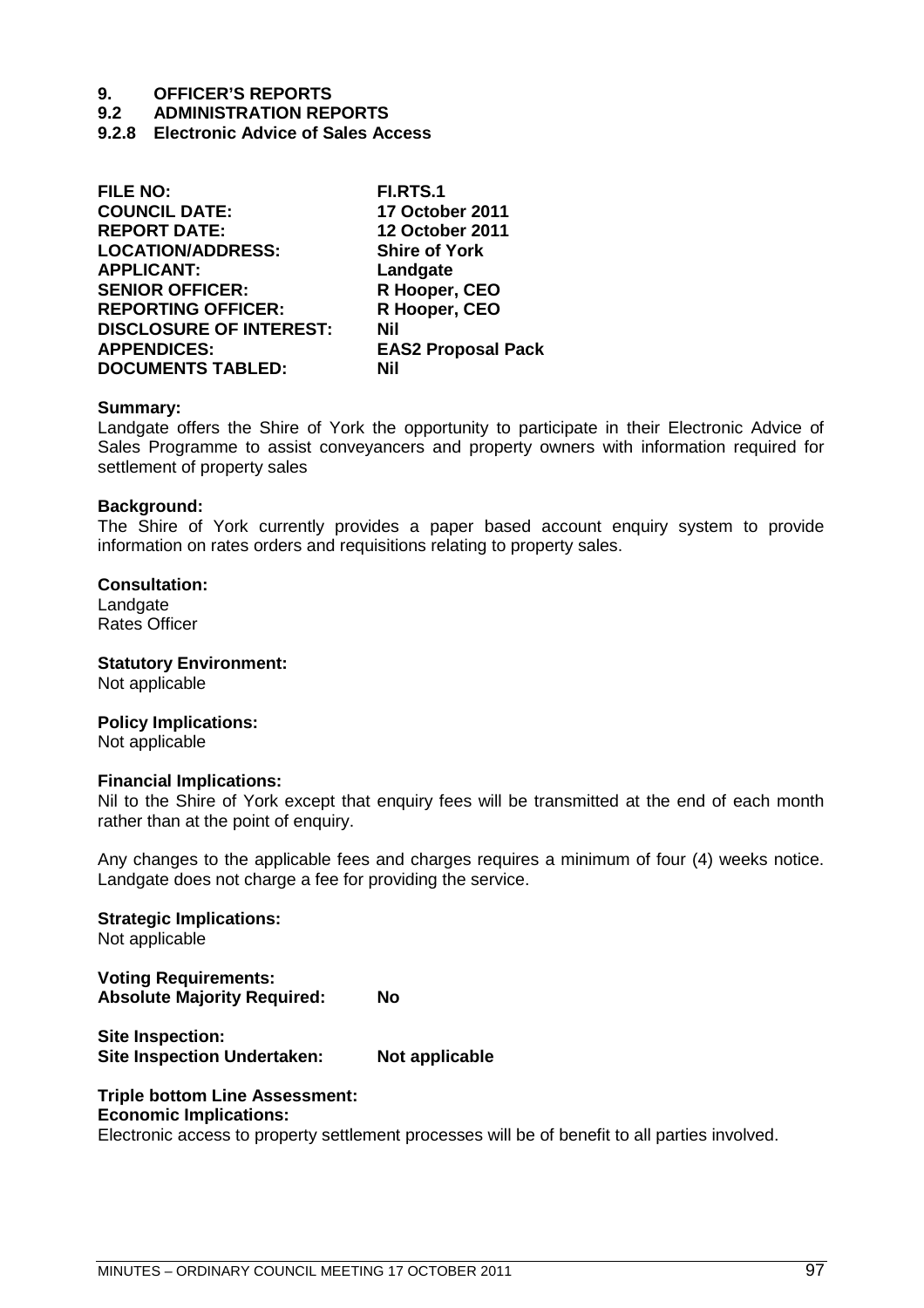# **Social Implications:**

There is a community expectation of electronic access to most services.

### **Environmental Implications:**

Not applicable

# **Comment:**

The use of telecommunications for property transactions has been in place in the metropolitan area and it is of high benefit to the real estate industry.

The agreement and access offered by Landgate is a viable and beneficial option for an improved service.

## **RESOLUTION 171011**

**Moved: Cr Hooper Seconded: Cr Scott** 

*"That Council:*

*Authorise the Shire of York to enter into an agreement with Landgate for the Delivery of Advice of Sales Enquiries using the Electronic Advice of Sale 2 (EAS2) system."*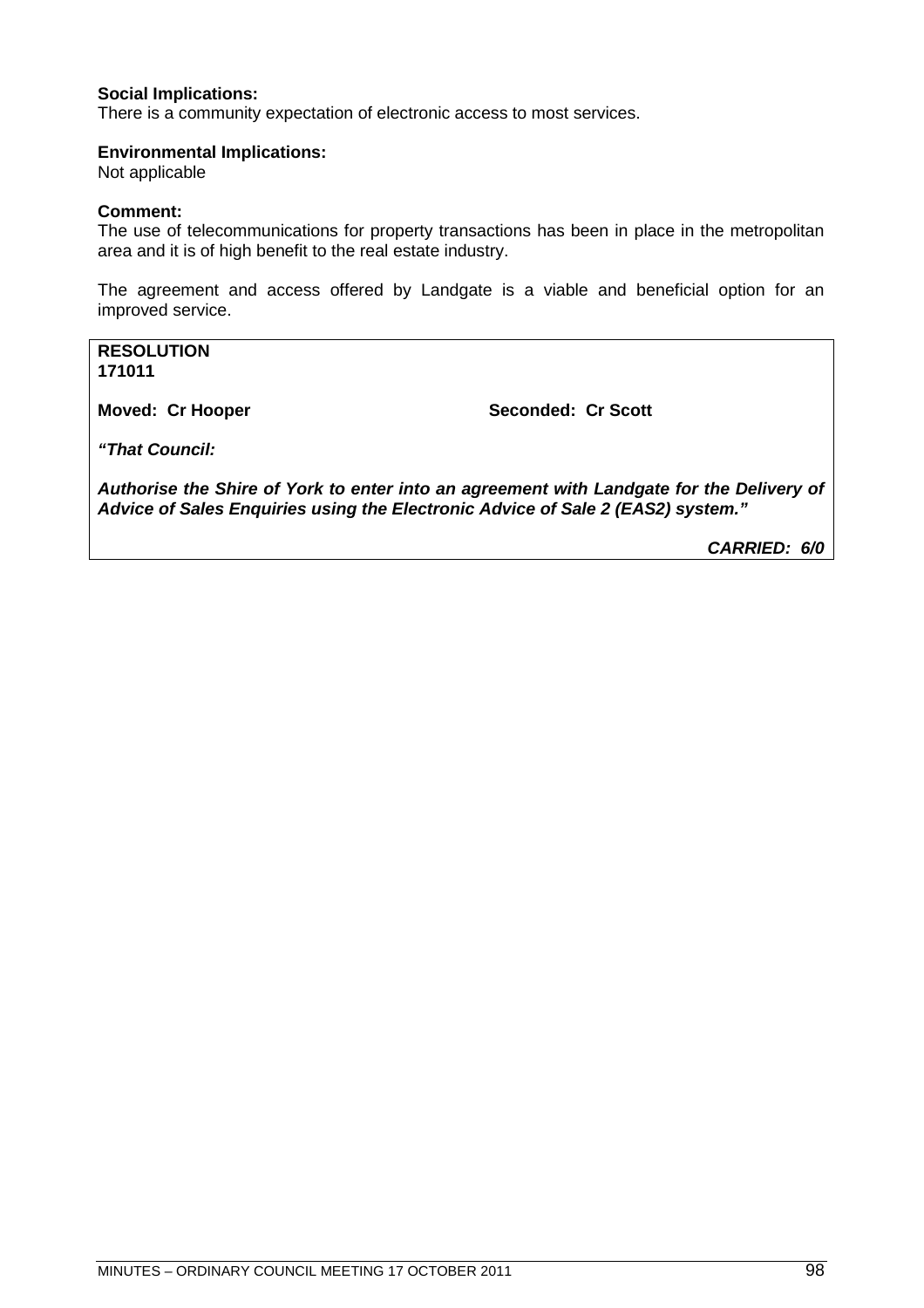# Item 9.2.8 - Appendices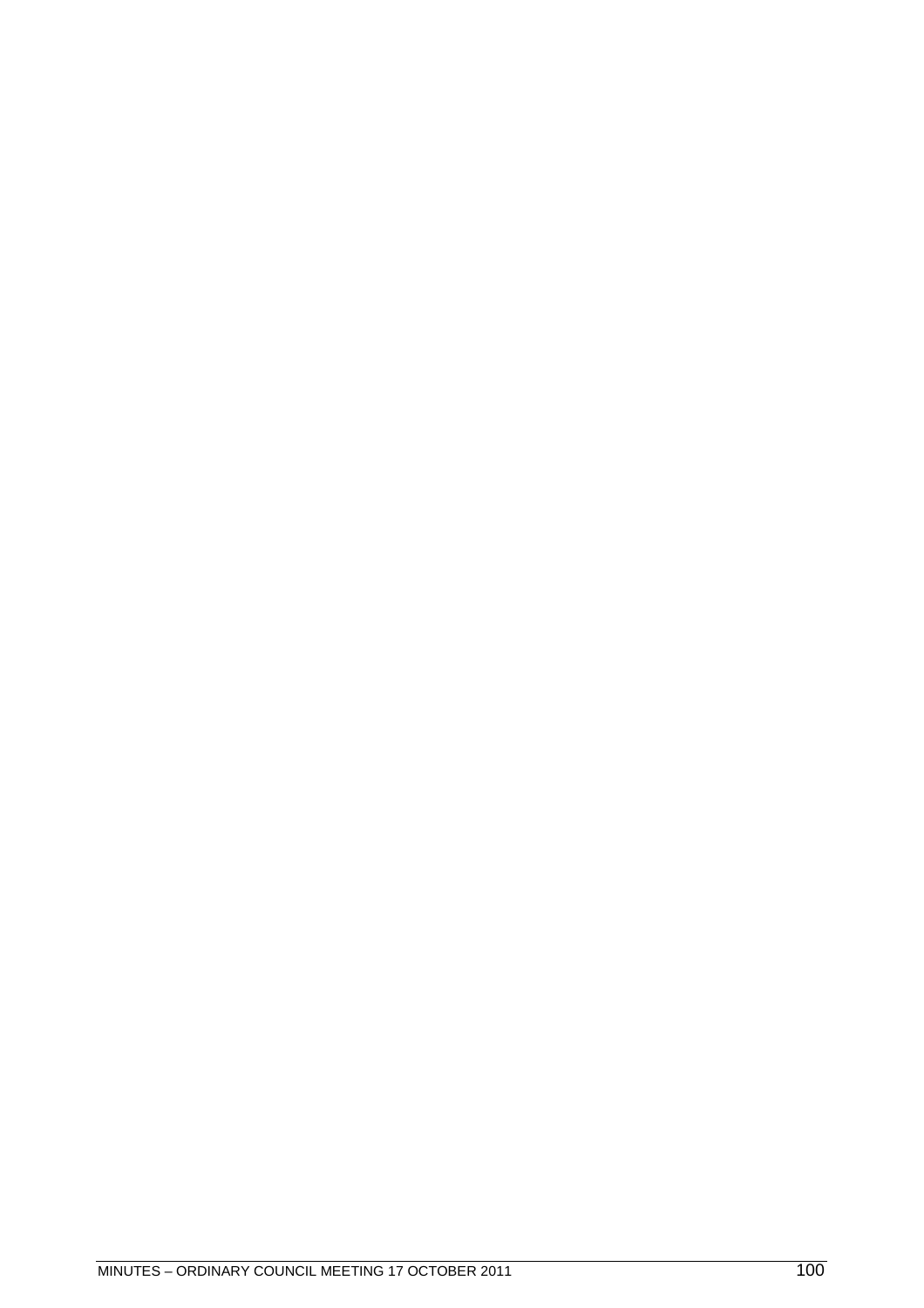# **9.3 Works Reports**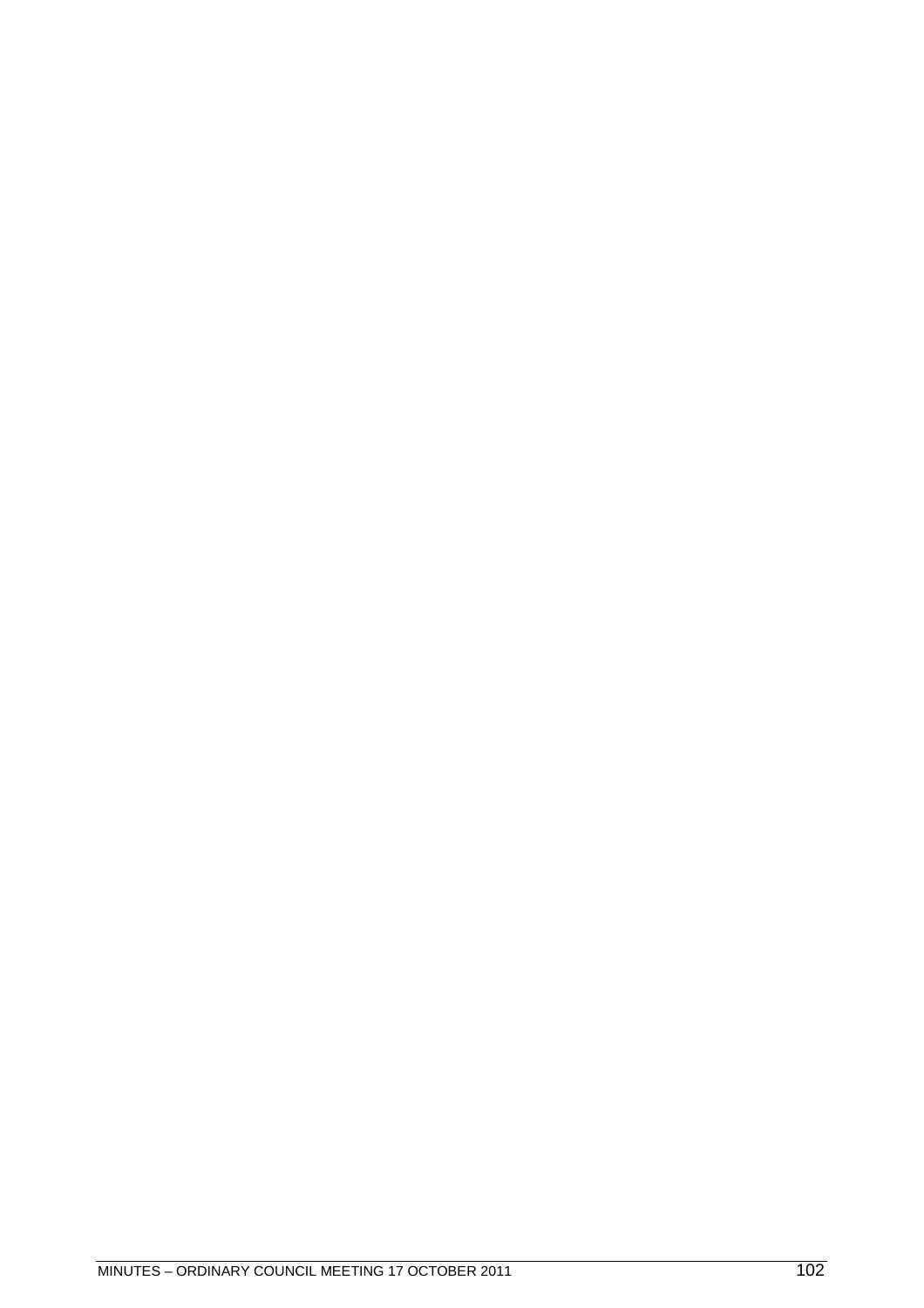# **9.4 Financial Reports**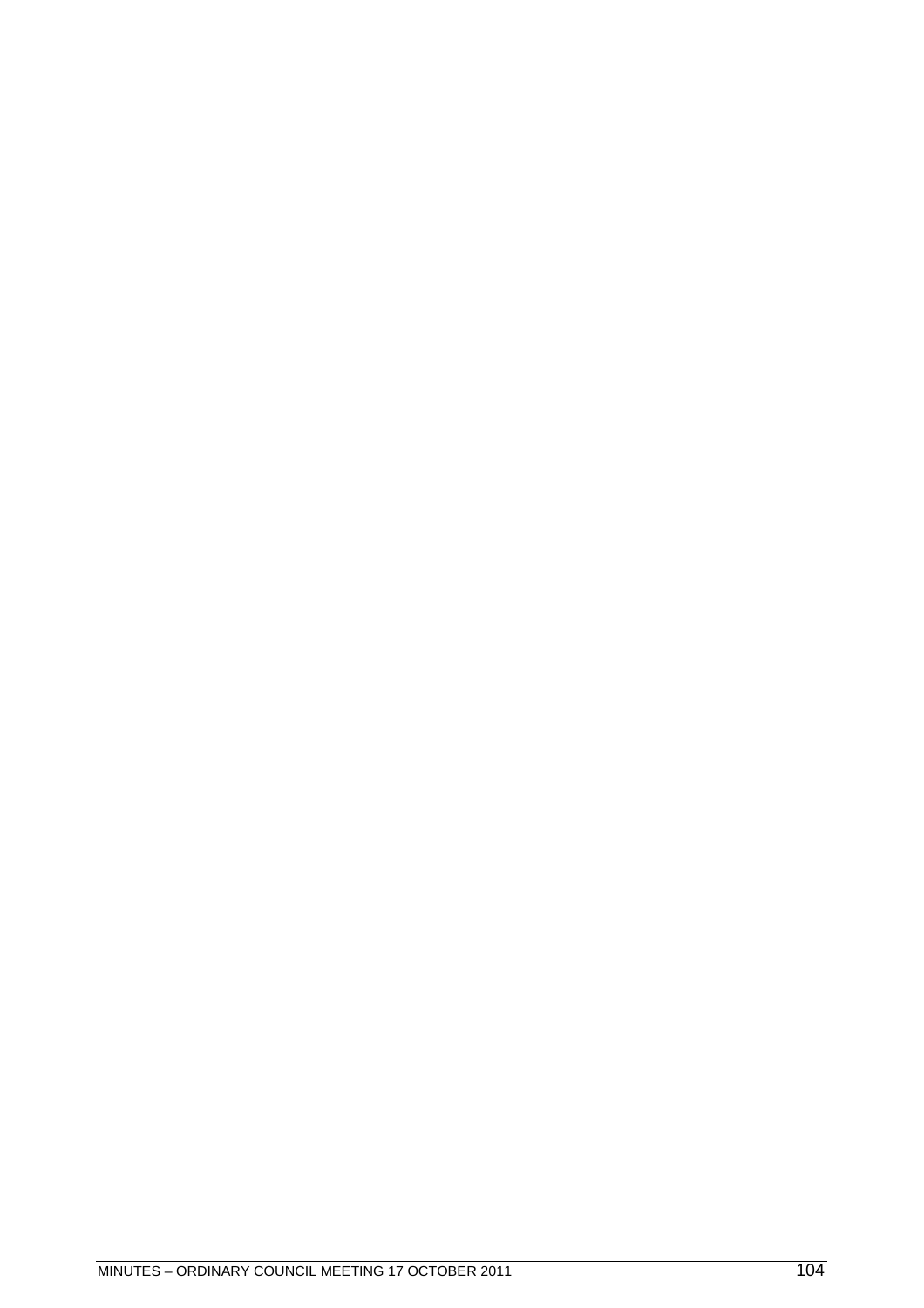## **9.4 FINANCE REPORTS**

**9.4.1 Monthly Financial Reports – September 2011**

| <b>FILE NO:</b>                | <b>FI.FRP</b>                                  |
|--------------------------------|------------------------------------------------|
| <b>COUNCIL DATE:</b>           | <b>17 October 2011</b>                         |
| <b>REPORT DATE:</b>            | <b>10 October 2011</b>                         |
| <b>LOCATION/ADDRESS:</b>       | <b>Not Applicable</b>                          |
| <b>APPLICANT:</b>              | <b>Not Applicable</b>                          |
| <b>SENIOR OFFICER:</b>         | Ray Hooper, CEO                                |
| <b>REPORTING OFFICER:</b>      | <b>Tabitha Bateman, Administration Officer</b> |
| <b>DISCLOSURE OF INTEREST:</b> | Nil                                            |
| <b>APPENDICES:</b>             | Yes - Appendix A as detailed in Summary        |
| <b>DOCUMENTS TABLED:</b>       | Nil                                            |
|                                |                                                |

#### **Summary:**

The Financial Report for the period ending 30 September 2011 is hereby presented for the consideration of the Council.

Appendix A includes the following:

- Monthly Statements for the period ended 30 September 2011
- Bank Account Reconciliations
- Cheque drawings on the Municipal Account
- **EFT drawings on the Municipal Account**
- Cheque drawings on the Trust Account
- Payroll Direct Debits Summary
- Corporate Credit Card Summary
- Fuel Card Summary

#### **Consultation:**

Dominic Carbone

#### **Statutory Environment:**

Local Government Act 1995 (As Amended). Local Government (Financial Management) Regulations 1996 (As Amended).

#### **Policy Implications:**

Nil.

#### **Financial Implications:**

The following information provides balances for key financial areas for the Shire of York's financial position as at 30 September 2011;

| Sundry Creditors as per General Ledger                            | \$18,403.64    |
|-------------------------------------------------------------------|----------------|
| Sundry Debtors as per General Ledger                              | \$317,395.32   |
| Unpaid rates and services current year (paid in advance inc. ESL) | \$1,924,844.18 |
| Unpaid rates and services previous years (inc. ESL)               | \$490,070.58   |

# **Strategic Implications:**

Nil

**Voting Requirements: Absolute Majority Required: No**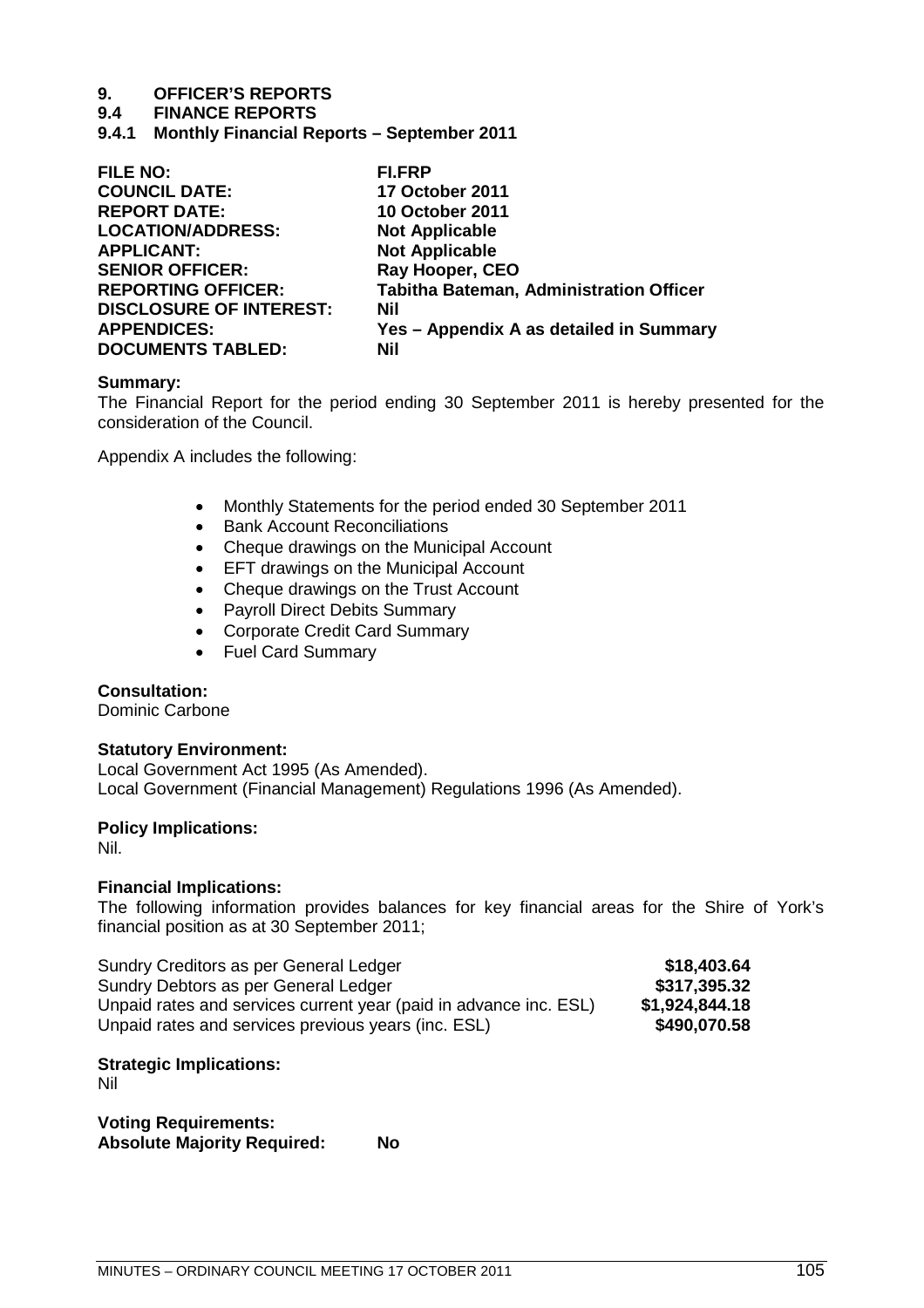# **Site Inspection: Site Inspection Undertaken: Not applicable**

#### **Triple bottom Line Assessment: Economic Implications:**

A zero balance or surplus end of year financial position will increase community confidence and cohesion and provide an opportunity for improved community benefits in future years.

# **Social Implications:**

Not applicable.

# **Environmental Implications:**

Not applicable.

# **Comment:**

Not applicable

| <b>RESOLUTION</b><br>181011                                                                                                                                                                             |                              |                                                                                                           |
|---------------------------------------------------------------------------------------------------------------------------------------------------------------------------------------------------------|------------------------------|-----------------------------------------------------------------------------------------------------------|
| <b>Moved: Cr Lawrance</b>                                                                                                                                                                               | <b>Seconded: Cr Scott</b>    |                                                                                                           |
| "That Council:                                                                                                                                                                                          |                              |                                                                                                           |
| Receive the Monthly Financial Report for August and ratify payments drawn from the<br>Municipal and Trust accounts for the period ending 30 September 2011:                                             |                              |                                                                                                           |
|                                                                                                                                                                                                         | <b>VOUCHER</b>               | <b>AMOUNT</b>                                                                                             |
| <b>MUNICIPAL FUND</b><br><b>Cheque Payments</b><br><b>Electronic Funds Payments</b><br><b>Direct Debits Payroll</b><br><b>Bank Fees</b><br><b>Corporate Cards</b><br><b>Shell Cards</b><br><b>TOTAL</b> | 29653 - 25698<br>8419 - 8494 | \$164,112.56<br>\$706,347.03<br>\$\$\$\$<br>157,819.50<br>1,080.05<br>2,721.87<br>72.50<br>\$1,032,153.51 |
| <b>TRUST FUND</b><br><b>Cheque Payments</b><br><b>Direct Debits Licensing</b><br><b>TOTAL</b>                                                                                                           | 3861 - 3880                  | 4,298.88<br>$\frac{$138,419.80}{$142,718.68}$<br>142,718.68                                               |
| <b>TOTAL DISBURSEMENTS</b>                                                                                                                                                                              |                              | \$1,174,872.19"<br>CARRIED: 6/0                                                                           |

# *Note to this item*

The Chief Executive Officer has delegated authority under Delegation DE1 (Council Meeting 21 September 2009) to make payments from the Municipal and Trust accounts.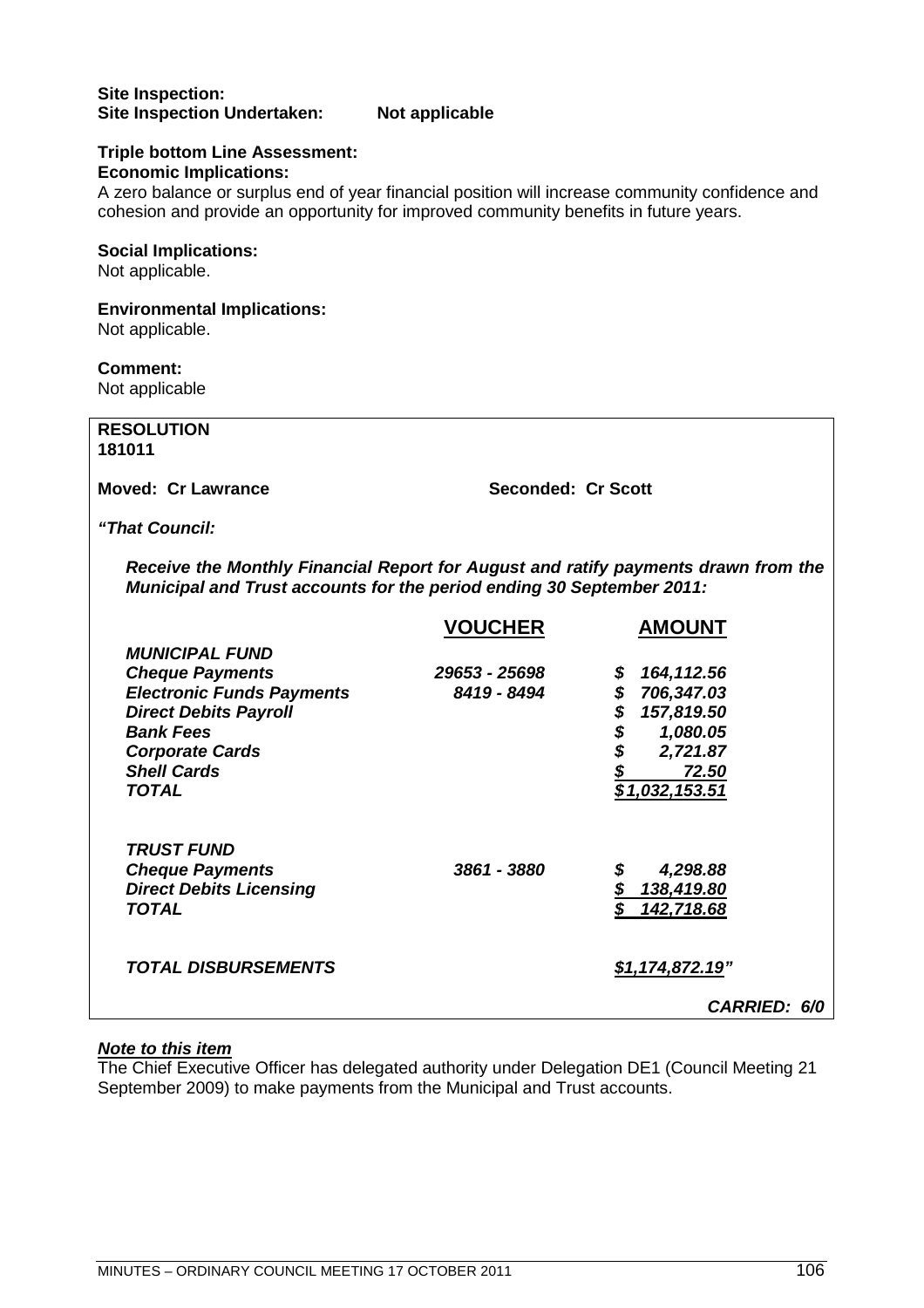# Item 9.4.1 - Appendices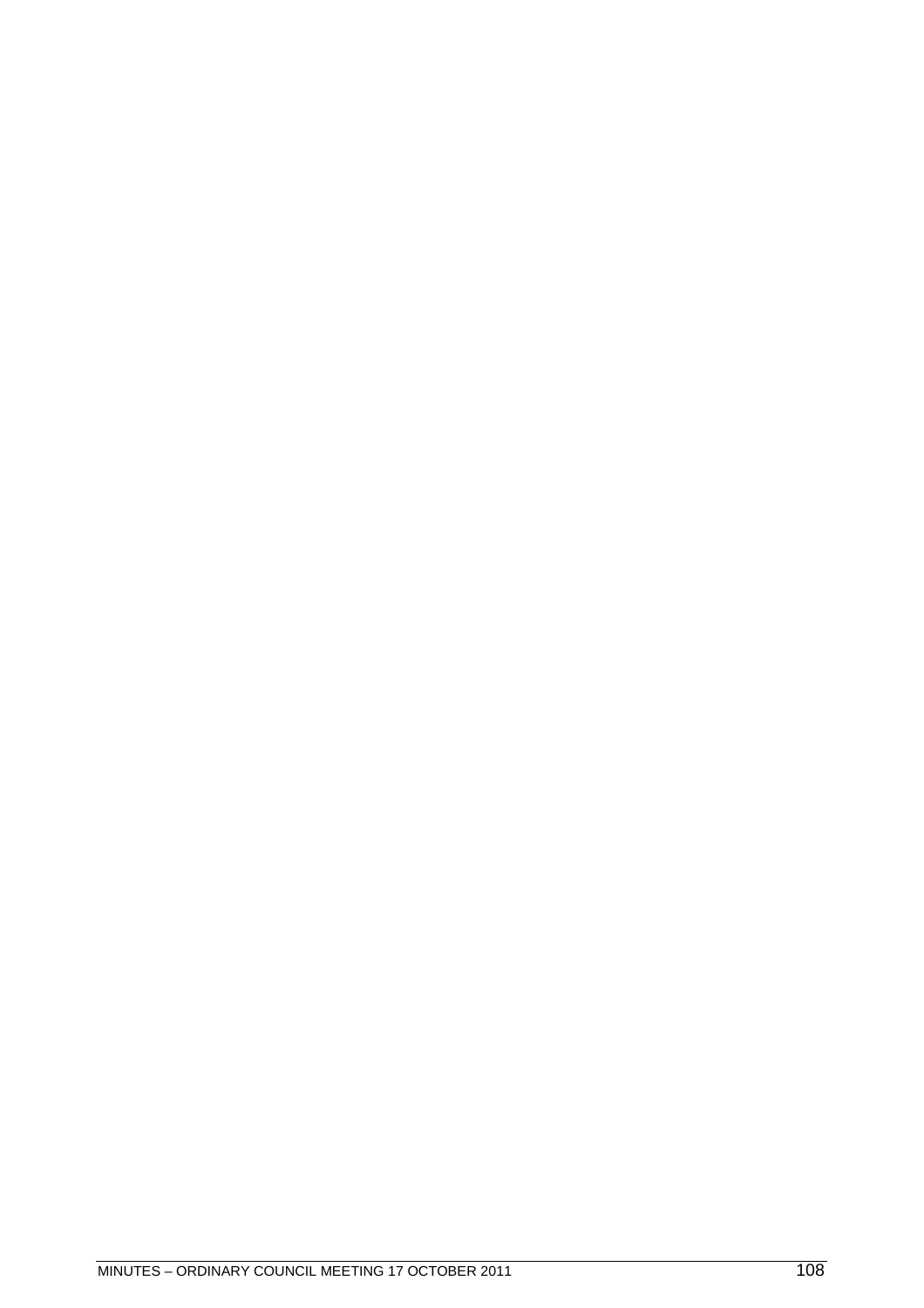## **9.5 Late Reports**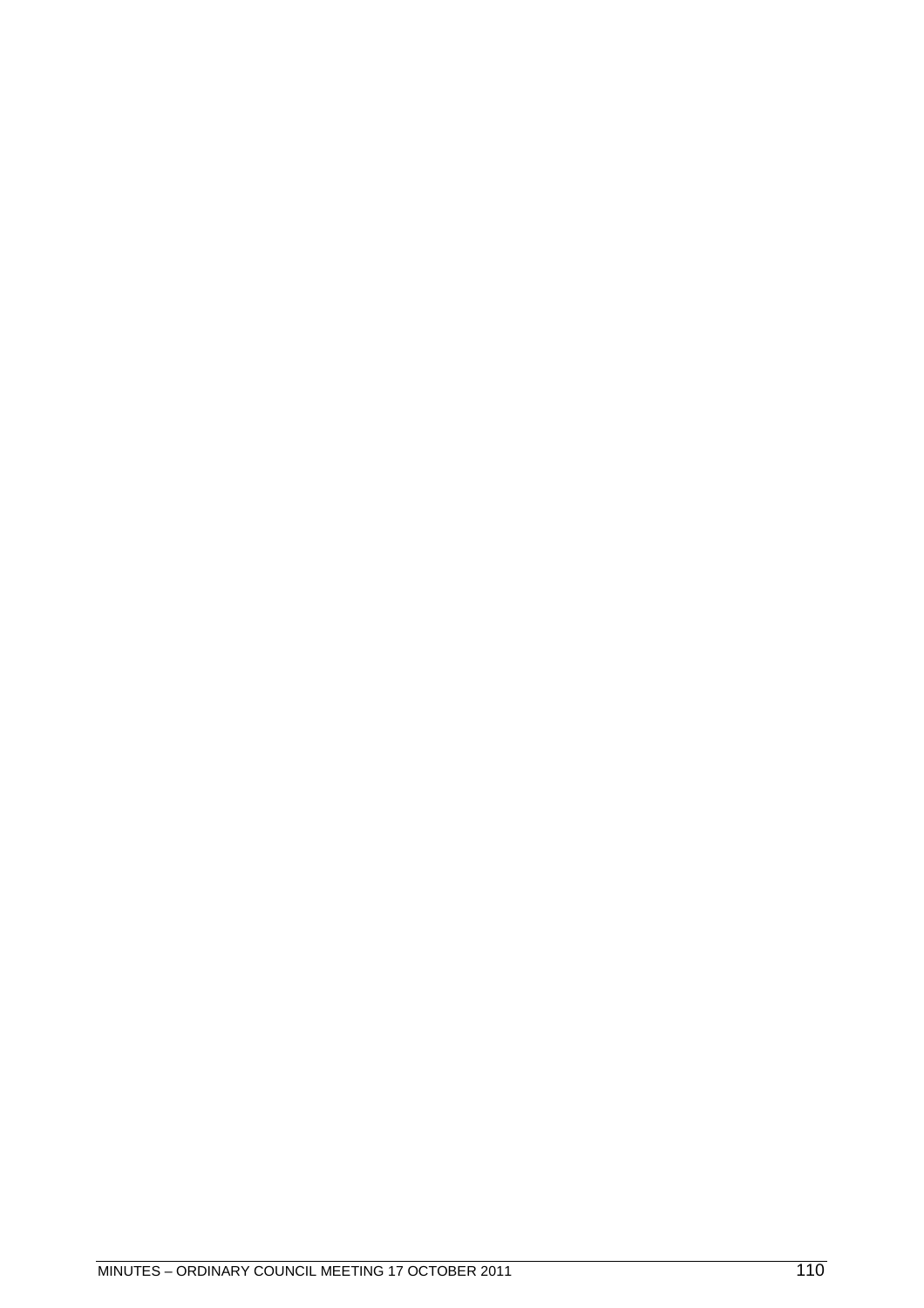## **9.6 Confidential Reports**